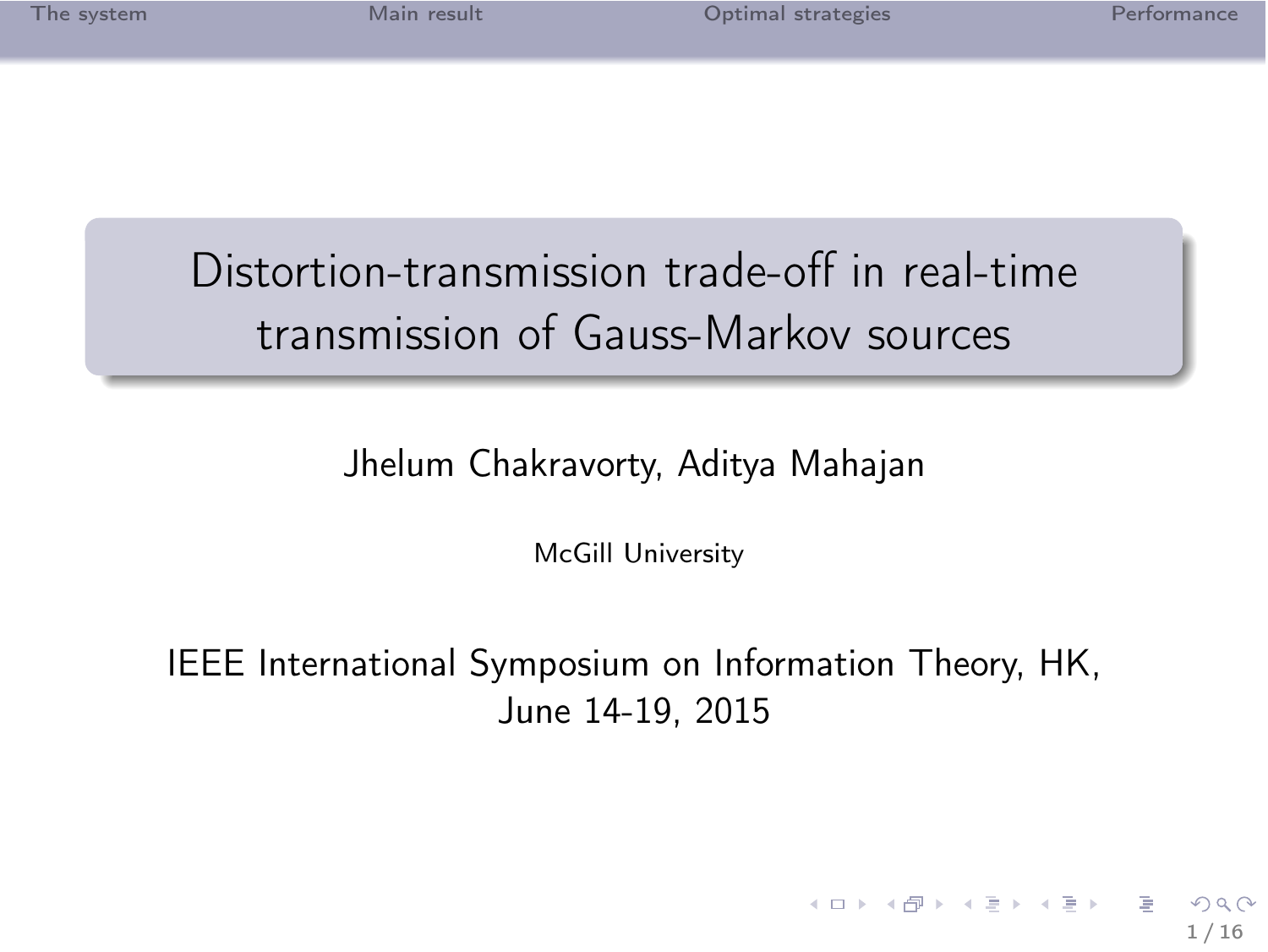| The system | Main result | Optimal strategies | Performance |
|------------|-------------|--------------------|-------------|
| Motivation |             |                    |             |

- Sequential transmission of data
- Zero delay in reconstruction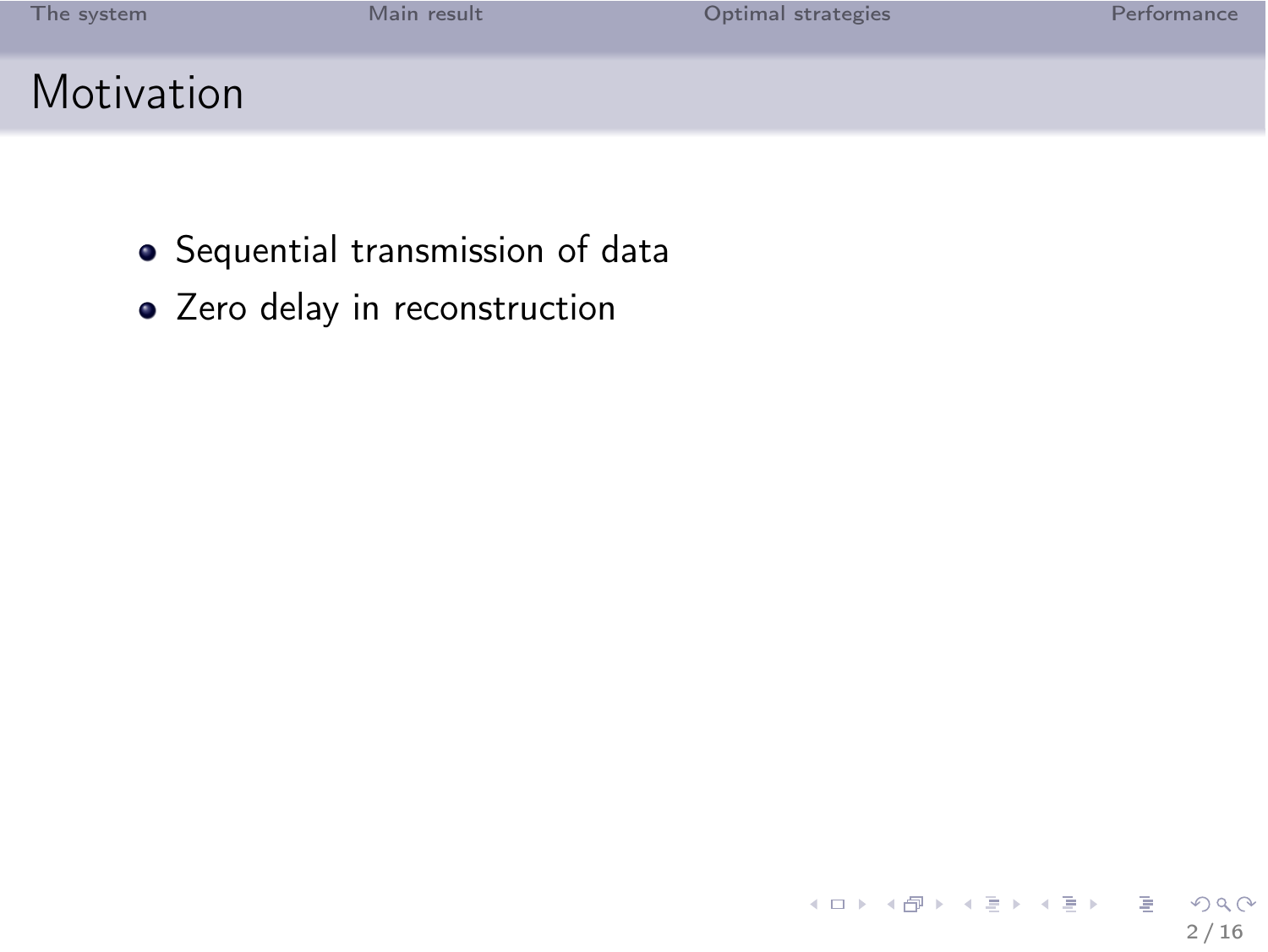| The system | Main result | Optimal strategies | Performance |
|------------|-------------|--------------------|-------------|
| Motivation |             |                    |             |

- Sequential transmission of data
- Zero delay in reconstruction

### **Applications**

- Smart grids
- **•** Environmental monitoring
- **Sensor networks**
- Sensing is cheap
- **•** Transmission is expensive
- Size of data-packet is not critical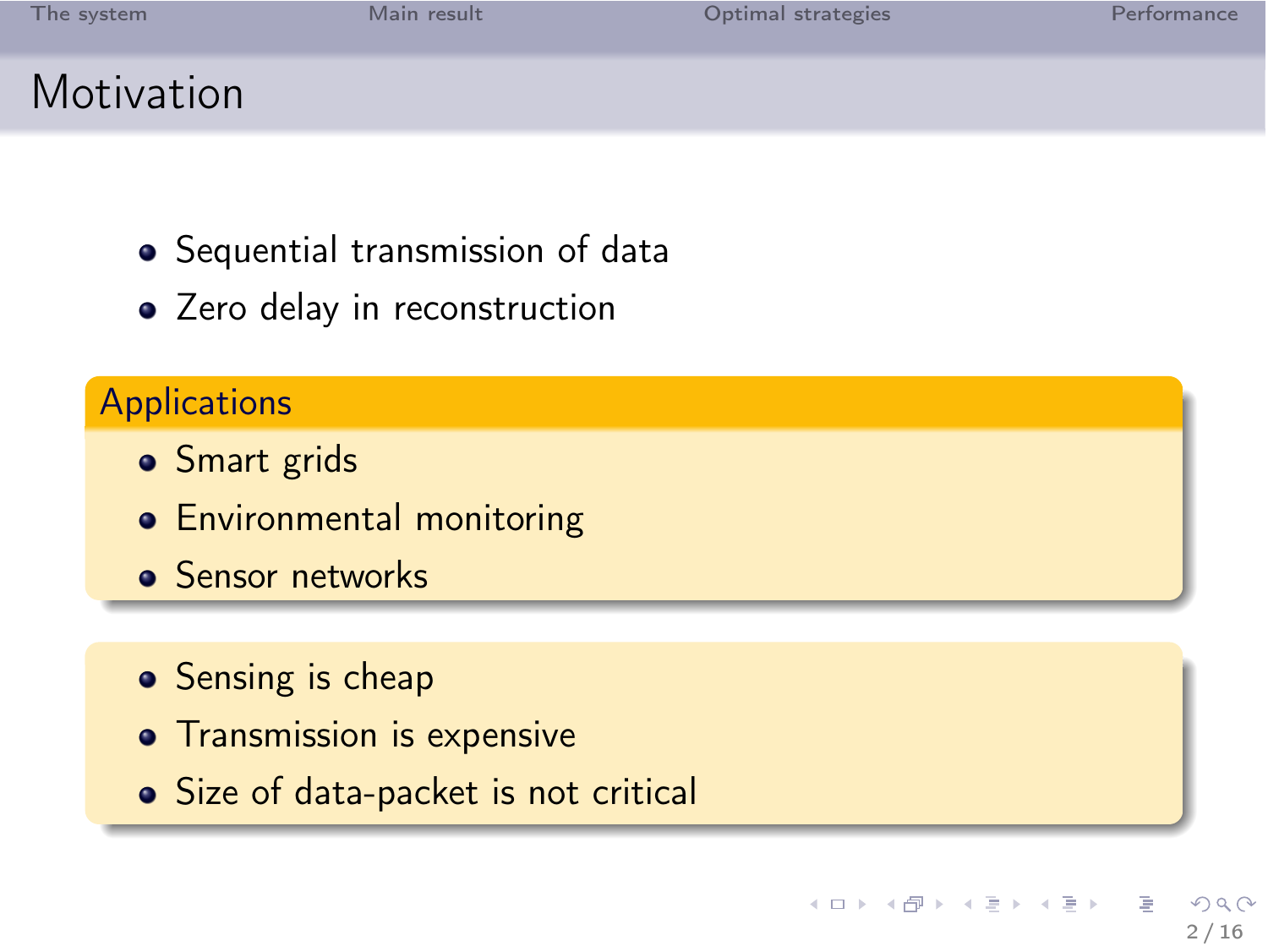| The system                        | Main result | Optimal strategies | Performance |
|-----------------------------------|-------------|--------------------|-------------|
| The remote-state estimation setup |             |                    |             |

$$
\fbox{Gauss-Markov process} \xrightarrow{X_t} \fbox{Transmitter} \xrightarrow{U_t} \fbox{Receiver} \xrightarrow{\hat{X}_t}
$$

Source process  $X_{t+1} = X_t + W_t$ ,  $W_t \sim \mathcal{N}(0, \sigma^2)$ , i.i.d. Uncontrolled Gauss-Markov process.

Transmitter  $U_t = f_t(X_{1:t}, U_{1:t-1})$  and  $Y_t =$  $\int X_t$ , if  $U_t = 1$ ;  $\mathfrak{E}$ , if  $U_t = 0$ ,

Receiver 
$$
\hat{X}_t = g_t(Y_{1:t})
$$
  
Distortion:  $(X_t - \hat{X}_t)^2$ 

Communication Transmission strategy  $f = \{f_t\}_{t=0}^{\infty}$ strategies Estimation strategy  $g = \{g_t\}_{t=0}^\infty$ 

<span id="page-3-0"></span>3 / 16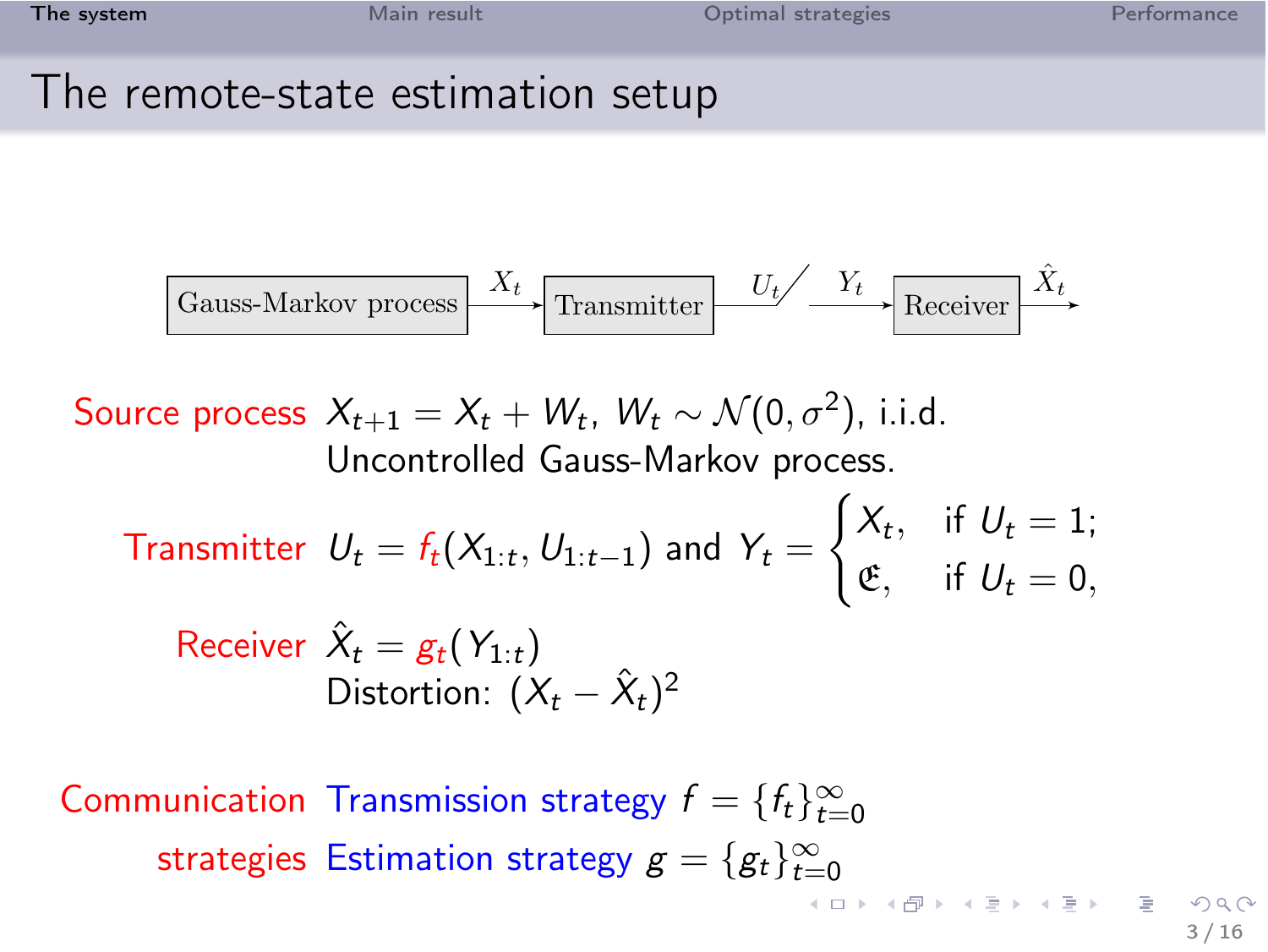| The system               | Main result | Optimal strategies | Performance |
|--------------------------|-------------|--------------------|-------------|
| The optimization problem |             |                    |             |

### The optimization problem

\n- \n
$$
D(f, g) := \limsup_{T \to \infty} \frac{1}{T} \mathbb{E}^{(f, g)} \Big[ \sum_{t=0}^{T-1} d(X_t - \hat{X}_t) \Big| X_0 = 0 \Big]
$$
\n
\n- \n
$$
N(f, g) := \limsup_{T \to \infty} \frac{1}{T} \mathbb{E}^{(f, g)} \Big[ \sum_{t=0}^{T-1} U_t \Big| X_0 = 0 \Big]
$$
\n
\n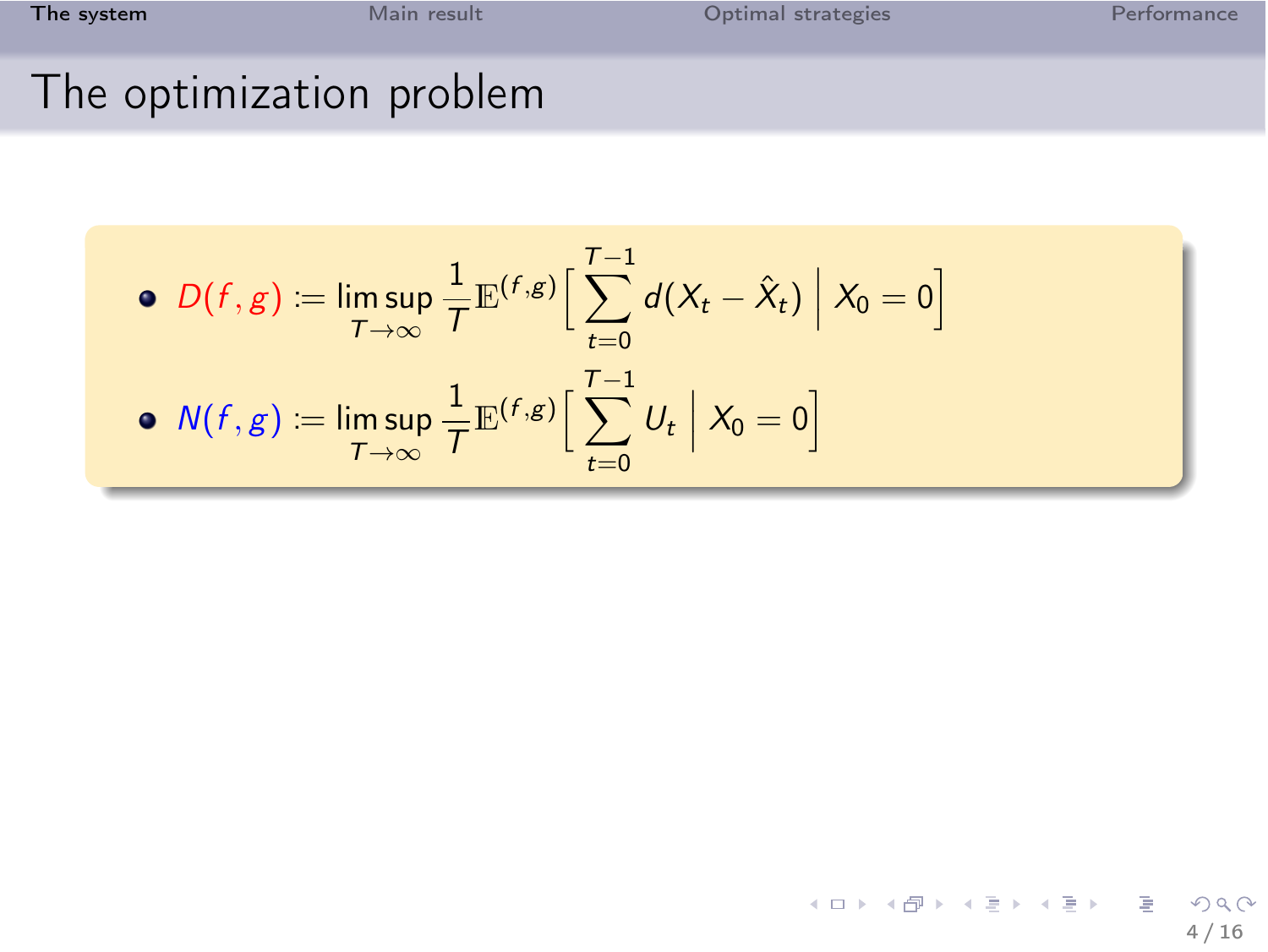| The system               | Main result | Optimal strategies | Performance |
|--------------------------|-------------|--------------------|-------------|
| The optimization problem |             |                    |             |

### The optimization problem

$$
\begin{aligned}\n\bullet \ D(f,g) &:= \limsup_{T \to \infty} \frac{1}{T} \mathbb{E}^{(f,g)} \Big[ \sum_{t=0}^{T-1} d(X_t - \hat{X}_t) \Big| \ X_0 = 0 \Big] \\
\bullet \ N(f,g) &:= \limsup_{T \to \infty} \frac{1}{T} \mathbb{E}^{(f,g)} \Big[ \sum_{t=0}^{T-1} U_t \Big| \ X_0 = 0 \Big]\n\end{aligned}
$$

The Distortion-Transmission function

$$
D^*(\alpha) := D(f^*, g^*) := \inf_{(f,g): N(f,g) \leq \alpha} D(f,g)
$$

Minimize expected distortion such that expected number of transmissions is less than  $\alpha$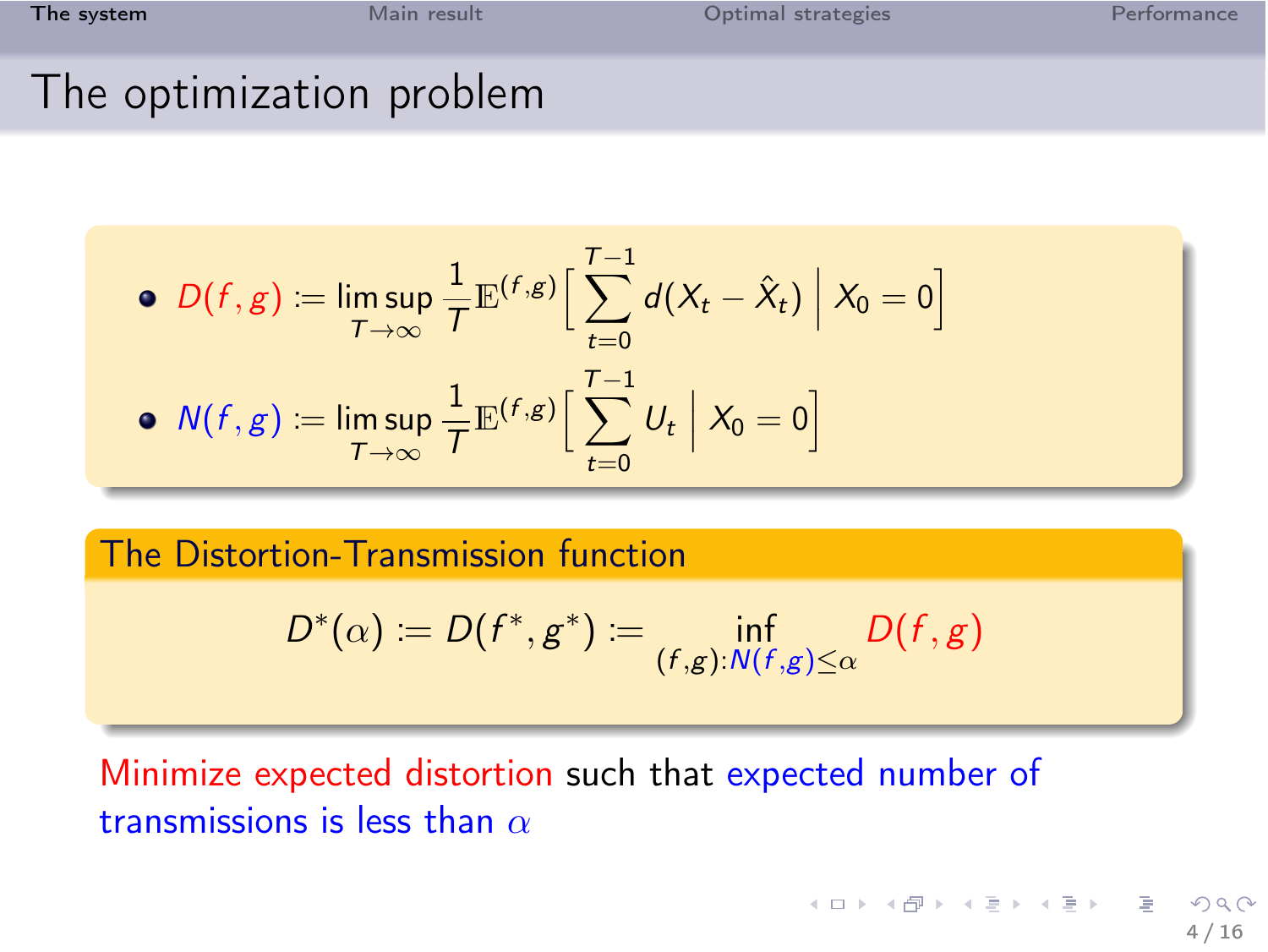| The system          | Main result | Optimal strategies | Performance |
|---------------------|-------------|--------------------|-------------|
| Literature overview |             |                    |             |

Costly communication: analysis of optimal performance

- Estimation with measurement cost: estimator decides whether the sensor should transmit - Athans, 1972; Geromel, 1989; Wu et al, 2008.
- Sensor sleep scheduling: sensor is allowed to sleep for a pre-specified amount of time - Shuman and Liu, 2006; Sarkar and Cruz, 2004, 2005; Federgruen and So, 1991.
- Censoring sensors: sequential hypothesis testing setup; sensor decides whether to transmit or not - Rago et al, 1996; Appadwedula et al, 2008.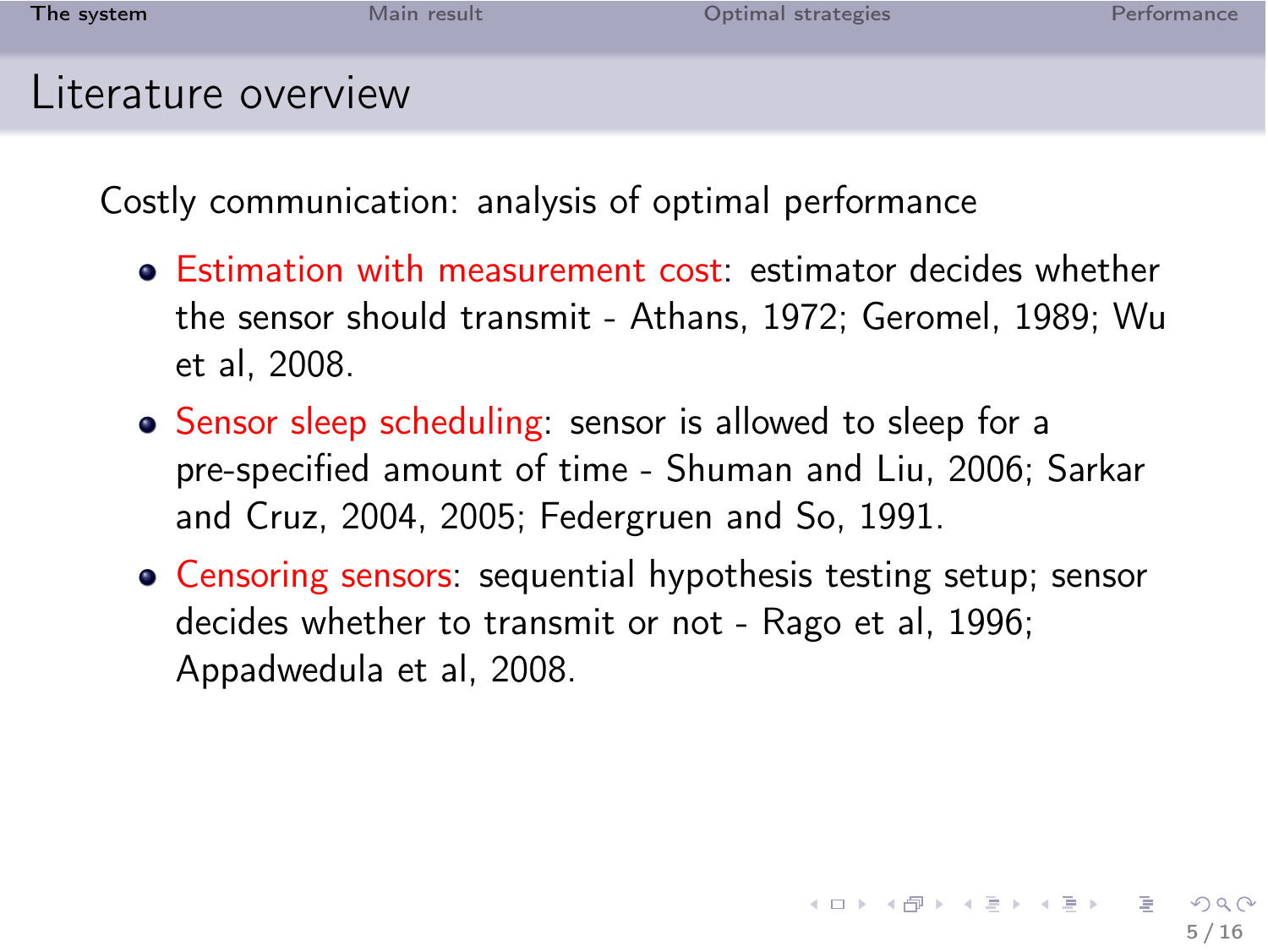| The system          | Main result | Optimal strategies | Performance |
|---------------------|-------------|--------------------|-------------|
| Literature overview |             |                    |             |

Remote state estimation: focus on structure of optimal strategies

- Gauss-Markov source with finite number of transmissions Imer and Basar, 2005.
- Gauss-Markov source with costly communication (finite horizon) - Lipsa and Martins, 2011; Molin and Hirche, 2012; Xu and Hespanha, 2004.
- Countable Markov source with costly communication (finite horizon) - Nayyar et al, 2013.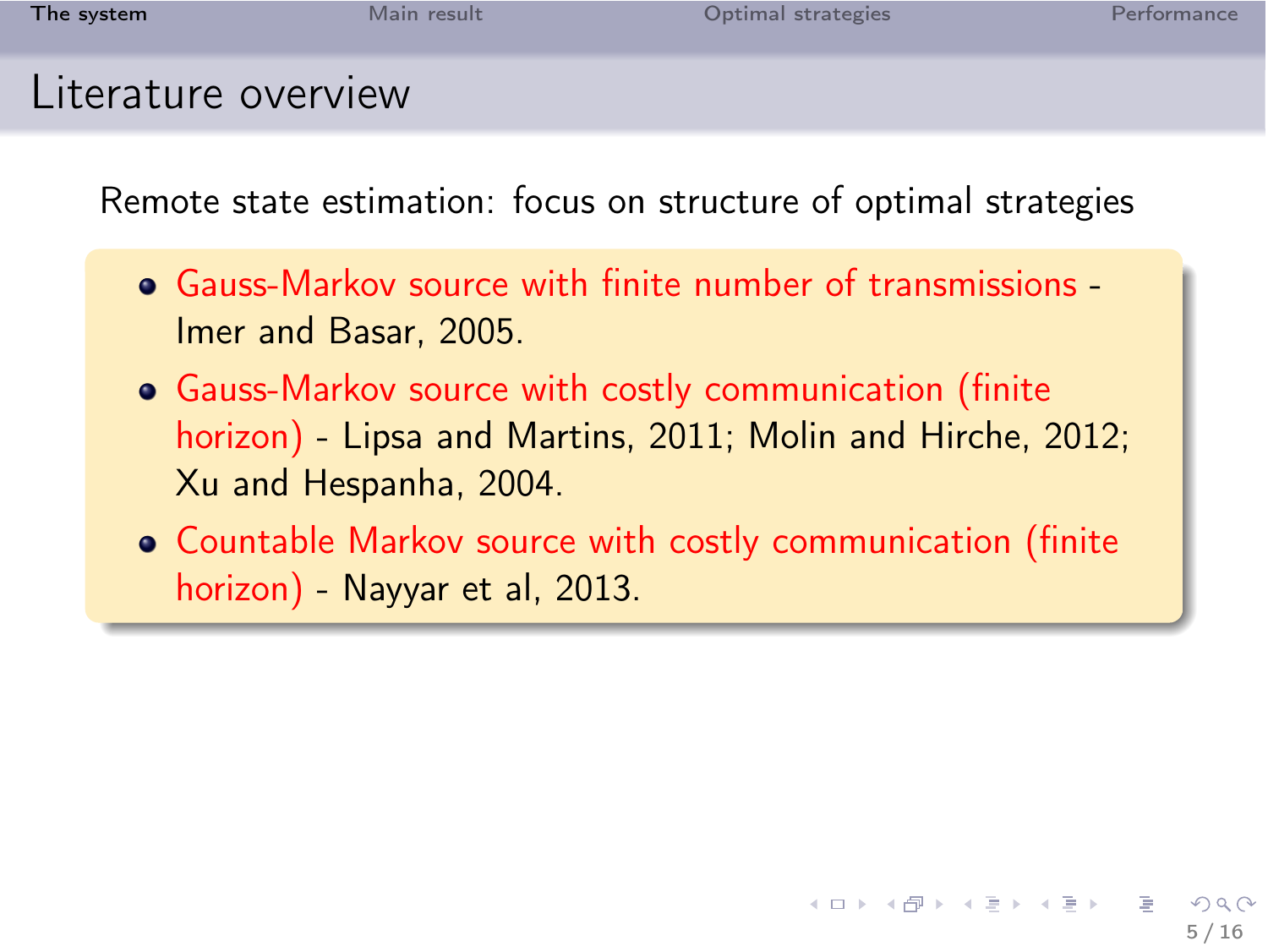| The system          | Main result | Optimal strategies | Performance |
|---------------------|-------------|--------------------|-------------|
| Literature overview |             |                    |             |

Remote state estimation: focus on structure of optimal strategies

- Gauss-Markov source with finite number of transmissions Imer and Basar, 2005.
- Gauss-Markov source with costly communication (finite horizon) - Lipsa and Martins, 2011; Molin and Hirche, 2012; Xu and Hespanha, 2004.
- Countable Markov source with costly communication (finite horizon) - Nayyar et al, 2013.

Gauss-Markov source; infinite horizon setup; constrained optimization.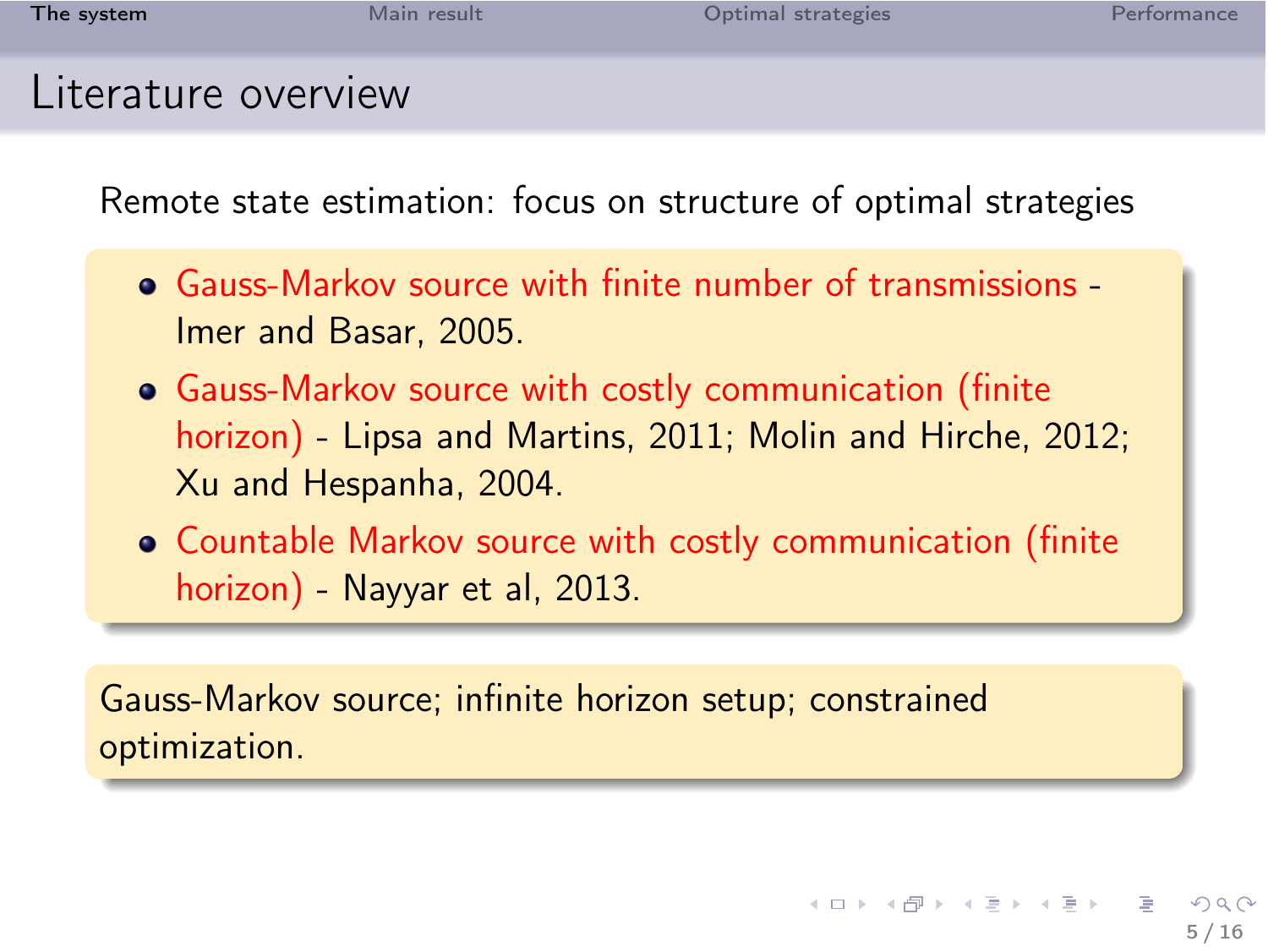### Main result: the Distortion-Transmission function

<span id="page-9-0"></span>Variance:  $\sigma^2 = 1$ 

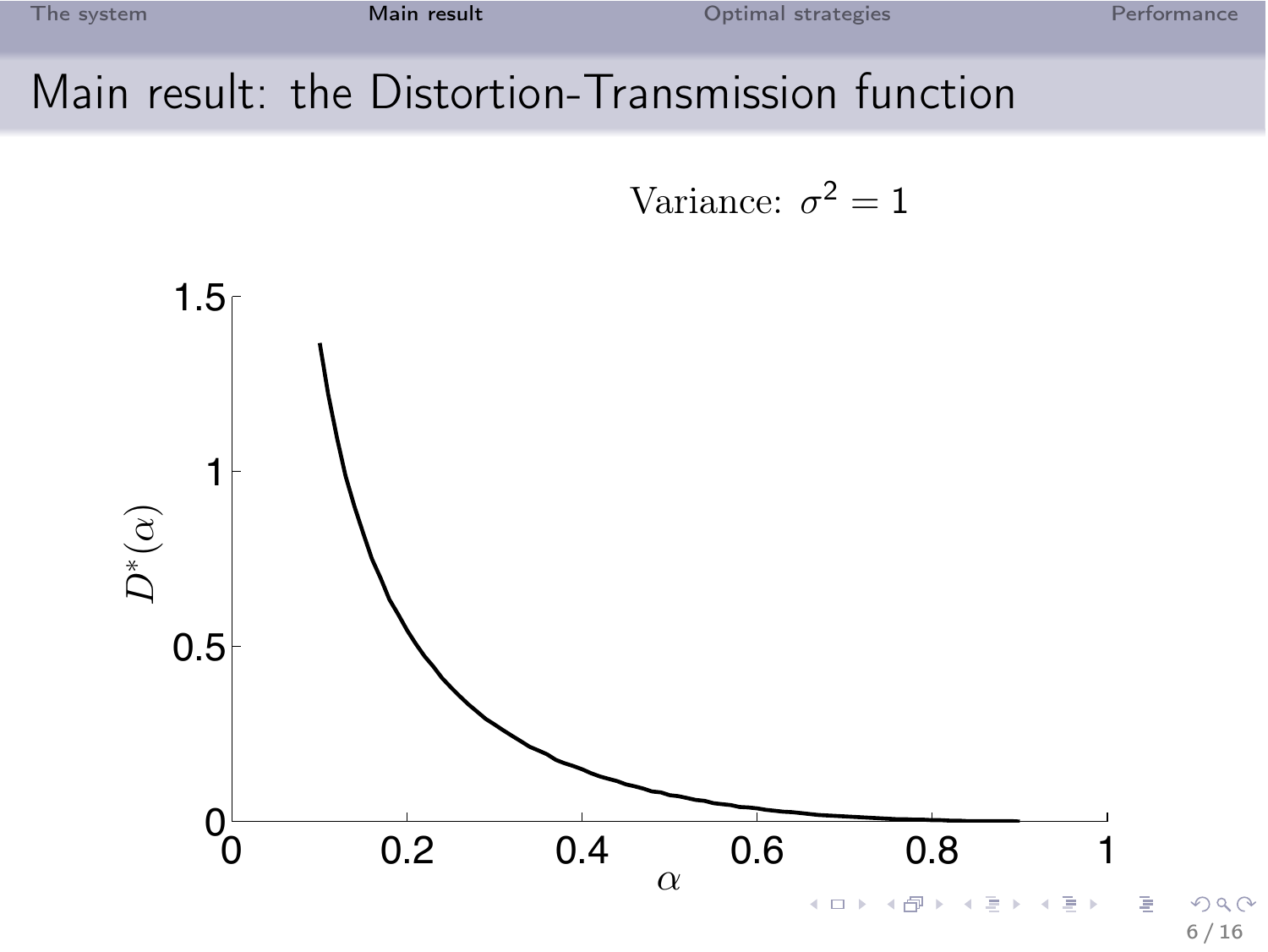### Main result: the Distortion-Transmission function

How to compute  $D^*(\alpha)$  for a given  $\alpha\in(0,1)$  ?

イロト イ団 トイミト イミト ニミー りんぐ 6 / 16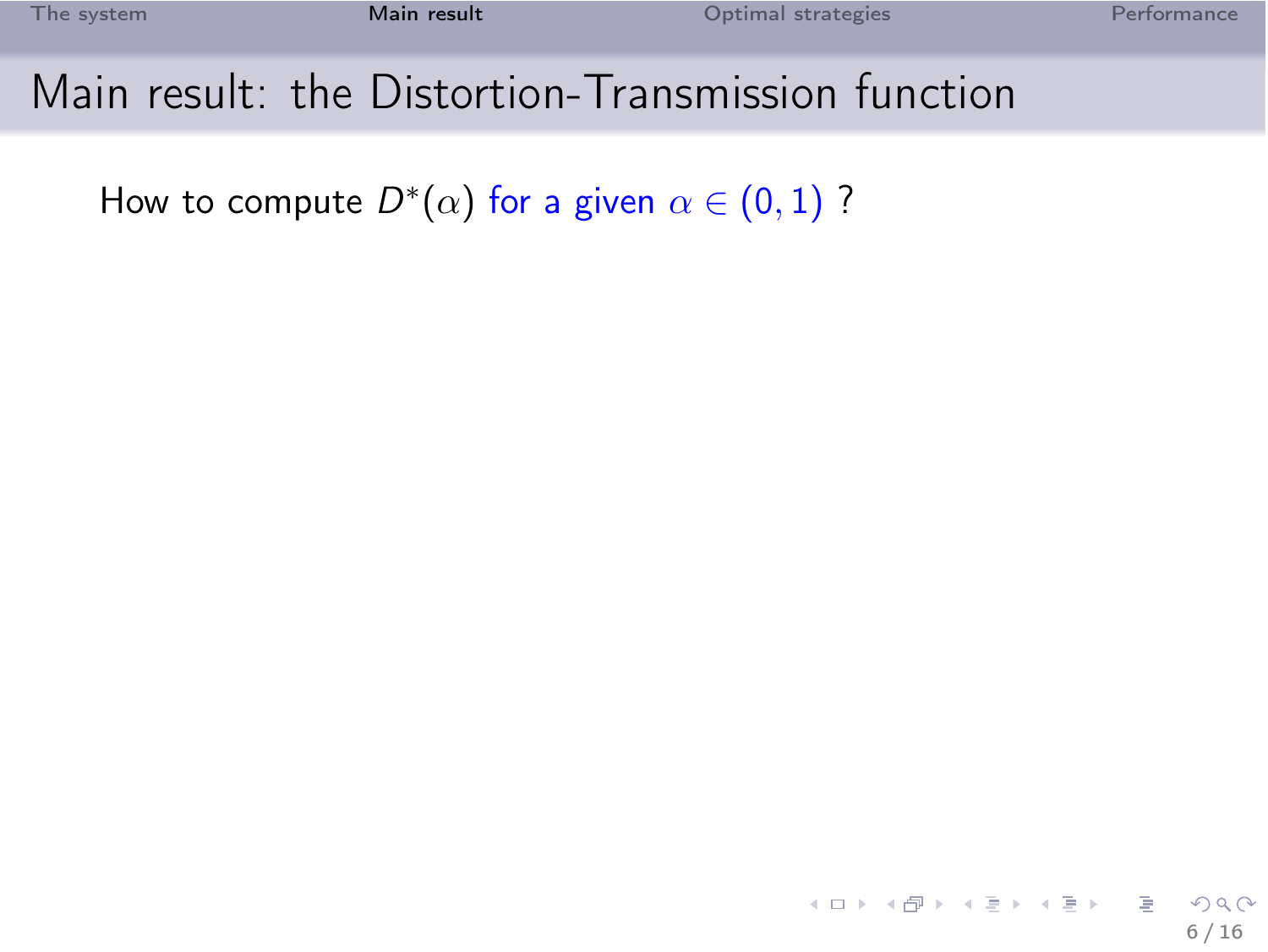### Main result: the Distortion-Transmission function

How to compute  $D^*(\alpha)$  for a given  $\alpha\in(0,1)$  ?

• Find 
$$
k^*(\alpha) \in \mathbb{R}_{\geq 0}
$$
 such that  $M^{(k^*(\alpha))}(0) = 1/\alpha$ , where  

$$
M^{(k)}(e) = 1 + \int_{-k}^{k} \phi(w - e)M^{(k)}(w)dw.
$$

• Compute 
$$
L^{(k^*(\alpha))}(0)
$$
 where  

$$
L^{(k)}(e) = e^2 + \int_{-k}^{k} \phi(w - e) L^{(k)}(w) dw.
$$

- $D^*(\alpha) = L^{(k^*(\alpha))}(0)/M^{(k^*(\alpha))}(0).$
- Scaling of distortion-transmission function with variance.  $D_{\sigma}^{*}(\alpha) = \sigma^{2} D_{1}^{*}(\alpha).$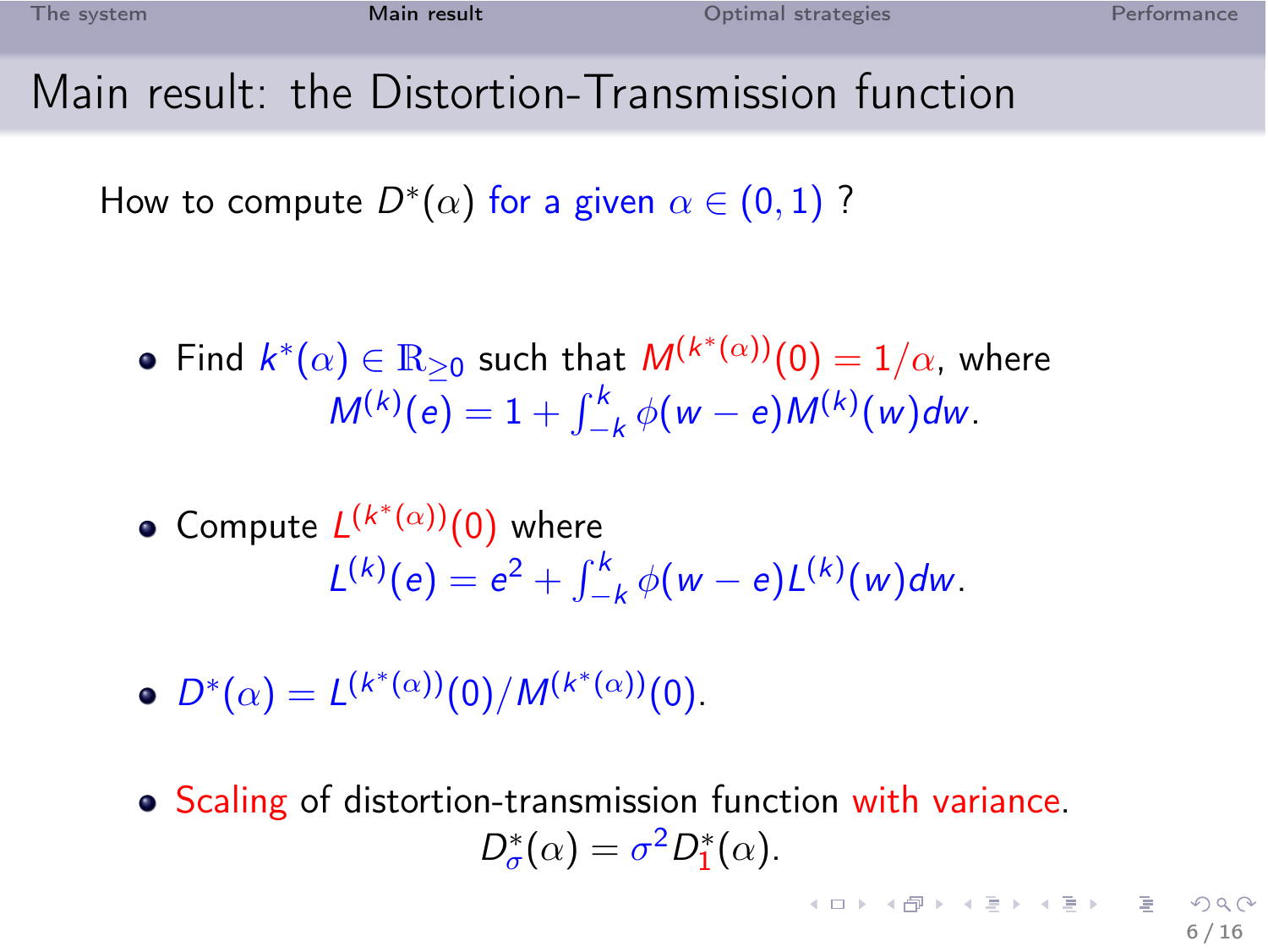| The system      | Main result | Optimal strategies | Performance |
|-----------------|-------------|--------------------|-------------|
| An illustration |             |                    |             |

Comparison with periodic strategy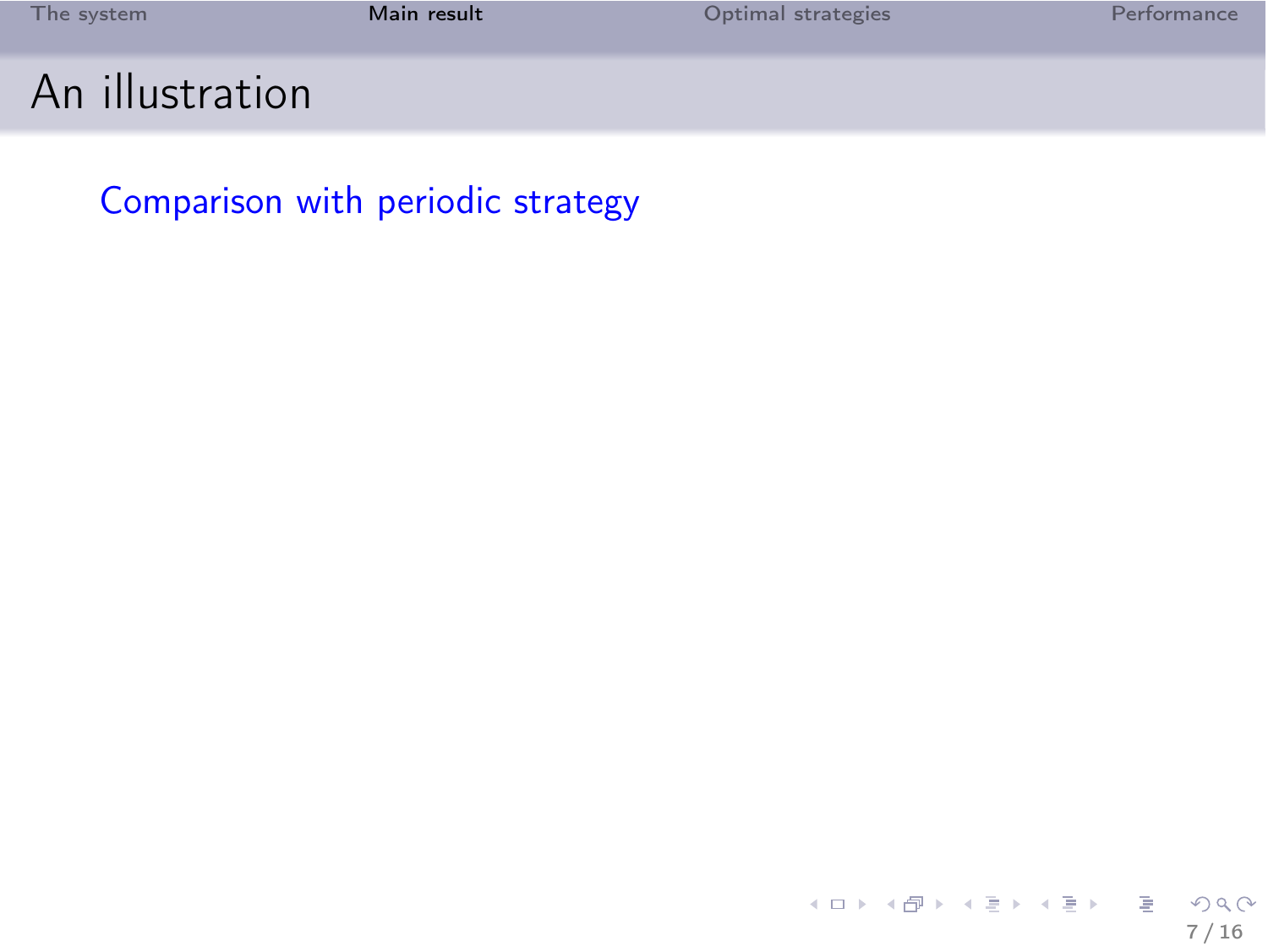<span id="page-13-0"></span>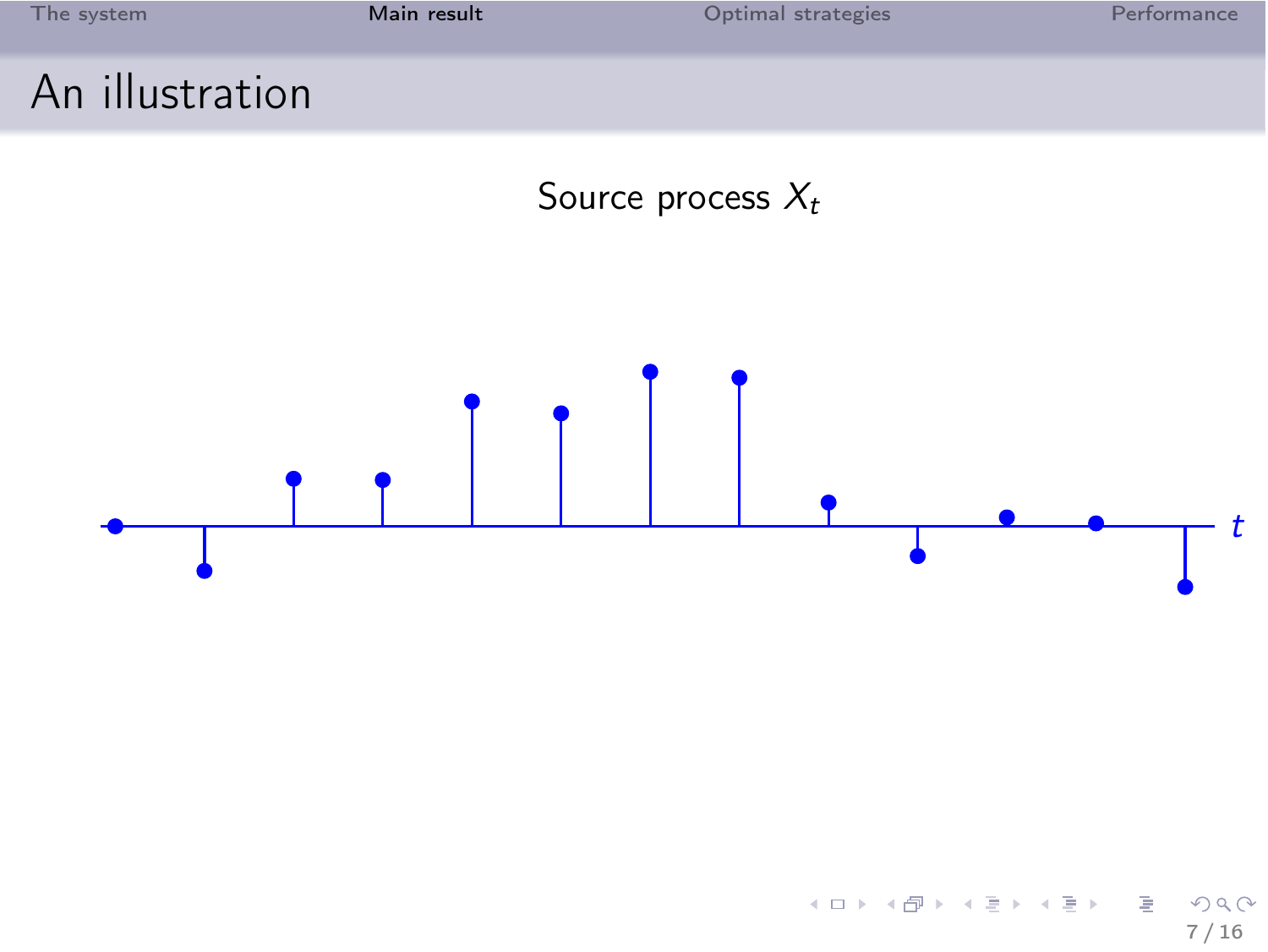<span id="page-14-0"></span>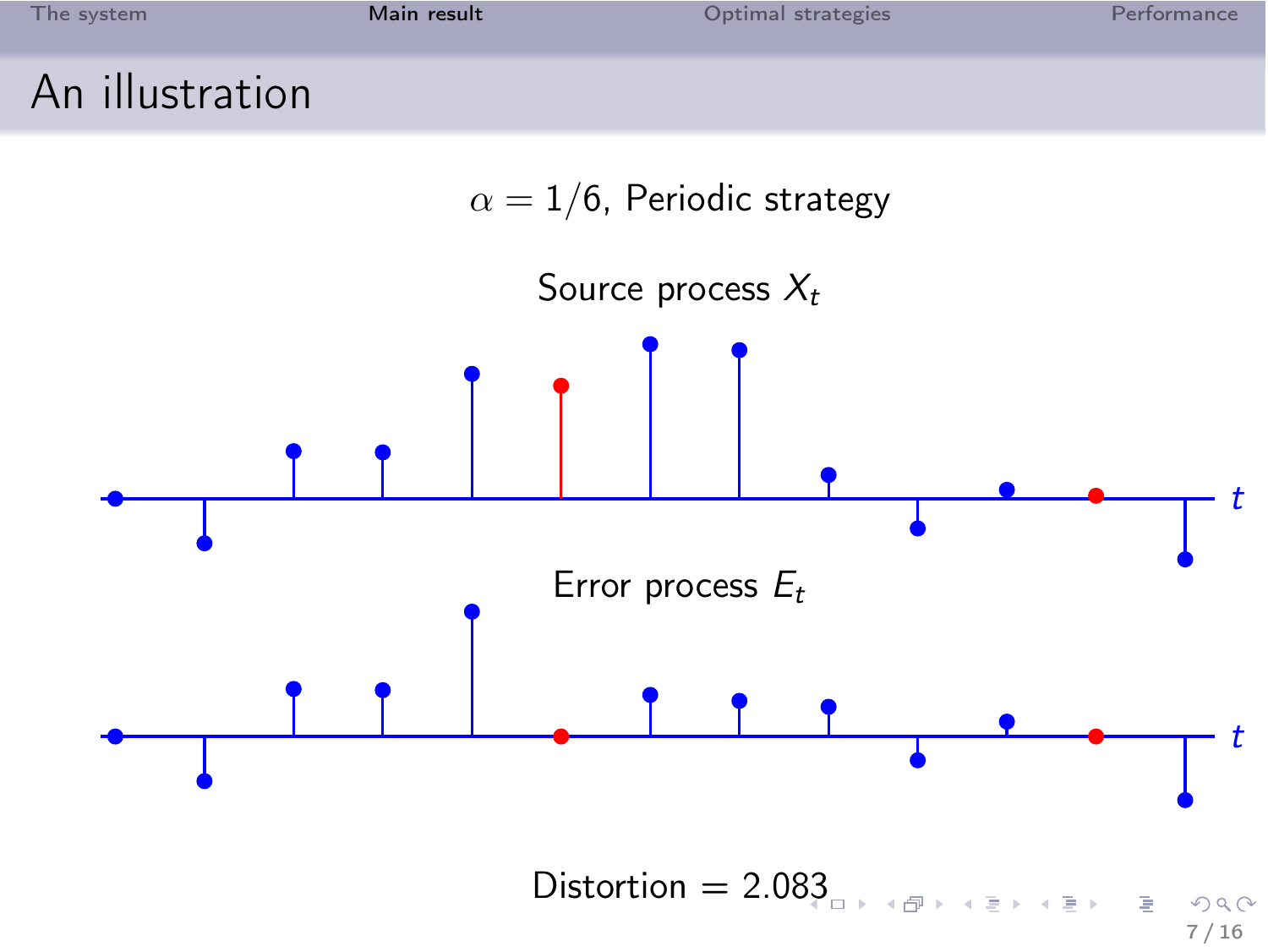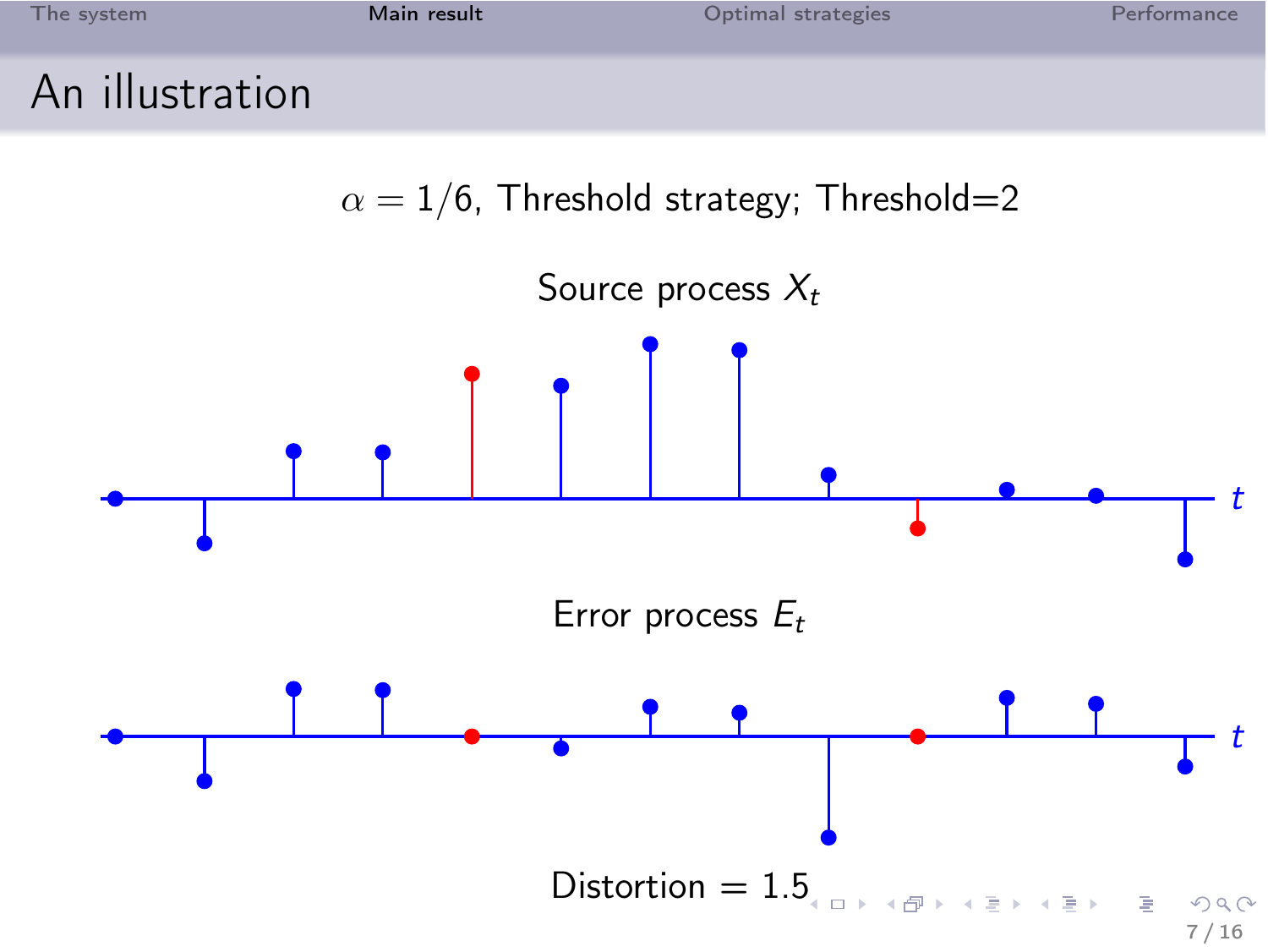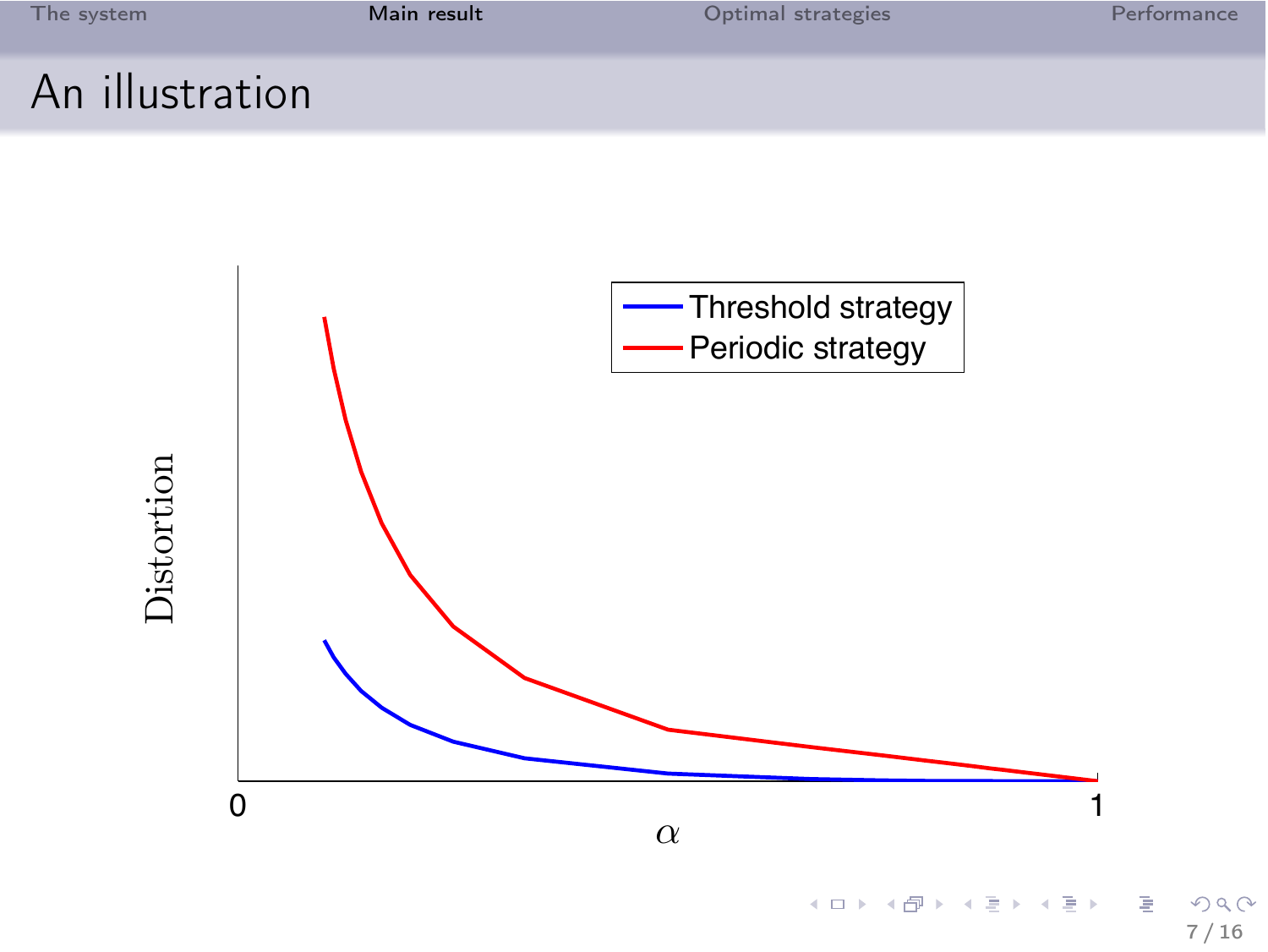| The system    | Main result | Optimal strategies | Performance |
|---------------|-------------|--------------------|-------------|
| Proof outline |             |                    |             |

### We don't proceed in the usual way to find the achievable scheme and a converse ! Instead,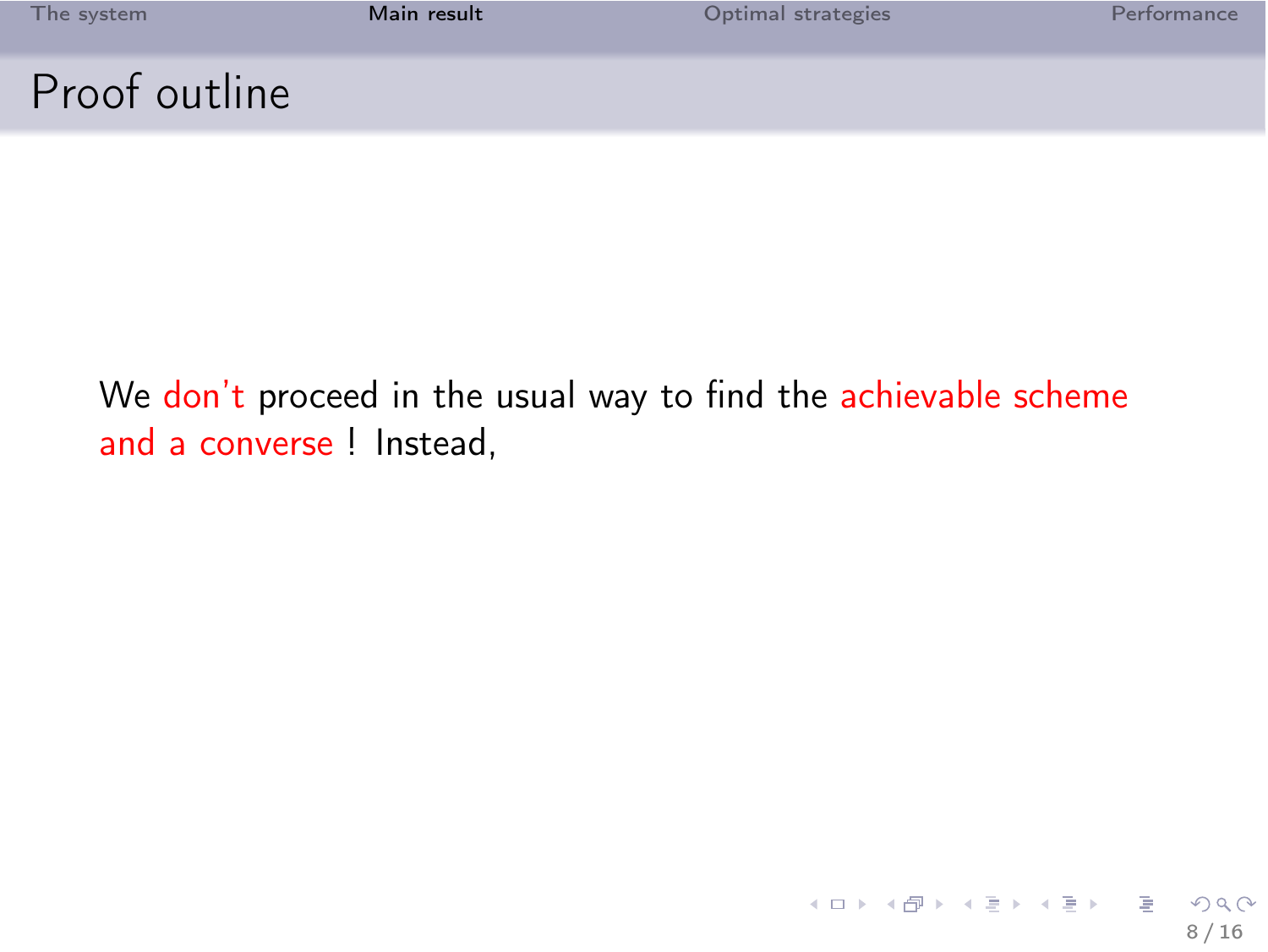|  | The system |  |  |
|--|------------|--|--|
|  |            |  |  |

8 / 16

 $\Omega$ 

B

지다 자세한 지수는 지금이

### Proof outline

We don't proceed in the usual way to find the achievable scheme and a converse ! Instead,

- Identify structure of optimal strategies.
- Find the best strategy with that structure.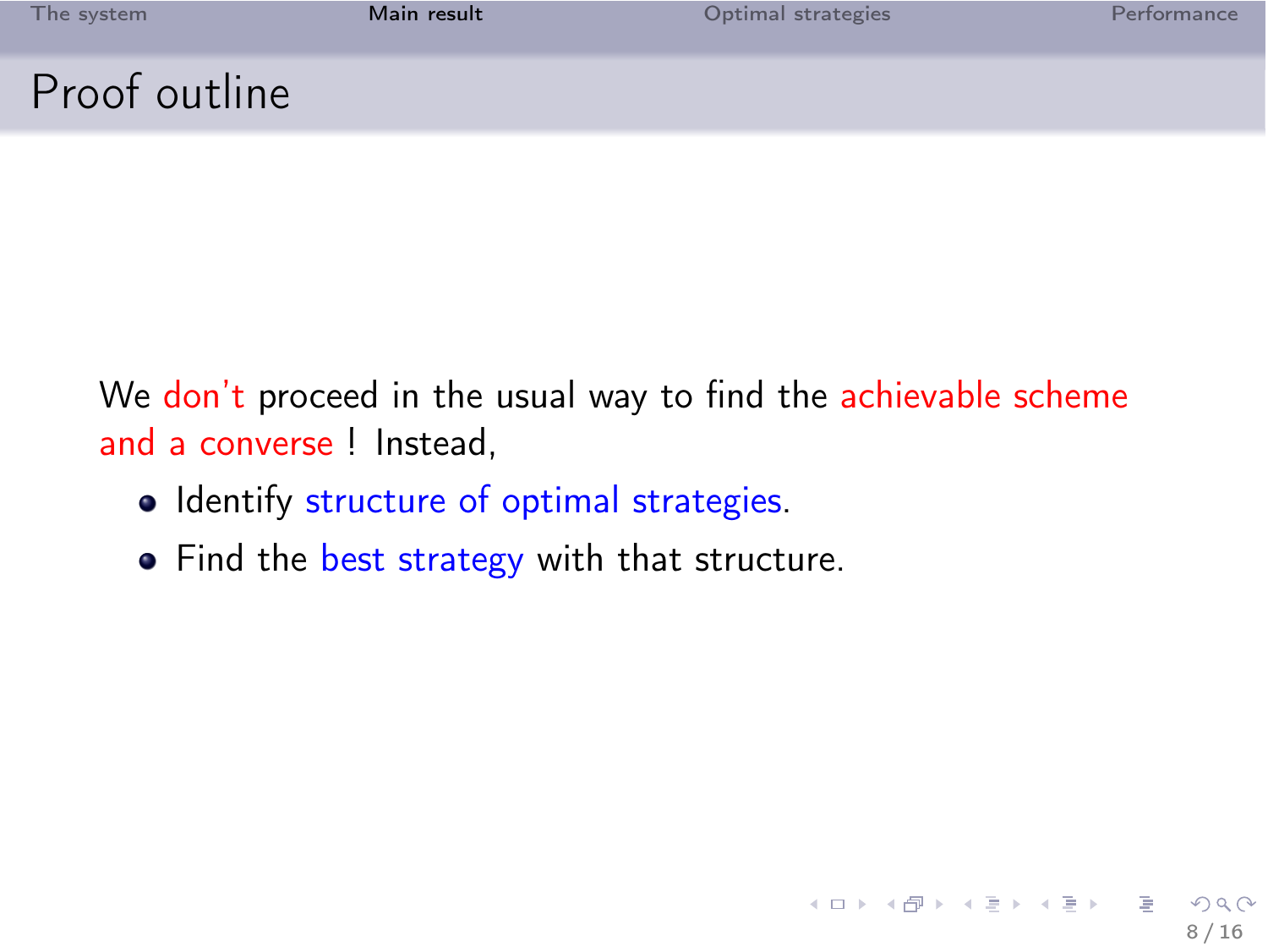| The system          | Main result | Optimal strategies | Performance |
|---------------------|-------------|--------------------|-------------|
| Lagrange relaxation |             |                    |             |

$$
C^*(\lambda) := \inf_{(f,g)} C(f,g;\lambda),
$$

where  $C(f, g; \lambda) = D(f, g) + \lambda N(f, g)$ ,  $\lambda \geq 0$ .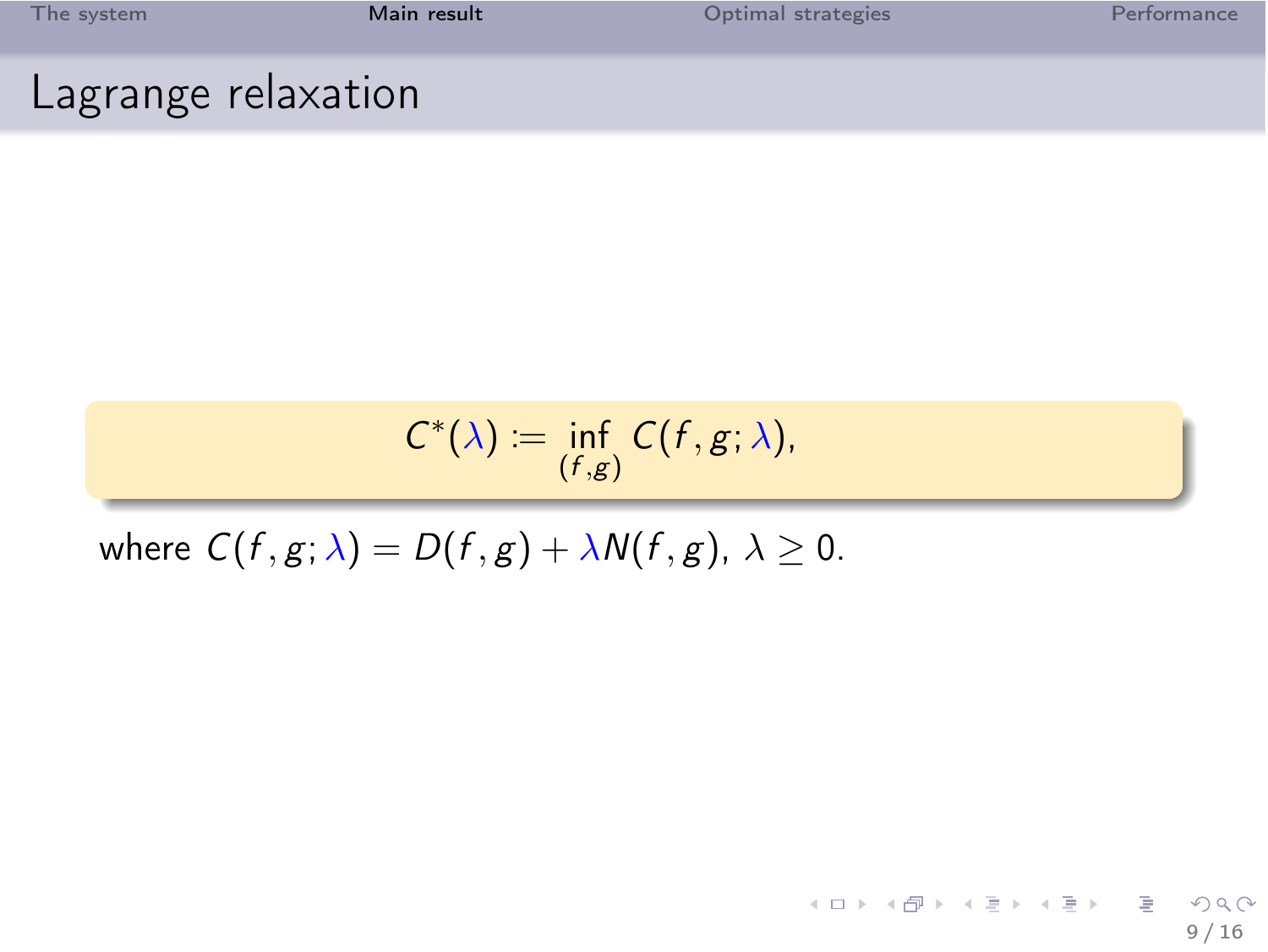### Structure of optimal strategies

The structure of optimal transmitter and estimator follows from [Lipsa-Martins 2011] and [Nayyar-Basar-Teneketzis-Veeravalli 2013].

Finite horizon setup; results for Lagrange relaxation

Optimal estimation Let  $Z_t$  be the most recently transmitted symbol. strategy  $\hat{X}_t = g_t^*(Z_t) = Z_t$ ; Time homogeneous!

<span id="page-20-0"></span>Optimal transmission Let  $E_t = X_t - Z_{t-1}$  be the error process and strategy  $f_t$  be the threshold based strategy such that  $f_t(X_t, Y_{0:t-1}) = \begin{cases} 1, & \text{if } |E_t| \geq k_t \\ 0, & \text{if } |E_t| > l_t \end{cases}$ 0, if  $|E_t| < k_t$ .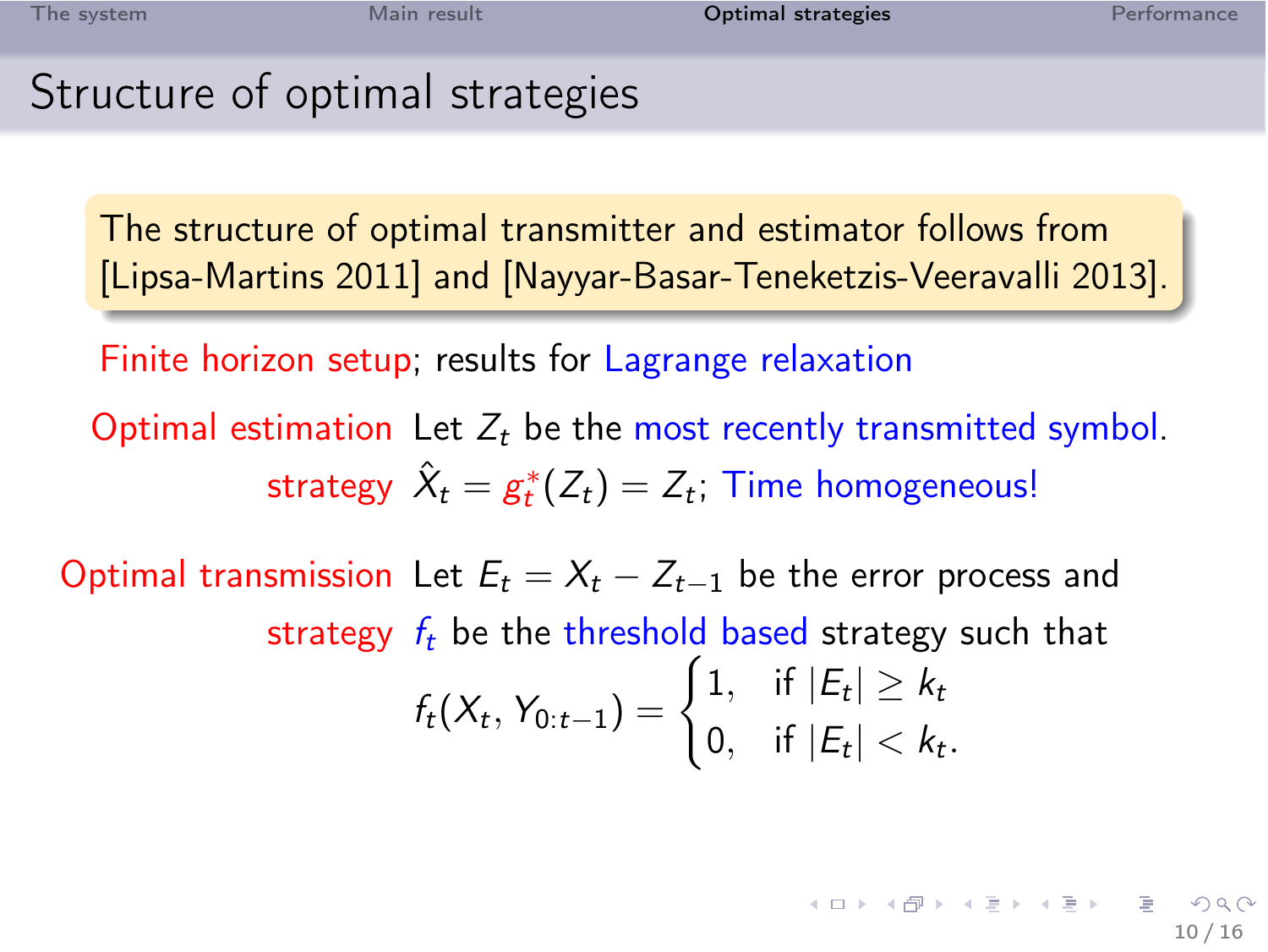### Structure of optimal strategies

The structure of optimal transmitter and estimator follows from [Lipsa-Martins 2011] and [Nayyar-Basar-Teneketzis-Veeravalli 2013].

Finite horizon setup; results for Lagrange relaxation

Optimal estimation Let  $Z_t$  be the most recently transmitted symbol. strategy  $\hat{X}_t = g_t^*(Z_t) = Z_t$ ; Time homogeneous!

Optimal transmission Let  $E_t = X_t - Z_{t-1}$  be the error process and strategy  $f_t$  be the threshold based strategy such that  $f_t(X_t, Y_{0:t-1}) = \begin{cases} 1, & \text{if } |E_t| \geq k_t \\ 0, & \text{if } |E_t| > l_t \end{cases}$ 0, if  $|E_t| < k_t$ .

We prove that the results generalize to infinite horizon setup; the optimal thresholds are time - homogeneous.

> <span id="page-21-0"></span> $\Omega$ 10 / 16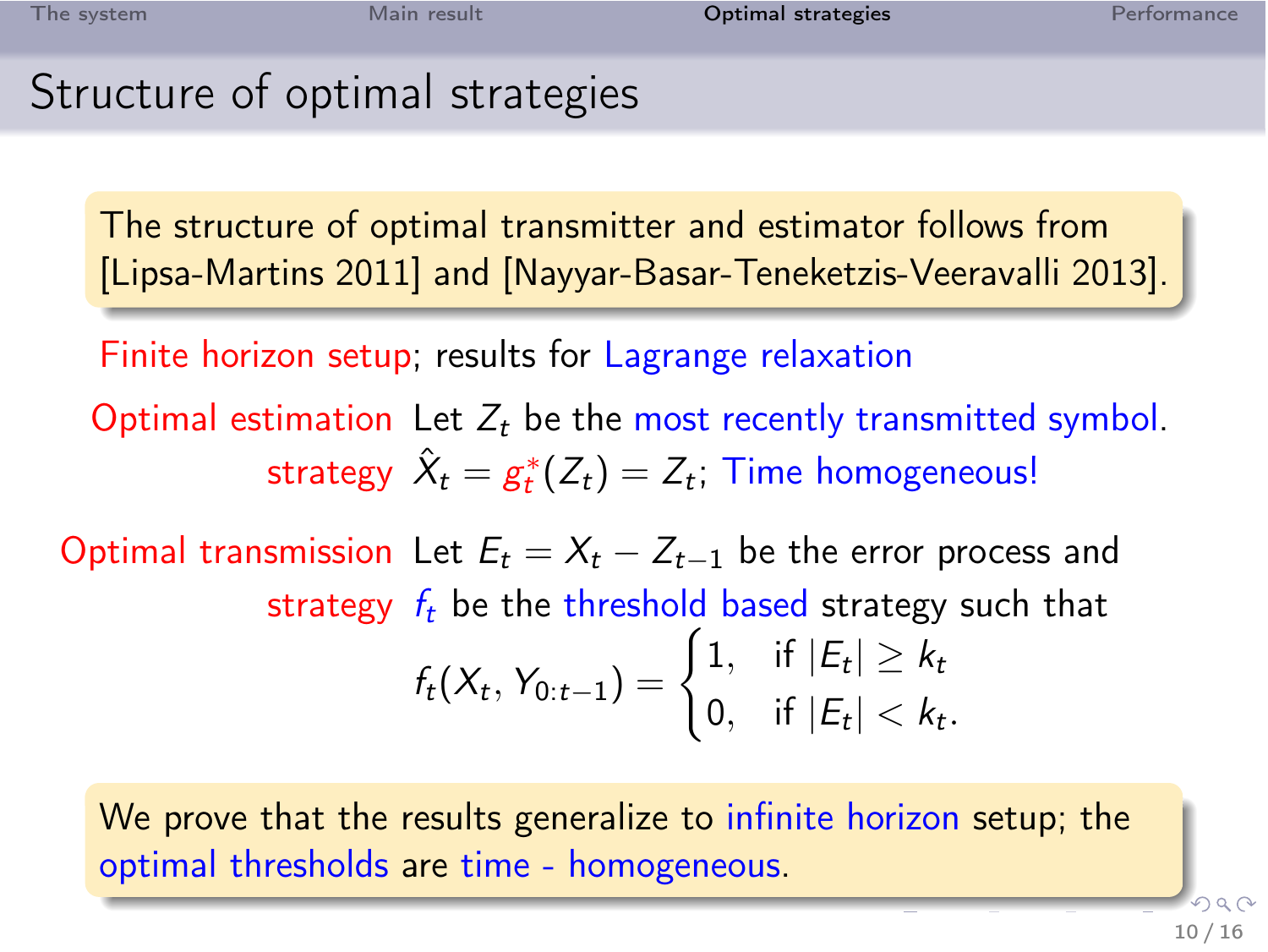## Performance of threshold based strategies

Fix a threshold based startegy  $f^{(k)}$ . Define

- $D^{(k)}$ : the expected distortion.
- <span id="page-22-0"></span> $N^{(k)}$ : the expected number of transmissions.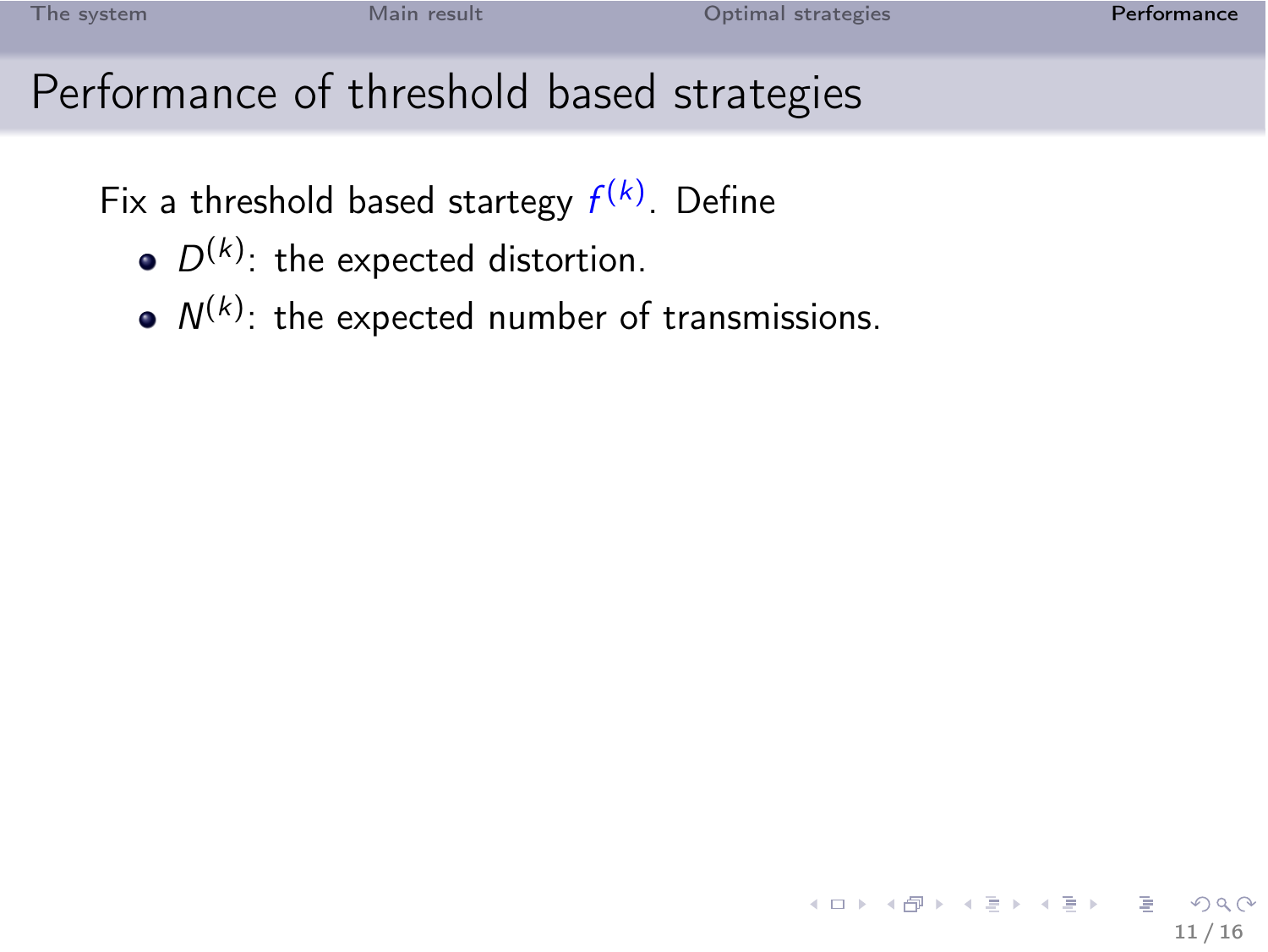<span id="page-23-0"></span>11 / 16

K ロ ▶ K @ ▶ K 할 ▶ K 할 ▶ ... 할 ... 900

## Performance of threshold based strategies

Fix a threshold based startegy  $f^{(k)}$ . Define

- $D^{(k)}$ : the expected distortion.
- $N^{(k)}$ : the expected number of transmissions.

 $\{E_t\}_{t=0}^\infty$  is regenerative process.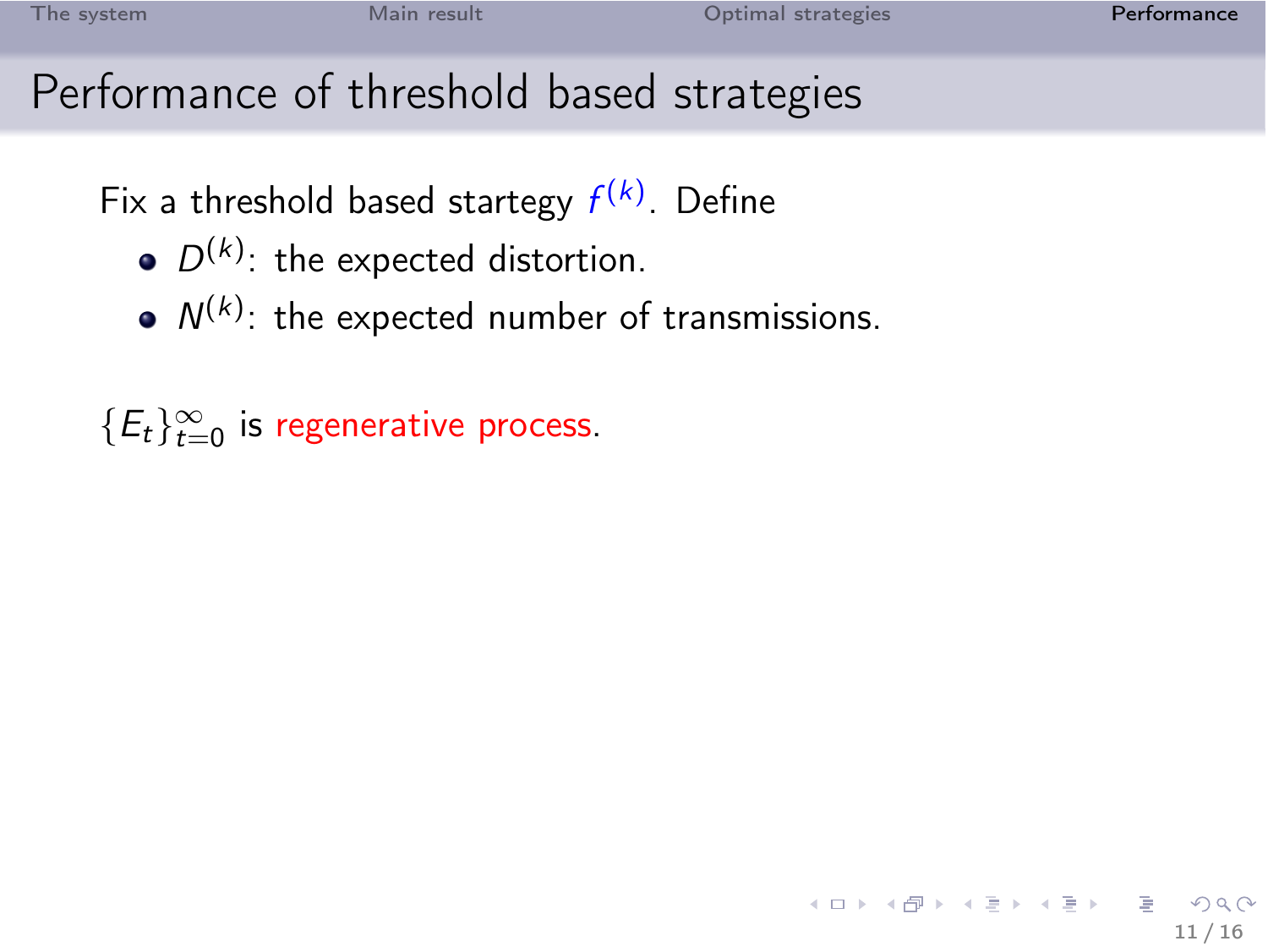## Performance of threshold based strategies

Fix a threshold based startegy  $f^{(k)}$ . Define

- $D^{(k)}$ : the expected distortion.
- $N^{(k)}$ : the expected number of transmissions.

 $\{E_t\}_{t=0}^\infty$  is regenerative process.



 $\tau^{(k)}$ : stopping time when the Gauss-Markov process starting at state 0 at time  $t = 0$  enters the set  $\{e \in \mathbb{R} : |e| \geq_{\mathbb{R}} k\}_{e \geq 0}$  $\{e \in \mathbb{R} : |e| \geq_{\mathbb{R}} k\}_{e \geq 0}$  $\{e \in \mathbb{R} : |e| \geq_{\mathbb{R}} k\}_{e \geq 0}$  $\{e \in \mathbb{R} : |e| \geq_{\mathbb{R}} k\}_{e \geq 0}$  $\{e \in \mathbb{R} : |e| \geq_{\mathbb{R}} k\}_{e \geq 0}$  $\{e \in \mathbb{R} : |e| \geq_{\mathbb{R}} k\}_{e \geq 0}$  $\{e \in \mathbb{R} : |e| \geq_{\mathbb{R}} k\}_{e \geq 0}$  $\{e \in \mathbb{R} : |e| \geq_{\mathbb{R}} k\}_{e \geq 0}$  $\{e \in \mathbb{R} : |e| \geq_{\mathbb{R}} k\}_{e \geq 0}$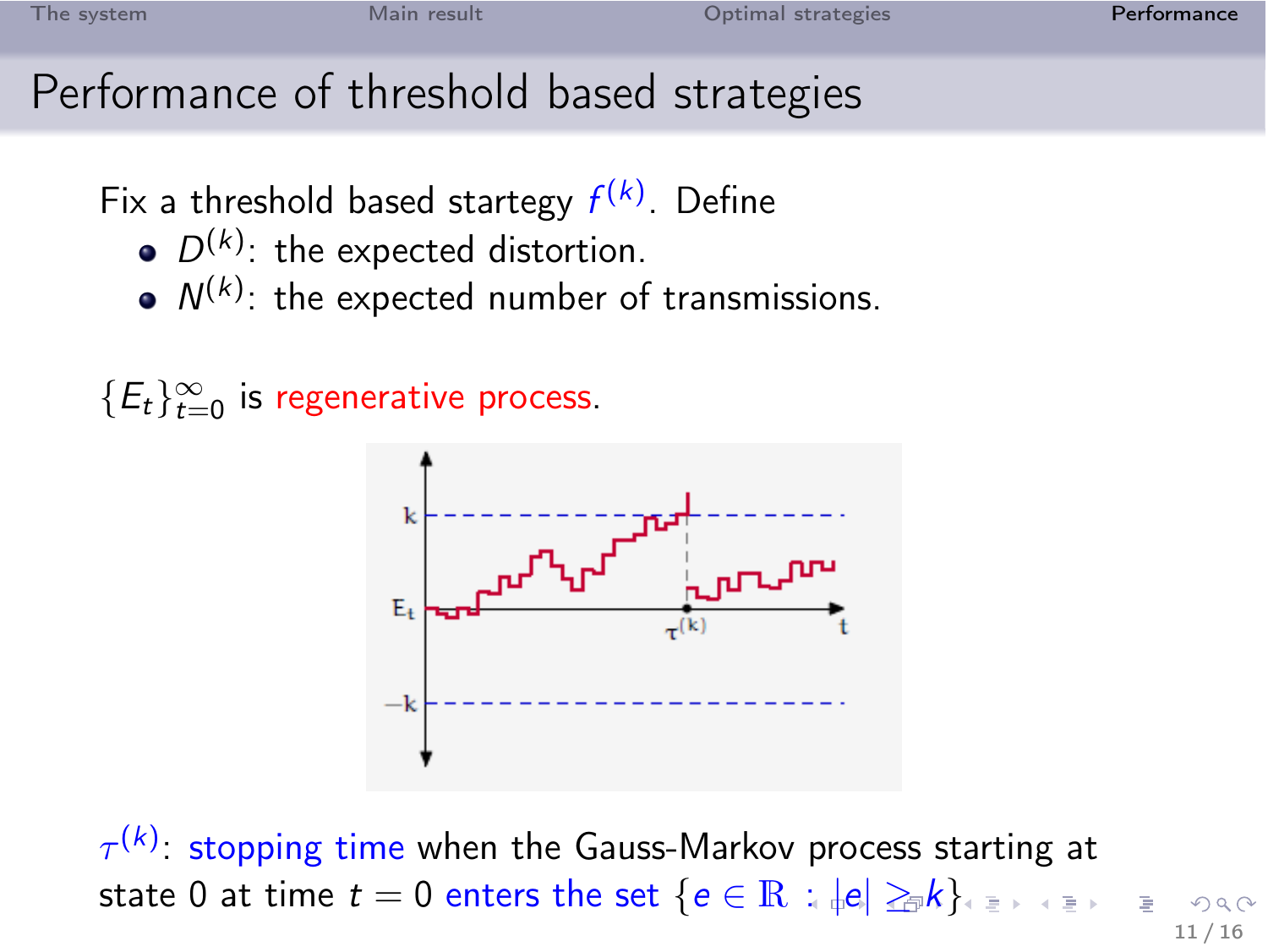<span id="page-25-0"></span>11 / 16

K ロ ▶ K @ ▶ K 할 ▶ K 할 ▶ → 할 → 9 Q @

# Performance of threshold based strategies

Fix a threshold based startegy  $f^{(k)}$ . Define

- $D^{(k)}$ : the expected distortion.
- $N^{(k)}$ : the expected number of transmissions.

 $\{E_t\}_{t=0}^\infty$  is regenerative process.

- $L^{(k)}(e)$ : the expected distortion until the first transmission, starting from state e.
- $M^{(k)}(e)$ : the expected time until the first transmission, starting from state e.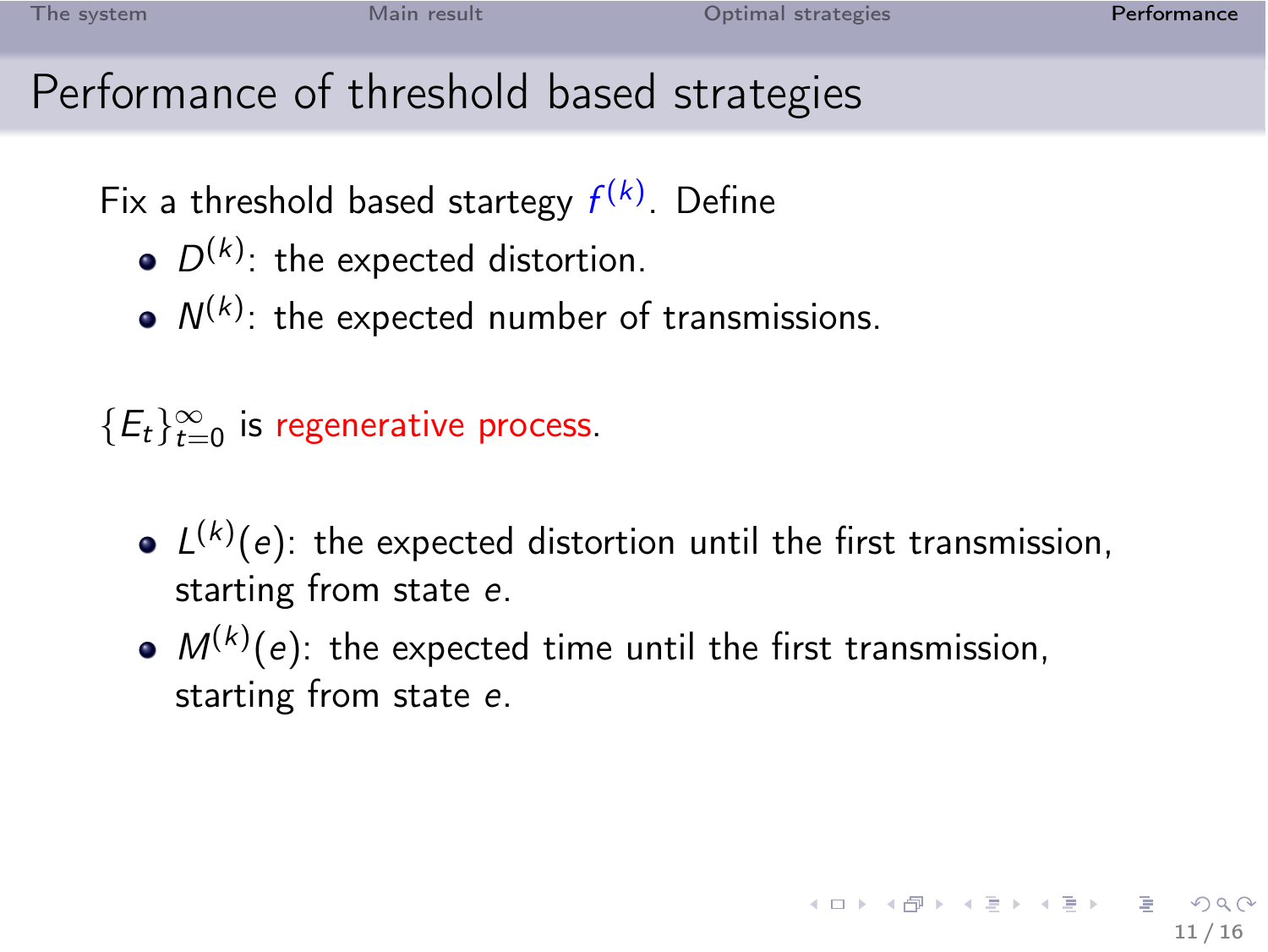<span id="page-26-0"></span>

# Performance of threshold based strategies

Fix a threshold based startegy  $f^{(k)}$ . Define

- $D^{(k)}$ : the expected distortion.
- $N^{(k)}$ : the expected number of transmissions.

 $\{E_t\}_{t=0}^\infty$  is regenerative process.

- $L^{(k)}(e)$ : the expected distortion until the first transmission, starting from state e.
- $M^{(k)}(e)$ : the expected time until the first transmission, starting from state e.

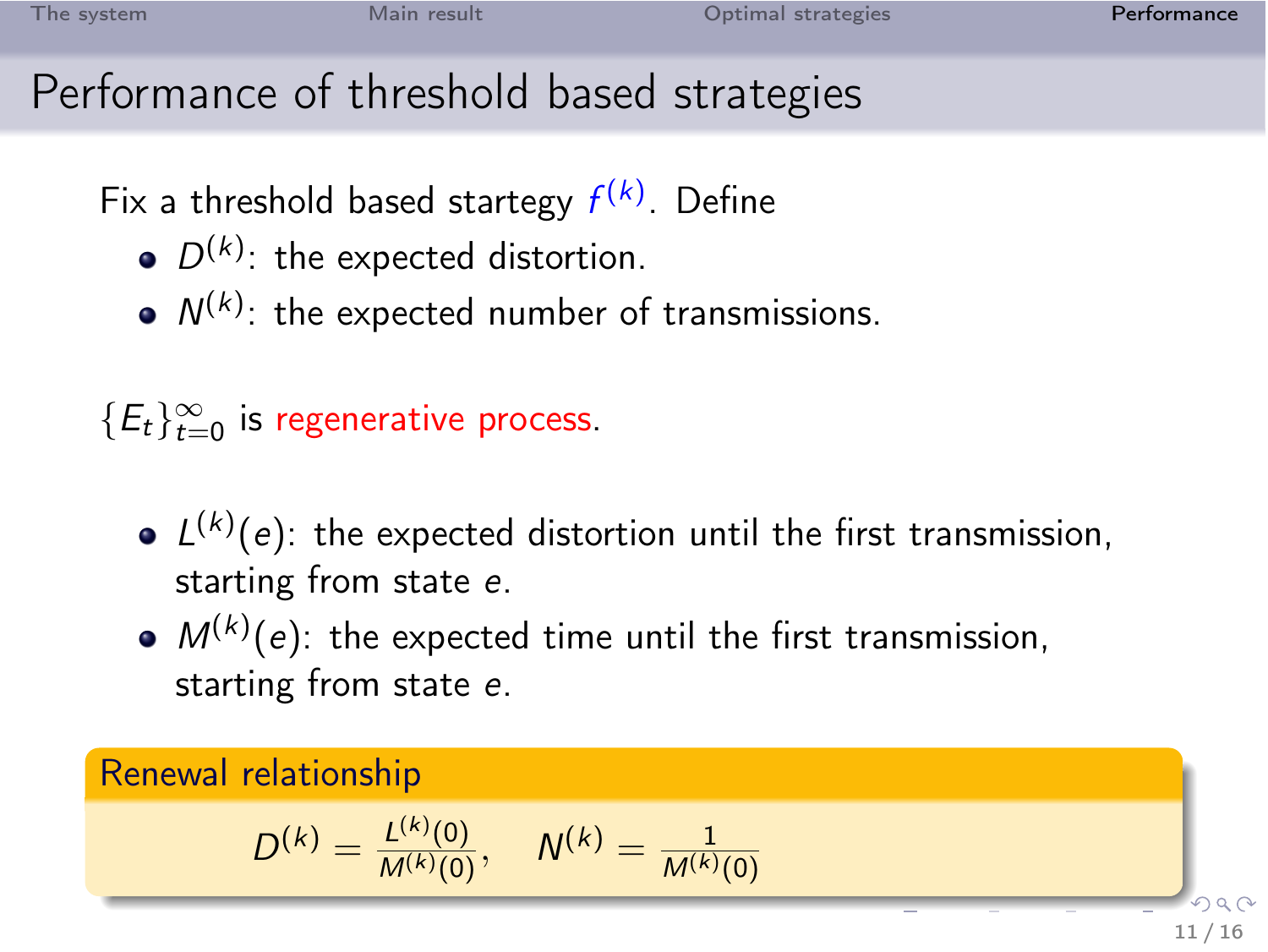# Performance of threshold based strategies

<span id="page-27-0"></span>
$$
L^{(k)}(e) = e^{2} + \int_{-k}^{k} \phi(w - e)L^{(k)}(w)dw;
$$
  

$$
M^{(k)}(e) = 1 + \int_{-k}^{k} \phi(w - e)M^{(k)}(w)dw.
$$

- Derived using balance equations.
- Solutions of Fredholm Integral Equations of second kind.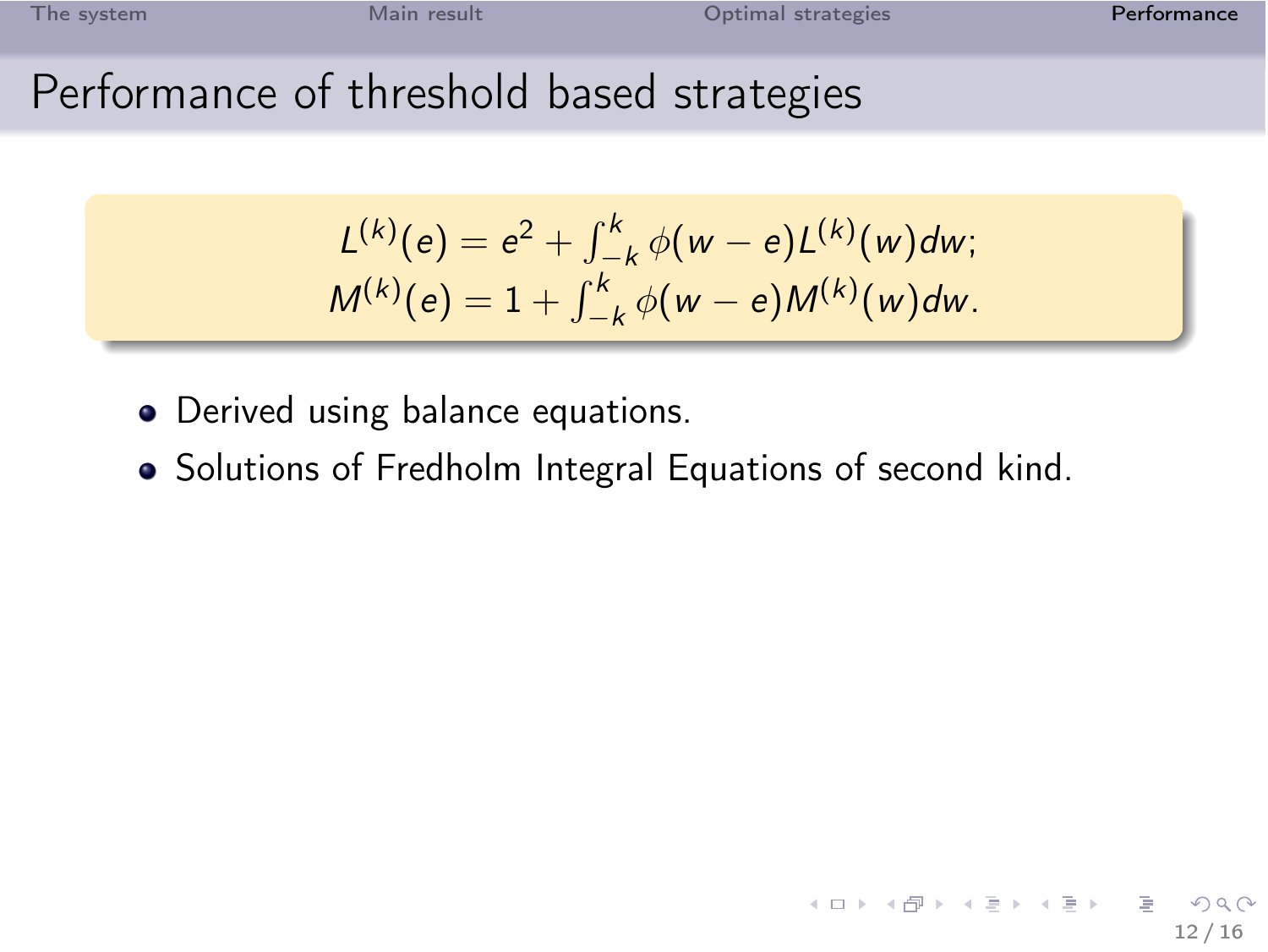12 / 16

K ロチ X 優 > X 평 > X 평 >

# Performance of threshold based strategies

$$
L^{(k)}(e) = e^{2} + \int_{-k}^{k} \phi(w - e)L^{(k)}(w)dw;
$$
  

$$
M^{(k)}(e) = 1 + \int_{-k}^{k} \phi(w - e)M^{(k)}(w)dw.
$$

- Derived using balance equations.
- Solutions of Fredholm Integral Equations of second kind.

Contraction. Use Banach fixed point theorem to show that

- **•** Fredholm Integral Equations have a solution.
- the solution is unique.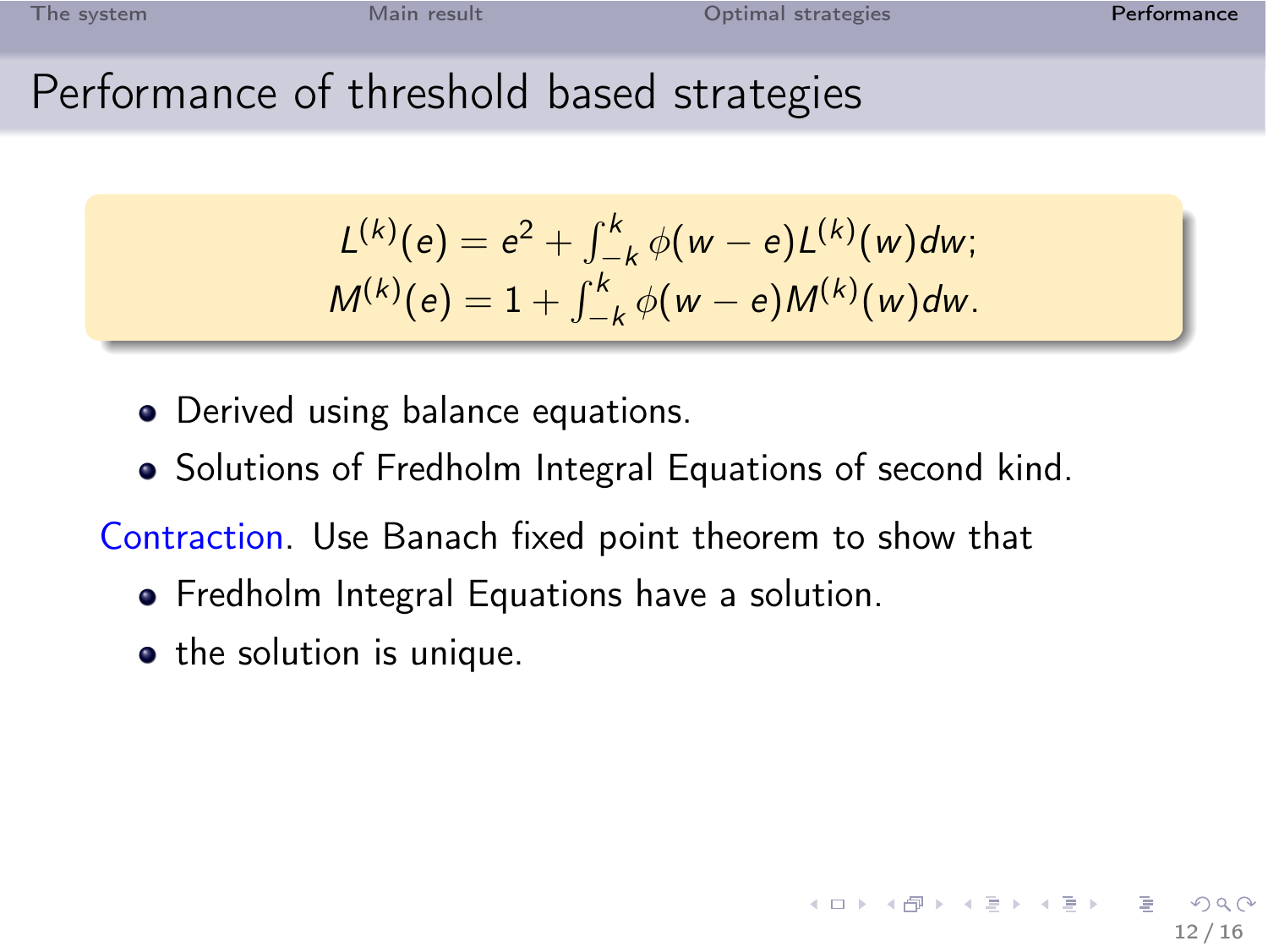# Performance of threshold based strategies

$$
L^{(k)}(e) = e^{2} + \int_{-k}^{k} \phi(w - e)L^{(k)}(w)dw;
$$
  

$$
M^{(k)}(e) = 1 + \int_{-k}^{k} \phi(w - e)M^{(k)}(w)dw.
$$

- Derived using balance equations.
- Solutions of Fredholm Integral Equations of second kind.

### **Computation**

- Well-studied numerical methods.
- Examples use the resolvent kernel of the integral equation the Liouville-Neumann series; use quadrature method to discretize the integral.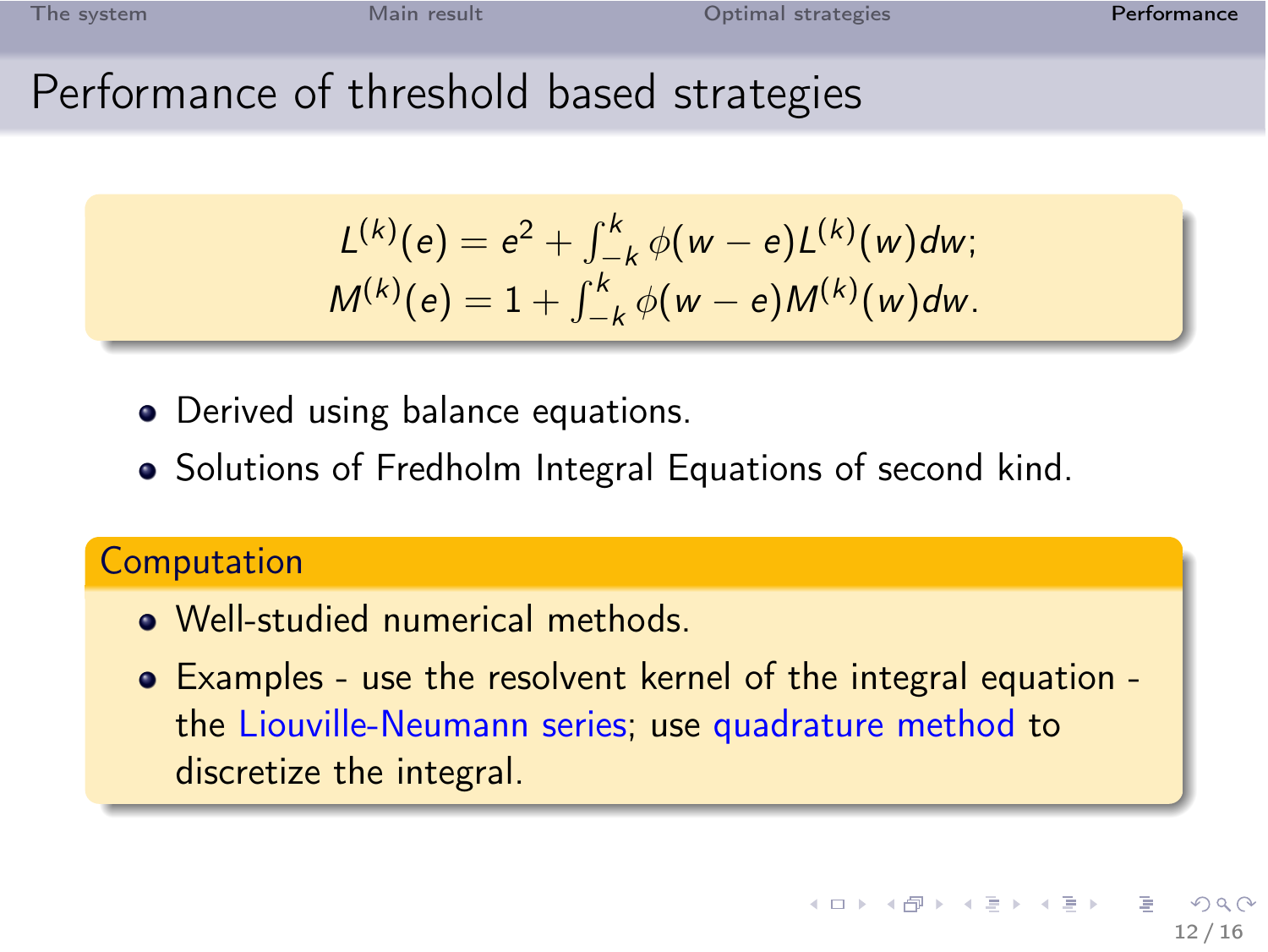| The system   | Main result | Optimal strategies | Performance |
|--------------|-------------|--------------------|-------------|
| Main theorem |             |                    |             |

### **Properties**

- $L^{(k)}$ ,  $M^{(k)}$ ,  $D^{(k)}$  and  $N^{(k)}$  are continuous, differentiable in k.
- $L^{(k)}$ ,  $M^{(k)}$  and  $D^{(k)}$  monotonically increasing in k.
- $N^{(k)}$  is strictly monotonically decreasing in k.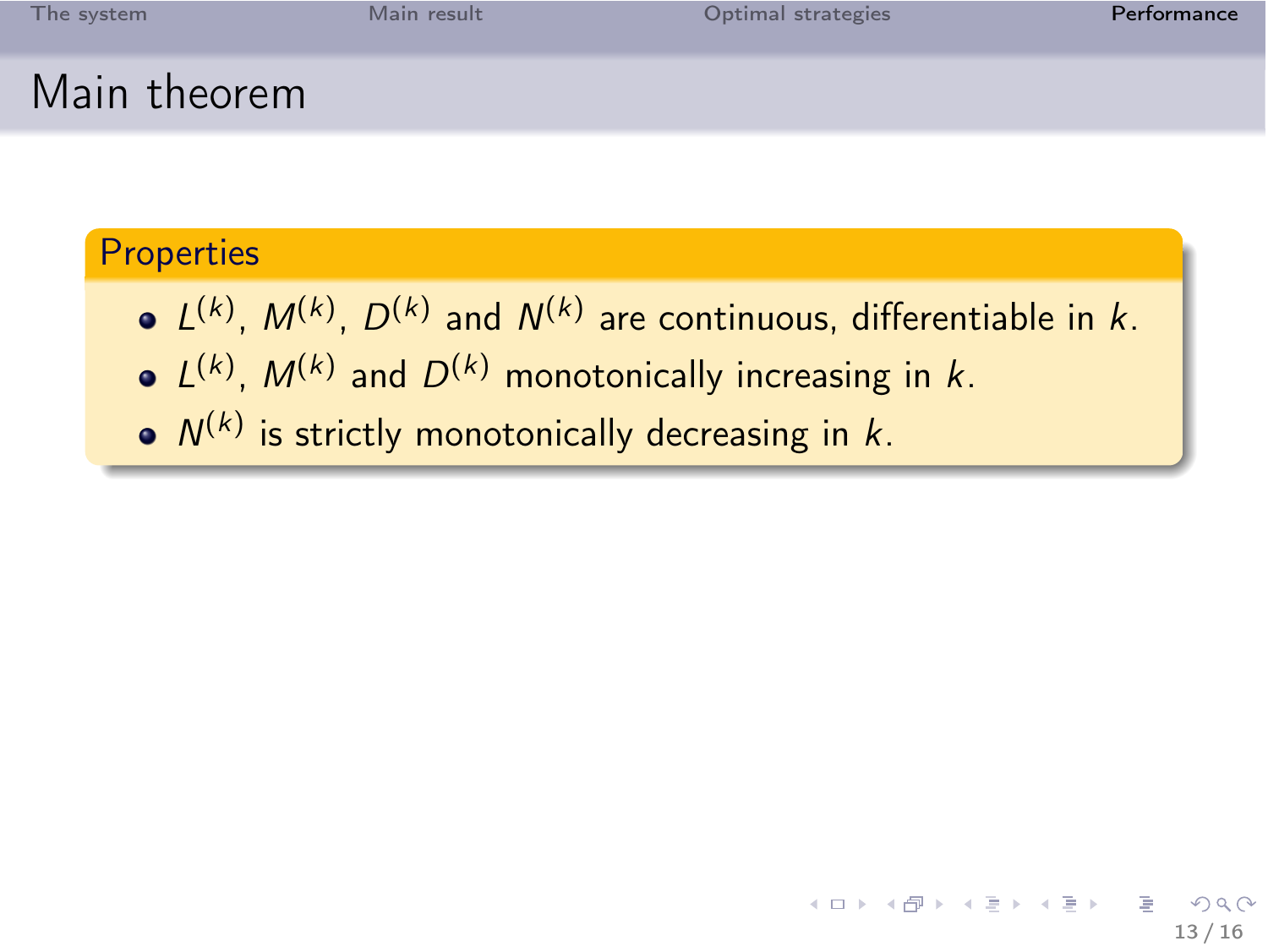| The system   | Main result | Optimal strategies | Performance |
|--------------|-------------|--------------------|-------------|
| Main theorem |             |                    |             |

#### **Properties**

- $L^{(k)}$ ,  $M^{(k)}$ ,  $D^{(k)}$  and  $N^{(k)}$  are continuous, differentiable in k.
- $L^{(k)}$ ,  $M^{(k)}$  and  $D^{(k)}$  monotonically increasing in k.
- $N^{(k)}$  is strictly monotonically decreasing in k.

#### Theorem

- For any  $\alpha \in (0,1)$ ,  $\exists k^*(\alpha) : N^{(k^*(\alpha))} = \alpha$ .
- If the pair  $(\lambda, k)$ ,  $\lambda, k \in \mathbb{R}_{\geq 0}$ , satisfies  $\lambda = -\frac{\partial_k D^{(k)}}{\partial_k N^{(k)}}$  $\frac{O_k D^{(k)}}{O_k N^{(k)}}$ , then  $C^*(\lambda) = C(f^{(k)}, g^*; \lambda).$

$$
\bullet \ D^*(\alpha) = D^{(k^*(\alpha))}.
$$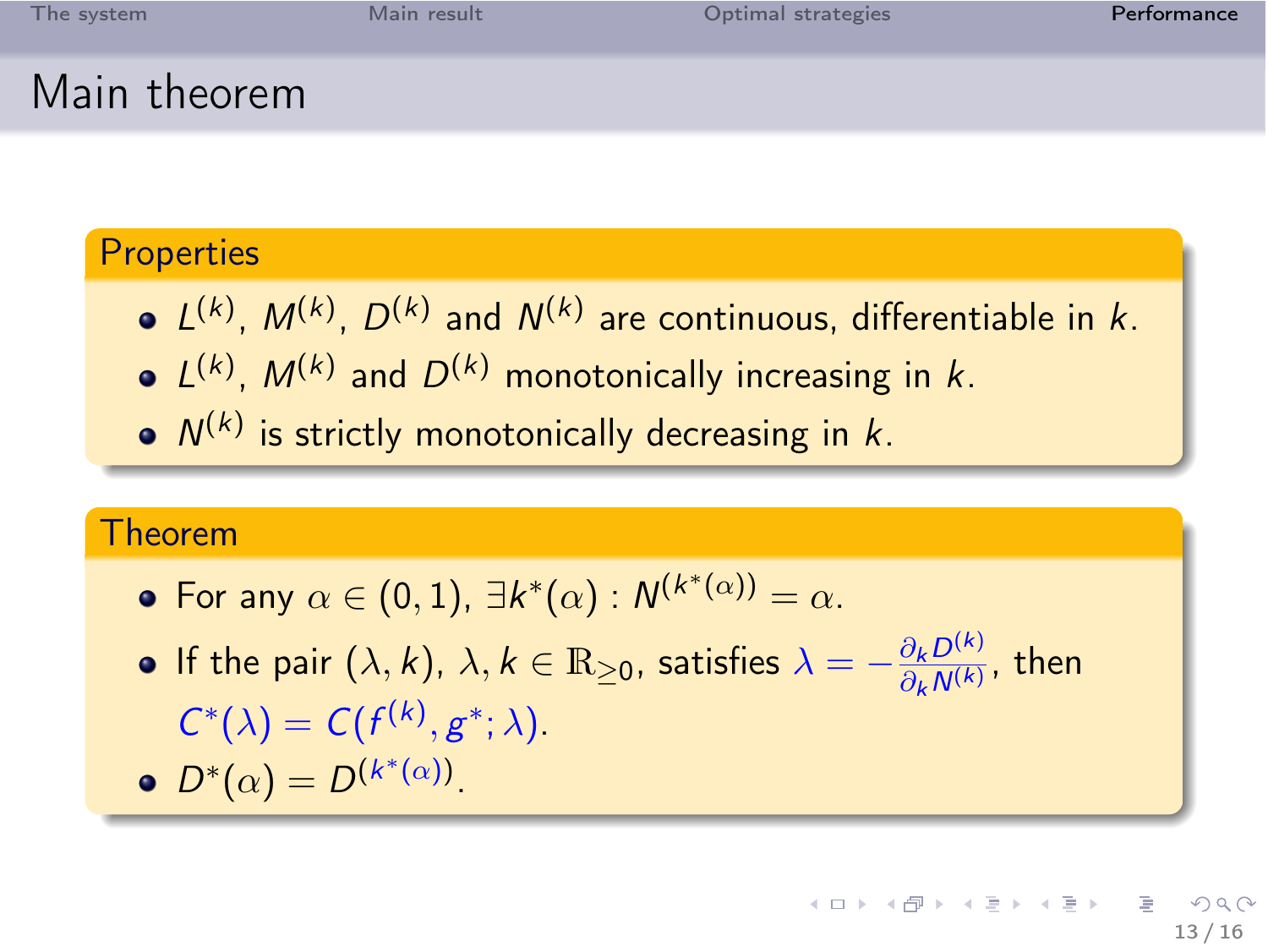|  | The system |  |  |  |
|--|------------|--|--|--|
|  |            |  |  |  |

[Main result](#page-9-0) **The System Main result** [Optimal strategies](#page-20-0) **[Performance](#page-22-0)** 

## Scaling with variance

$$
L_{\sigma}^{(k)}(e) = \sigma^2 L_1^{(k/\sigma)}\left(\frac{e}{\sigma}\right), \quad M_{\sigma}^{(k)}(e) = M_1^{(k/\sigma)}\left(\frac{e}{\sigma}\right),
$$

イロメ イ団メ イモメ イモメー 重  $299$ 14 / 16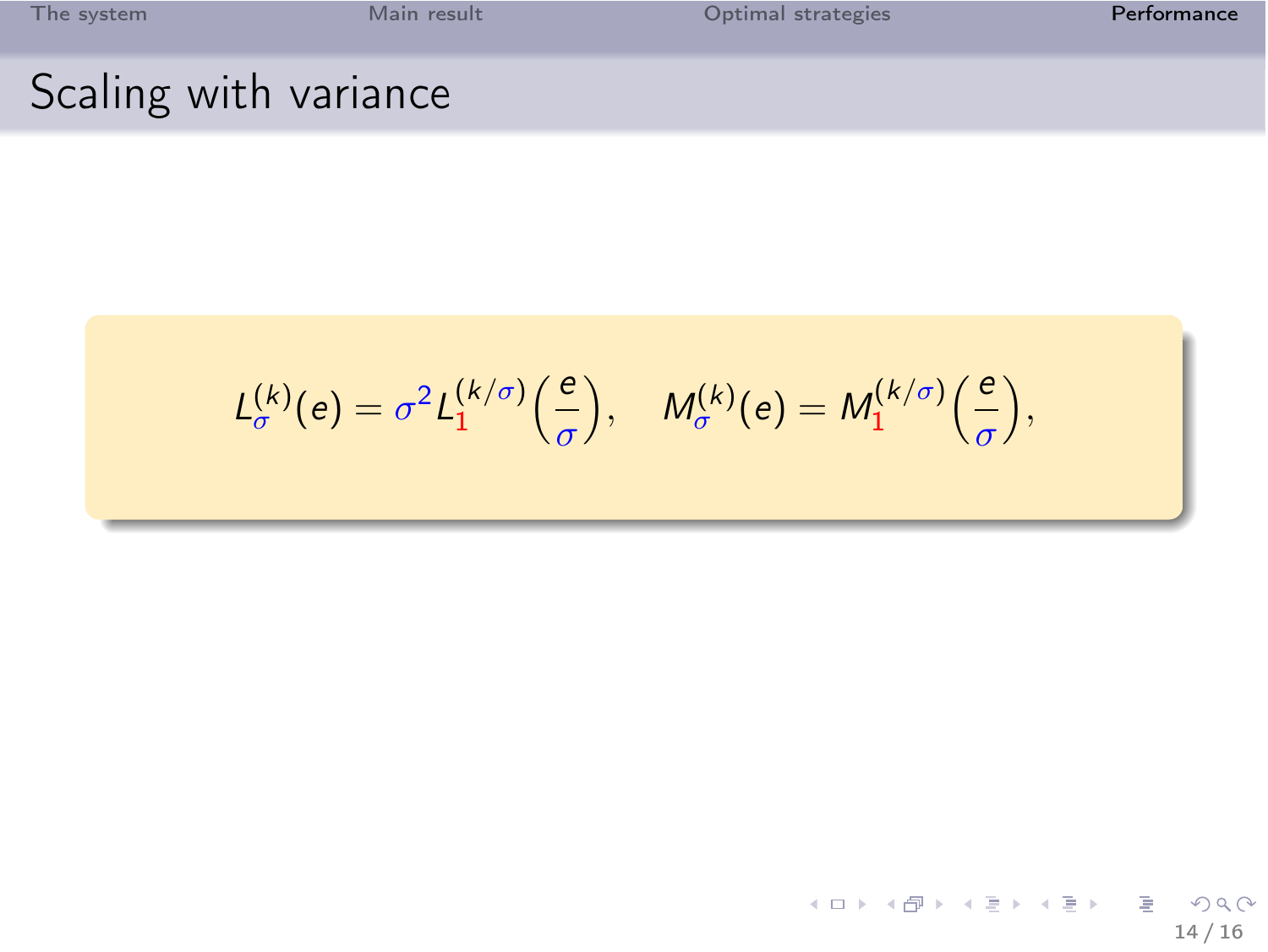[The system](#page-3-0) **Solution Contract Contract Contract Contract Contract Contract Contract Contract Contract Contract Contract Contract Contract Contract Contract Contract Contract Contract Contract Contract Contract Contract Con** Scaling with variance

$$
L_{\sigma}^{(k)}(e) = \sigma^2 L_1^{(k/\sigma)}\left(\frac{e}{\sigma}\right), \quad M_{\sigma}^{(k)}(e) = M_1^{(k/\sigma)}\left(\frac{e}{\sigma}\right)
$$

### Scaling: distortion-transmission function

$$
D_{\sigma}^*(\alpha) = \sigma^2 D_1^*(\alpha).
$$

イロト イ部ト イミト イモト E  $2Q$ 14 / 16

,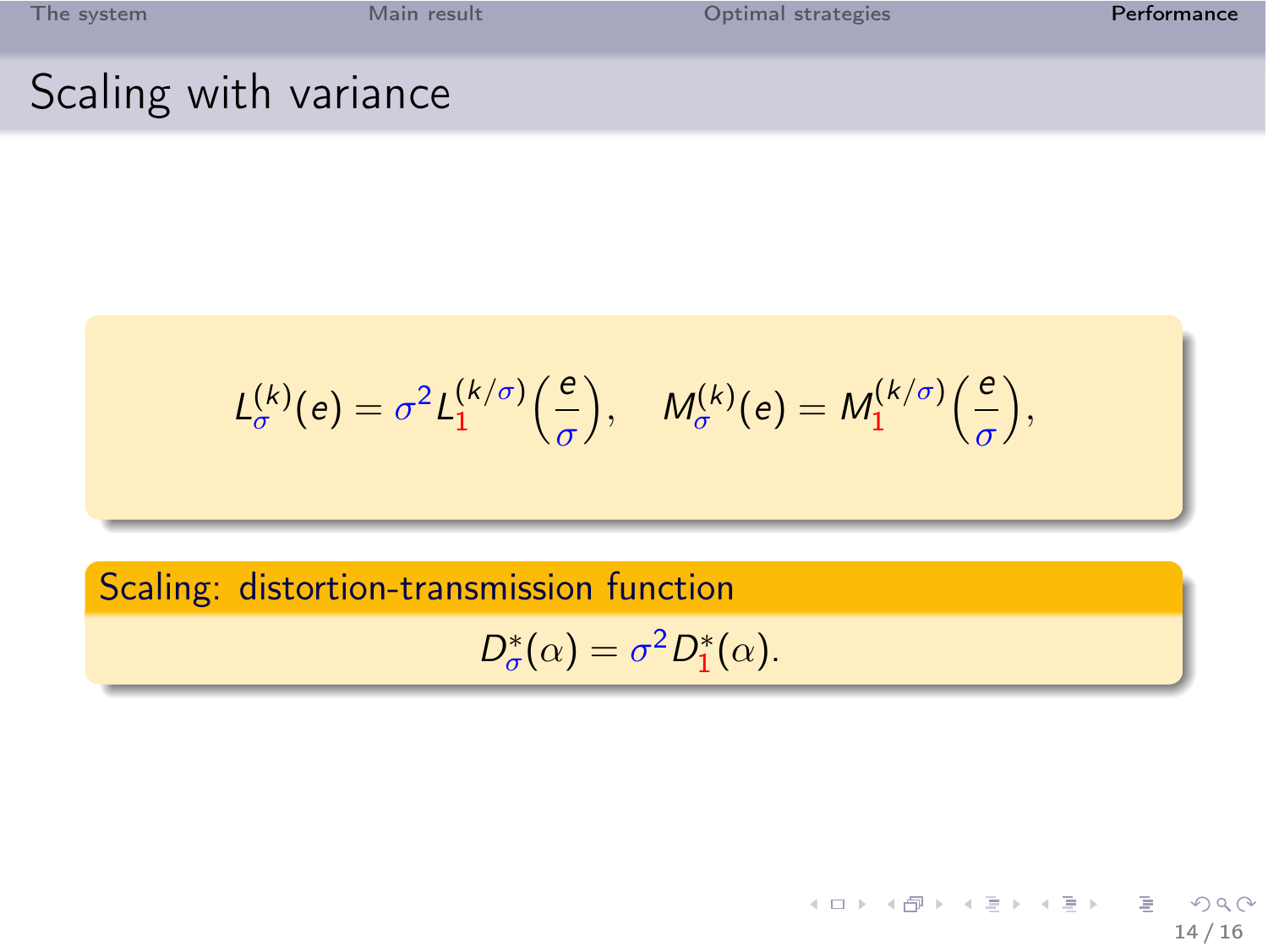| The svstem | Main result | Optimal strategies | Performance |
|------------|-------------|--------------------|-------------|
| Summary    |             |                    |             |

- Remote state estimation of a Gauss-Markov source under constraints on the number of transmissions.
- Computable expression for distortion-transmission function.
- Simple threshold based strategies are optimal !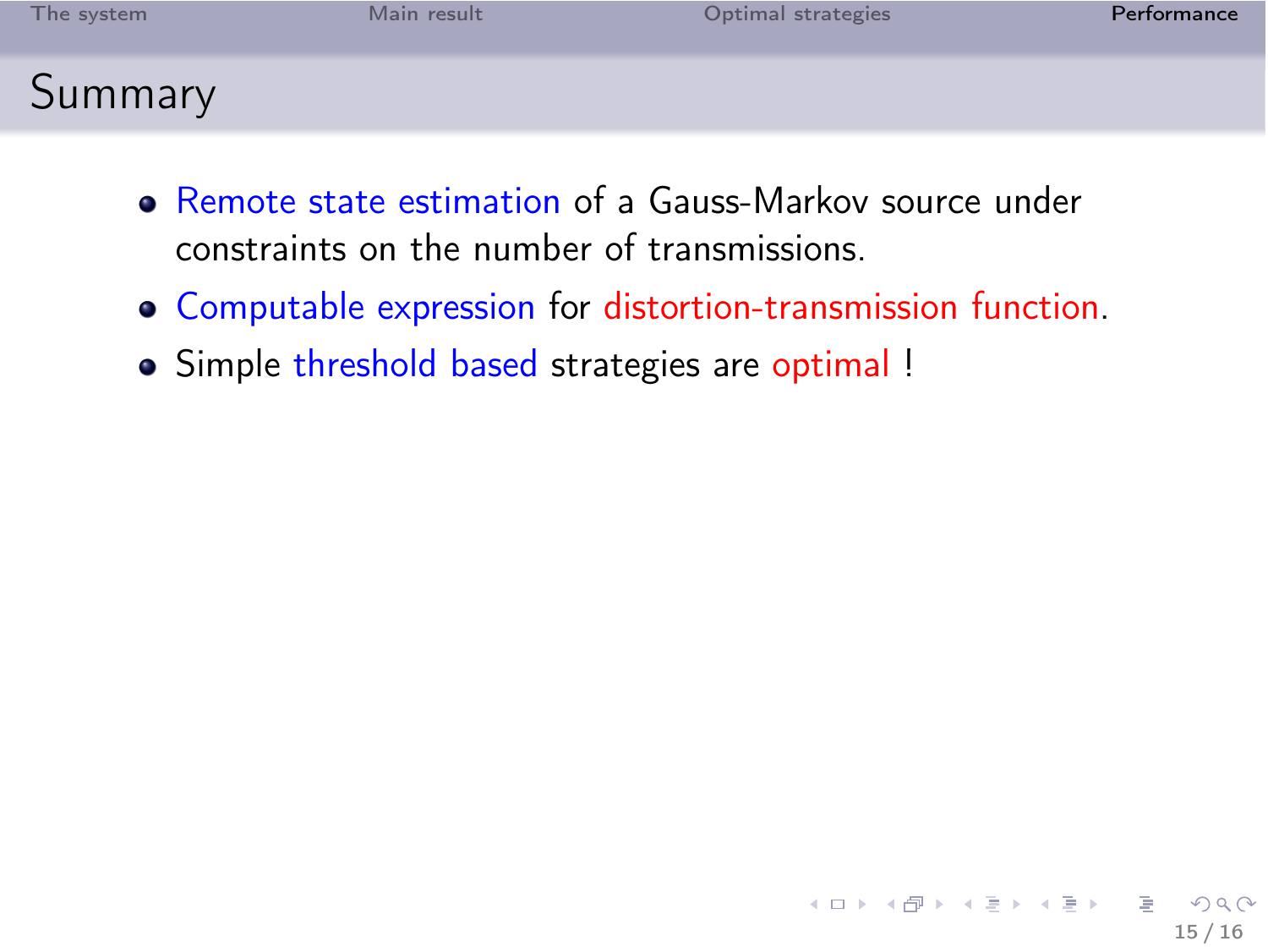| The system | Main result | Optimal strategies | Performance |
|------------|-------------|--------------------|-------------|
| Summary    |             |                    |             |

#### Countable-state Markov chain setup

- Similar results hold Kalman-like estimator is optimal.
- Randomized threshold based transmission strategy is optimal.
- Distortion-transmission function is piecewise linear, decreasing, convex.

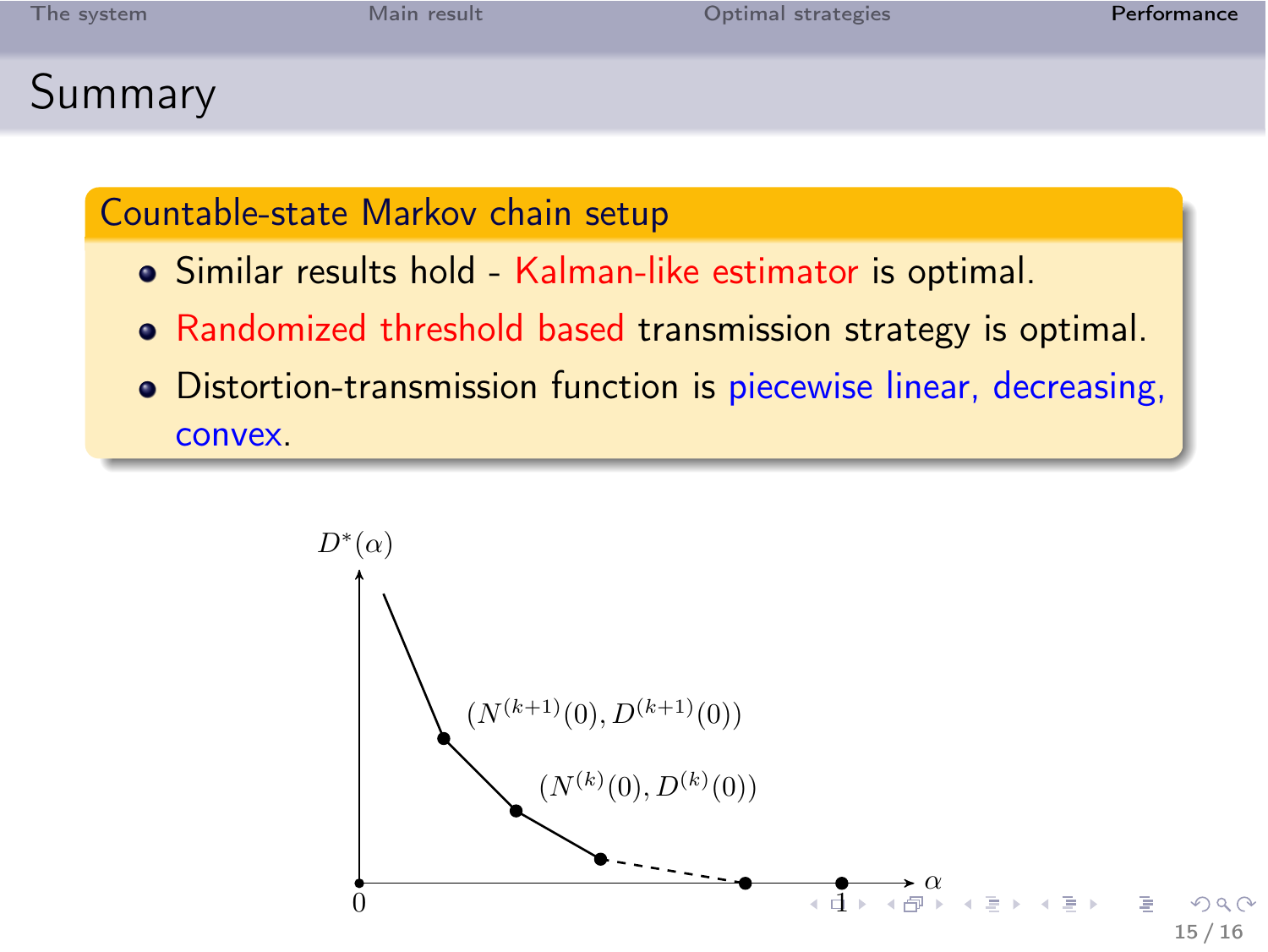| The system | Main result | Optimal strategies | Performance |
|------------|-------------|--------------------|-------------|
| Summary    |             |                    |             |

#### Countable-state Markov chain setup

- Similar results hold Kalman-like estimator is optimal.
- Randomized threshold based transmission strategy is optimal.
- Distortion-transmission function is piecewise linear, decreasing, convex.

<span id="page-36-0"></span>JC and AM, "Distortion-transmission trade-off in real-time transmission of Markov sources", ITW 2015.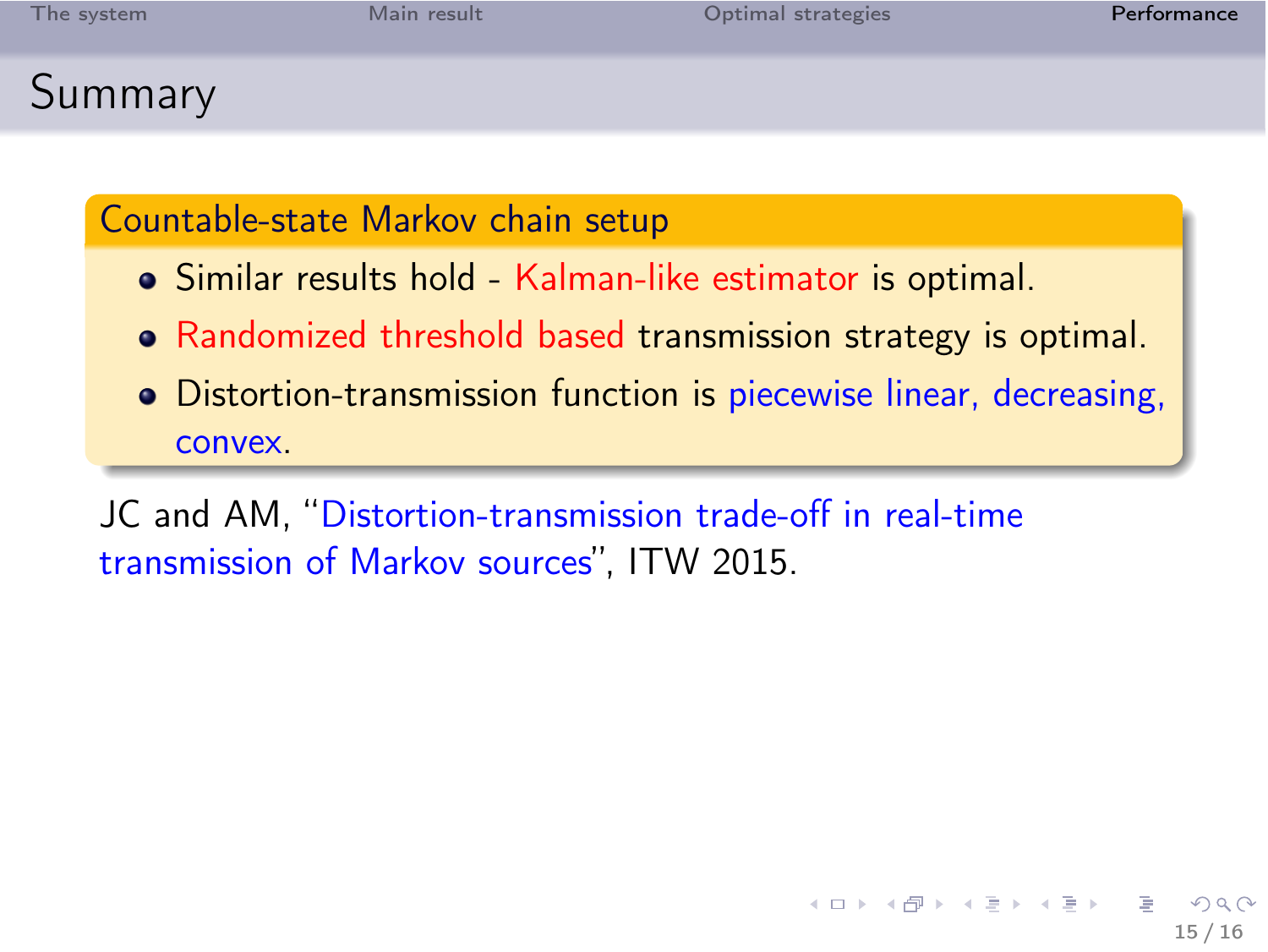| The system        | Main result | Optimal strategies | Performance |
|-------------------|-------------|--------------------|-------------|
| Future directions |             |                    |             |

- The results are derived under an idealized system model.
- When the transmitter does transmit, it sends the complete state of the source.
- <span id="page-37-0"></span>• The channel is noiseless and does not introduce any delay.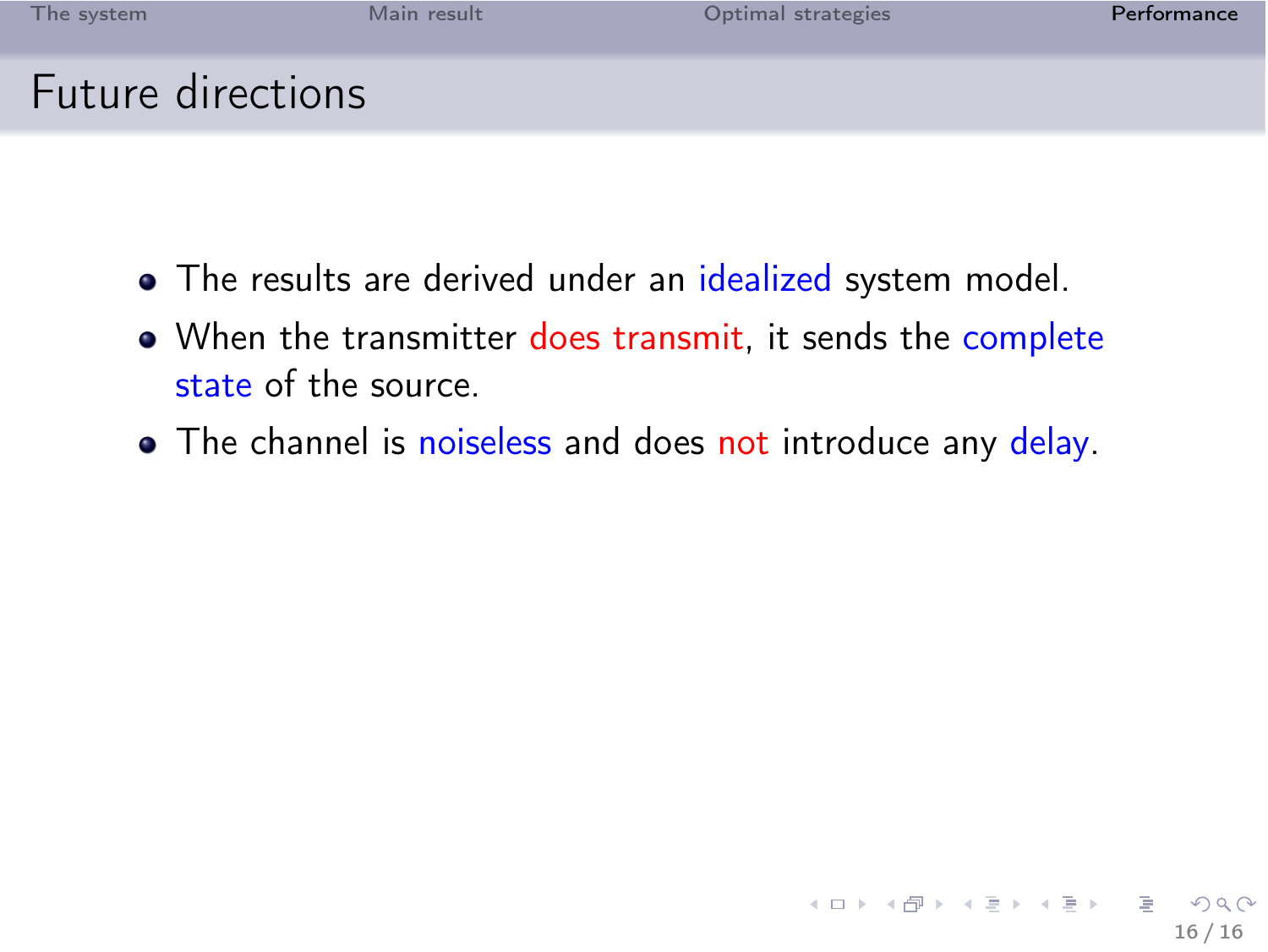| The system        | Main result | Optimal strategies | Performance |
|-------------------|-------------|--------------------|-------------|
| Future directions |             |                    |             |

- The results are derived under an idealized system model.
- When the transmitter does transmit, it sends the complete state of the source.
- The channel is noiseless and does not introduce any delay.

#### Future directions

Effects of quantization, channel noise and delay.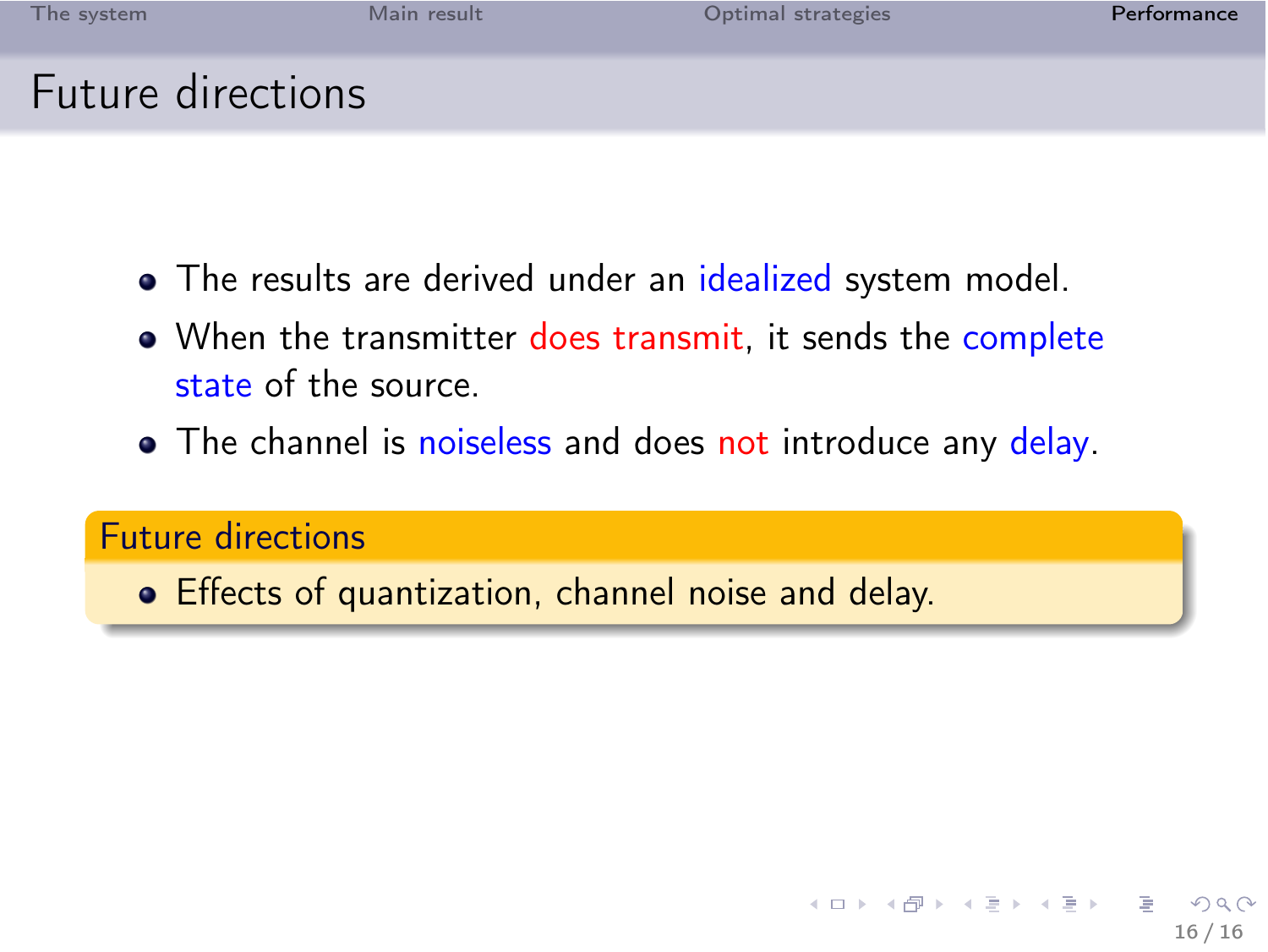| The system        | Main result | Optimal strategies | Performance |
|-------------------|-------------|--------------------|-------------|
| Future directions |             |                    |             |

- The results are derived under an idealized system model.
- When the transmitter does transmit, it sends the complete state of the source.
- The channel is noiseless and does not introduce any delay.

#### Future directions

Effects of quantization, channel noise and delay.

http://arxiv.org/abs/1505.04829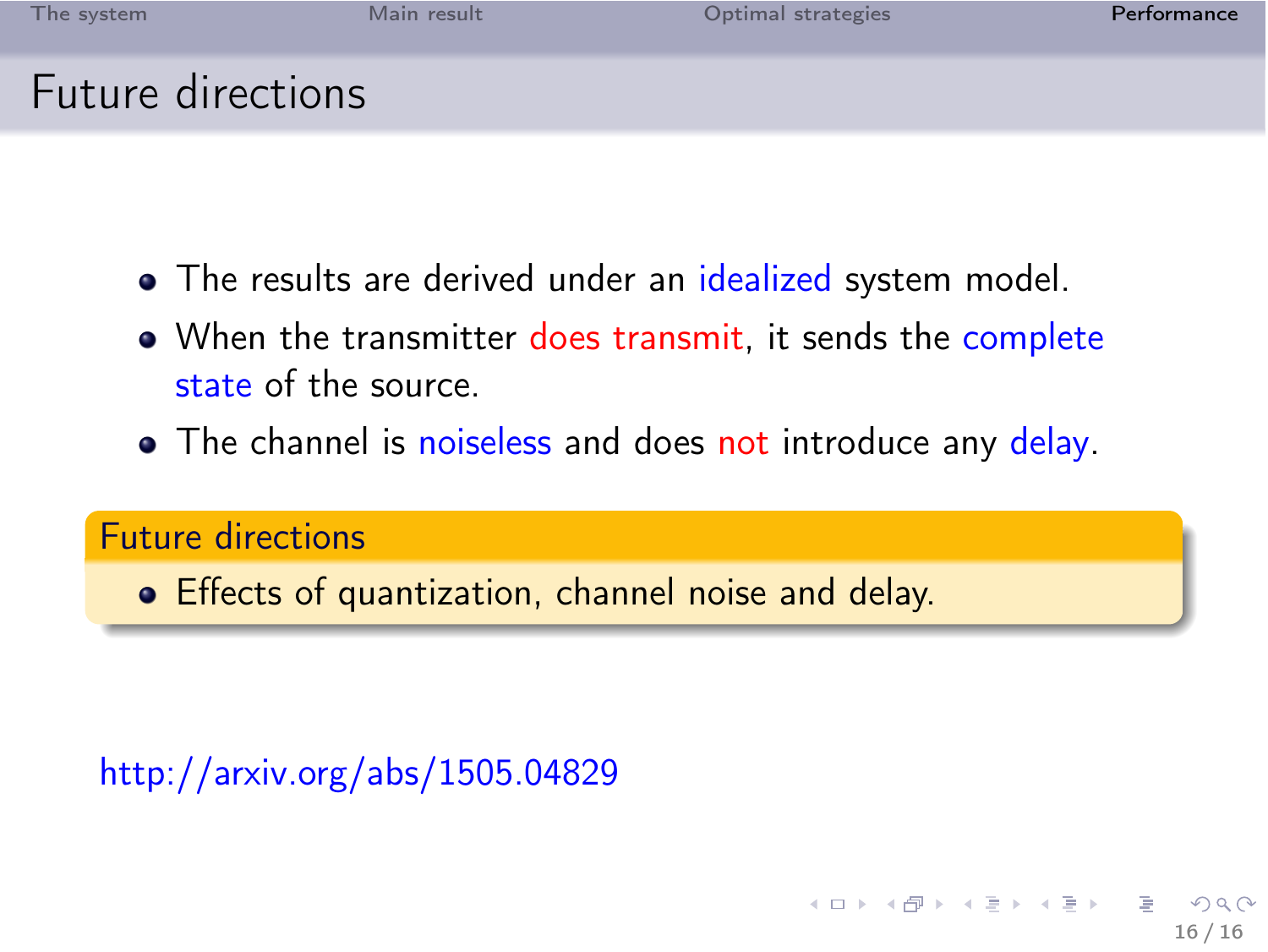| The system      | Main result | Optimal strategies | Performance |
|-----------------|-------------|--------------------|-------------|
| Some parameters |             |                    |             |

Let  $\tau^{(k)}$  be the stopping time of first transmission (starting from  $E_0 = 0$ ), under  $f^{(k)}$ . Then

17 / 16

K ロ X K @ X K 경 X X 경 X X 경

\n- \n
$$
L_{\beta}^{(k)}(e) = (1 - \beta) \mathbb{E} \left[ \sum_{t=0}^{\tau^{(k)}-1} \beta^t d(E_t) \middle| E_0 = 0 \right].
$$
\n
\n- \n
$$
M_{\beta}^{(k)}(e) = (1 - \beta) \mathbb{E} \left[ \sum_{t=0}^{\tau^{(k)}-1} \beta^t \middle| E_0 = 0 \right].
$$
\n
\n

Regenerative process: The process  $\{X_t\}_{t=0}^\infty$ , if there exist  $0\leq \mathcal{T}_0 < \mathcal{T}_1 < \mathcal{T}_2 < \cdots$  such that  $\{X_t\}_{t=\mathcal{T}_k+s}^\infty, \ s\geq 0,$ 

- has the same distribution as  $\{X_t\}_{t=T_0+s}^\infty$ ,
- is independent of  $\{X_t\}_{t=1}^{\mathcal{T}_k}$  $t=0$ .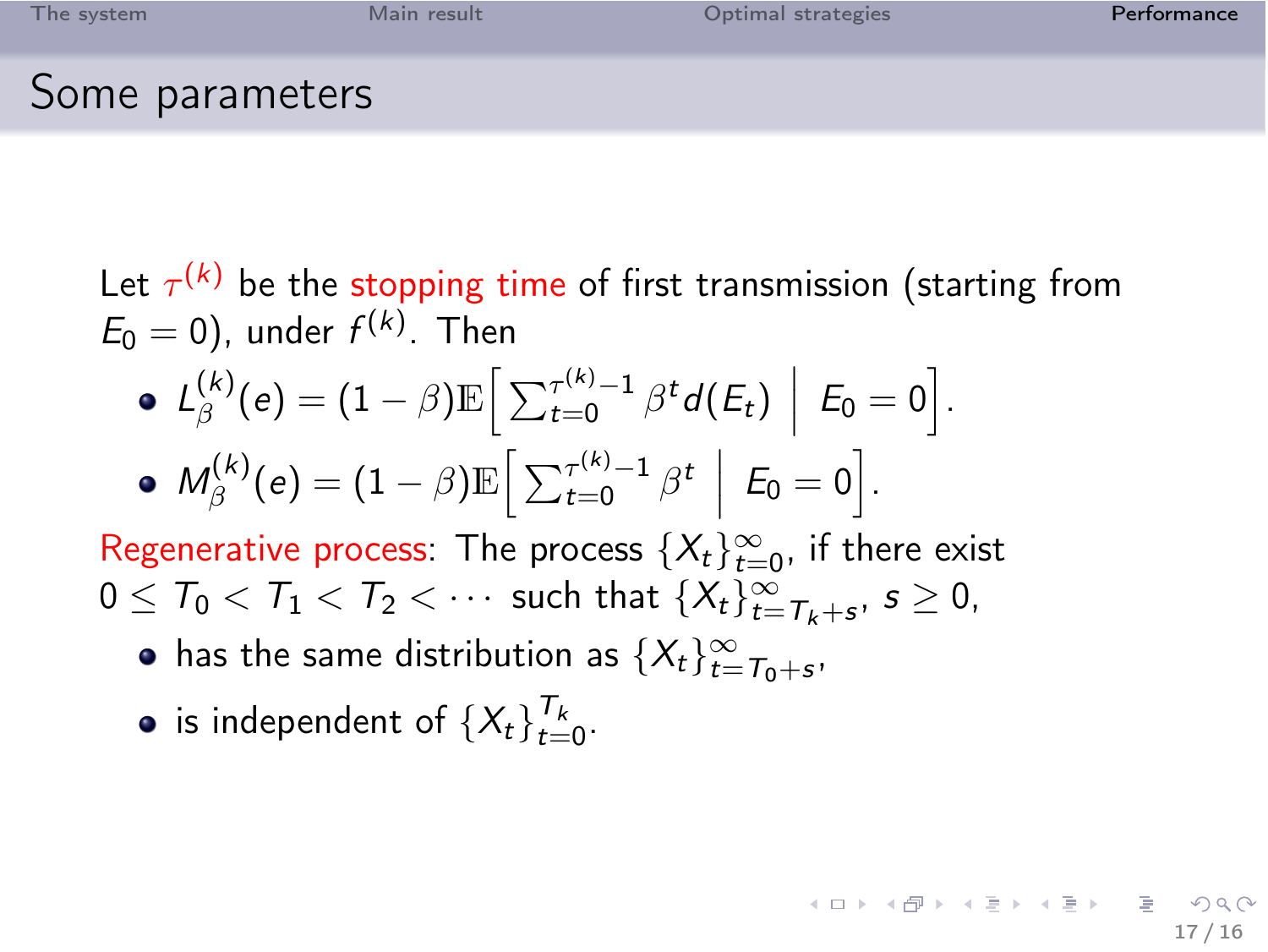## Step 1: Main idea

Proof technique followed after Lerma, Lasserre - Discrete-time Markov control processes: basic optimality criteria, Springer

- The model satisfies certain assumptions (4.2.1, 4.2.2)
- Hence, the structural results extend to the infinite horizon discounted cost setup (Theorem 4.2.3)
- The discounted model satisfies some more assumptions (4.2.1, 5.4.1)
- Hence, structural results extend to long-term average setup (Theorem 5.4.3)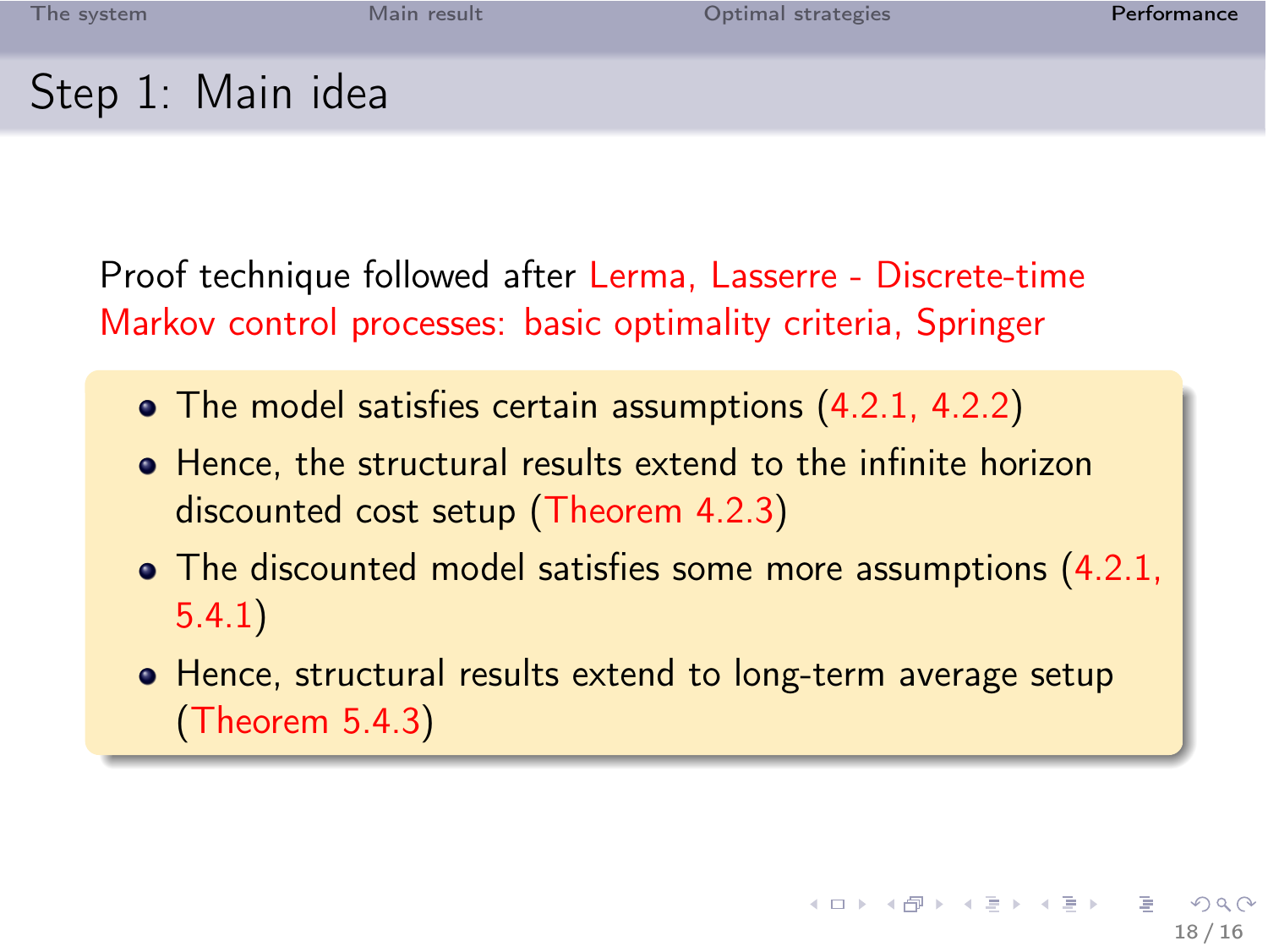- Assumption 4.2.1 The one-stage cost is l.s.c, non-negative and inf-compact on the set of feasible state-action pairs. The stochastic kernel  $\phi$  is strongly continuous.
- Assumption 4.2.2 There exists a strategy  $\pi$  such that the value function  $V(\pi, x) < \infty$  for each state  $x \in X$ .
- Theorem 4.2.3 Suppose Assumptions 4.2.1 and 4.2.2 hold. Then, in the discounted setup, there exists a selector which attains the minimum  $\mathcal{V}_\beta^*$  and the optimal strategy, if it exists, is deterministic stationary.
- Assumption 5.4.1 There exixts a state  $z \in X$  and scalars  $\alpha \in (0,1)$  and  $M \geq 0$  such that

$$
\mathbf{O}((1-\beta)V_{\beta}^*(z)\leq M,\,\forall \beta\in[\alpha,1).
$$

**②** Let  $h_\beta(x) := V_\beta(x) - V_\beta(z)$ . There exists  $N \geq 0$  and a non-negative (not necessarily measurable) function  $b(\cdot)$  on X such that  $-N \leq h_{\beta}(x) \leq b(x)$ ,  $\forall x \in X$  and  $\beta \in [\alpha, 1)$ .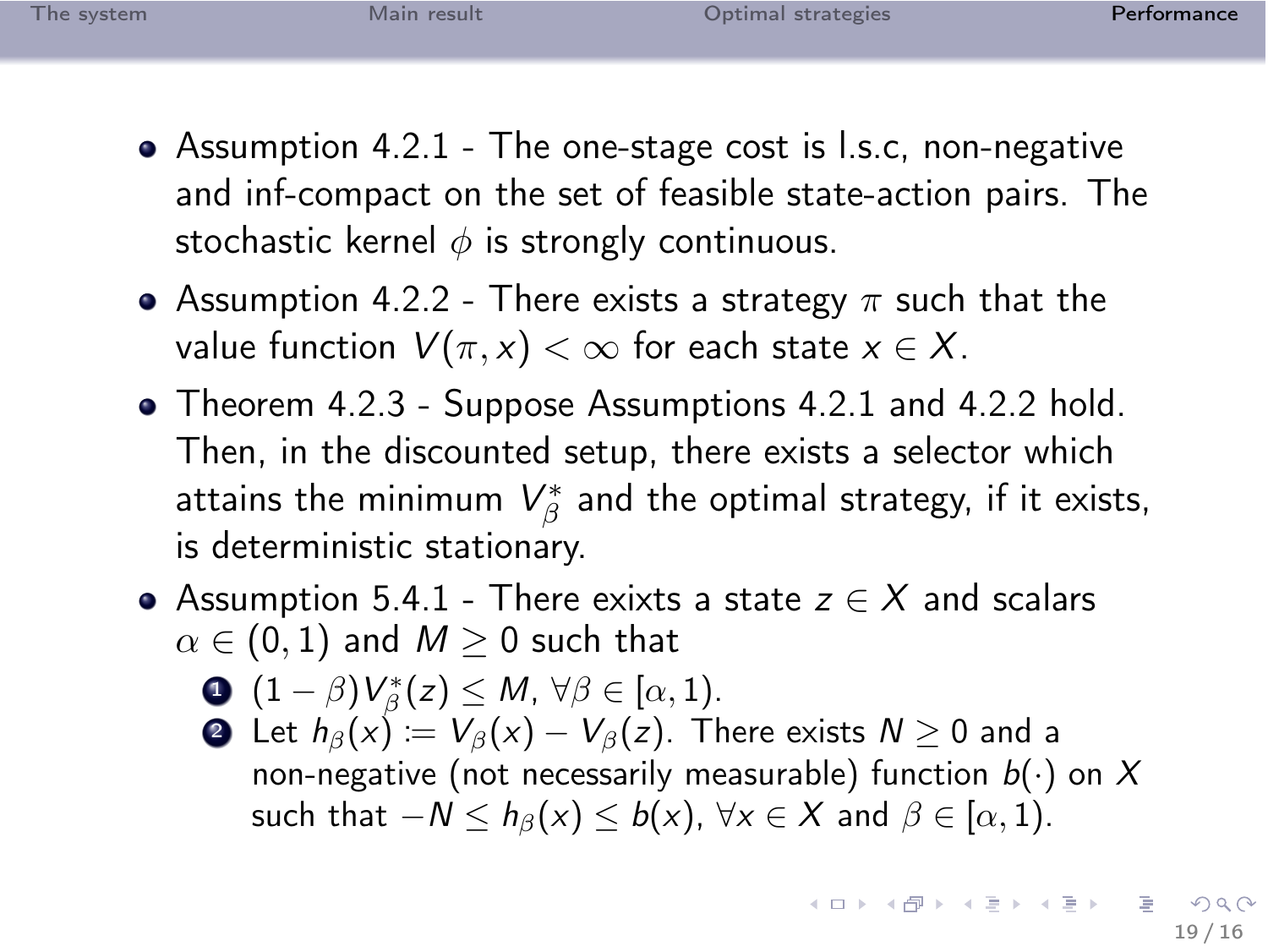| The system | Main result | Optimal strategies | Performance |
|------------|-------------|--------------------|-------------|
|            |             |                    |             |

<span id="page-43-0"></span>Theorem 5.4.3 - Suppose that Assumption 4.2.1 holds. Then the optimal stategy for average cost setup is deterministic stationary and is obtained by taking limit  $\beta \uparrow 1$ . The vanishing discount method is applicable and is employed to compute the optimal performance.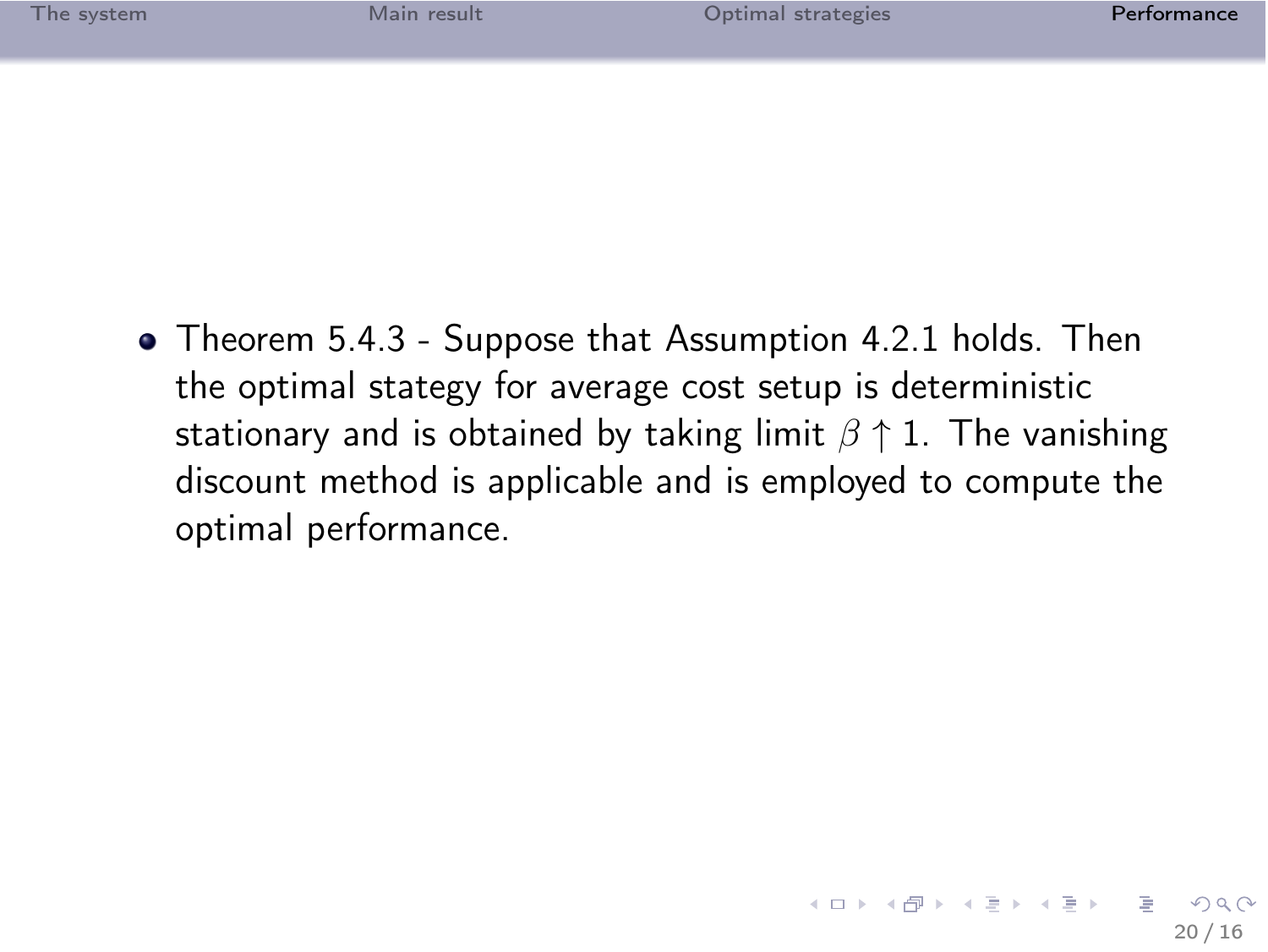<span id="page-44-0"></span>21 / 16

 $\Omega$ 

**K ロ ト イ 部 ト イ ミ ト イ ミ ト** 

Step 1: Optimal threshold-type transmitter strategy for long-term average setup

The DP satisfies some suitable conditions so that, the vanishing discount approach is applicable.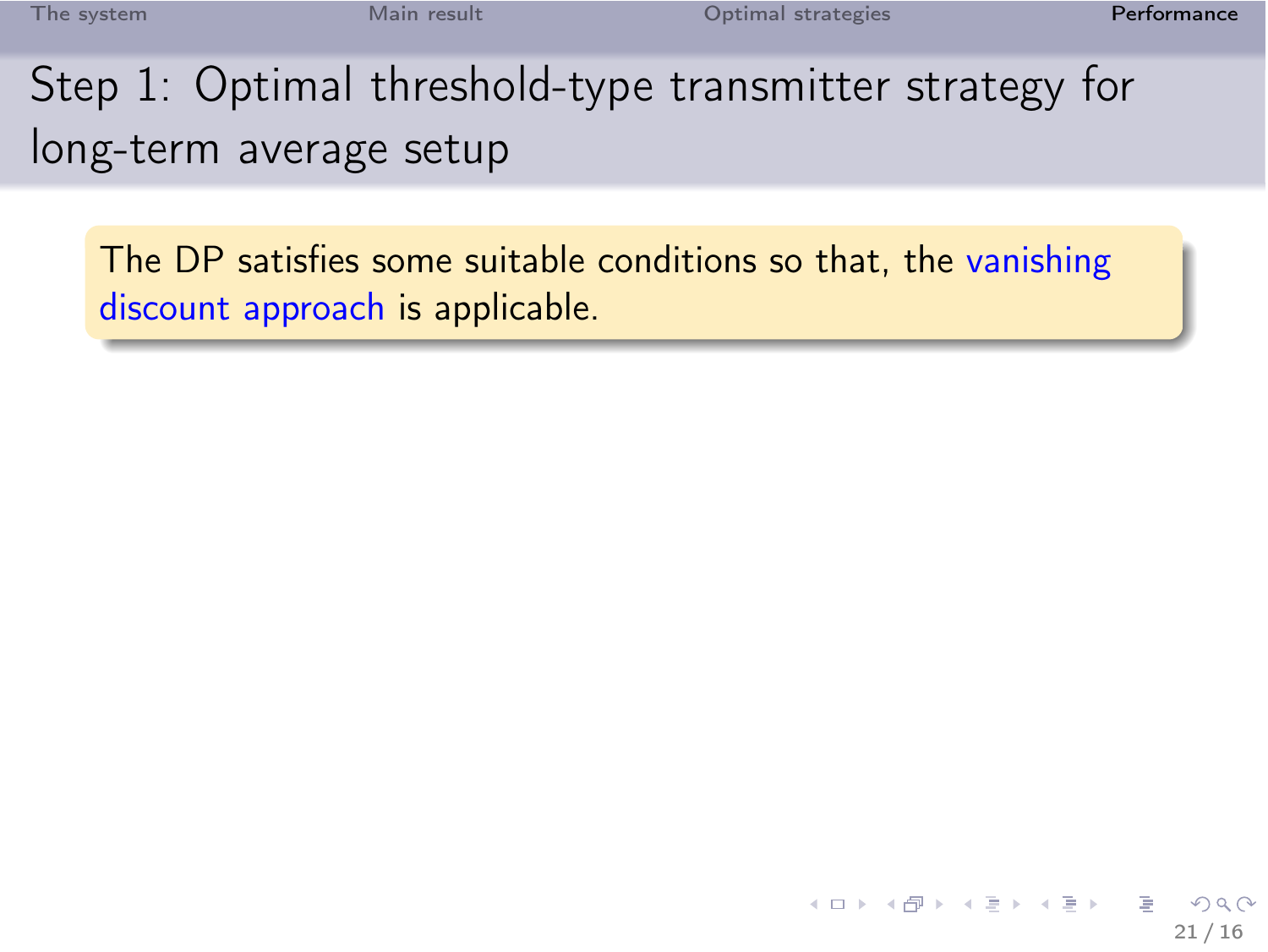Step 1: Optimal threshold-type transmitter strategy for long-term average setup

The DP satisfies some suitable conditions so that, the vanishing discount approach is applicable.

- For discounted setup,  $\beta \in (0,1]$ , optimal transmitting strategy  $f^*_\beta(\cdot; \lambda)$  is deterministic, threshold-type.
- Let  $f^*(\cdot; \lambda)$  be any limit point of  $f^*_{\beta}(\cdot; \lambda)$  as  $\beta \uparrow 1$ . Then the time-homogeneous transmission strategy  $f^*(\cdot; \lambda)$  is optimal for  $\beta = 1$  (the long-term average setup).
- Performance of optimal strategy:  $C^*(\lambda) := C(f^*, g^*; \lambda) := \inf_{(f,g)} C(f,g; \lambda) = \lim_{\beta \uparrow 1} C^*_{\beta}(\lambda)$  $C^*(\lambda) := C(f^*, g^*; \lambda) := \inf_{(f,g)} C(f,g; \lambda) = \lim_{\beta \uparrow 1} C^*_{\beta}(\lambda)$  $C^*(\lambda) := C(f^*, g^*; \lambda) := \inf_{(f,g)} C(f,g; \lambda) = \lim_{\beta \uparrow 1} C^*_{\beta}(\lambda)$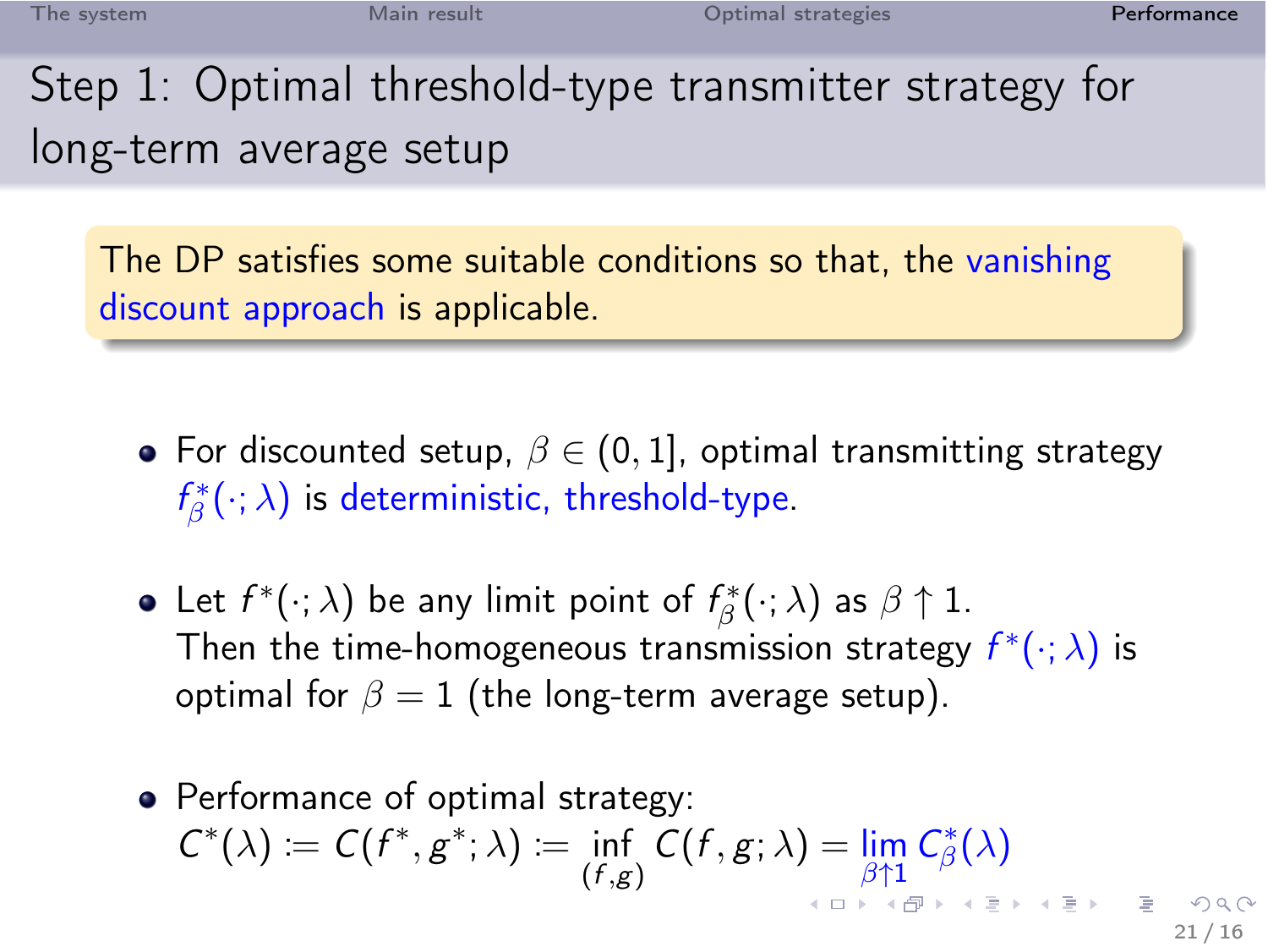# Step 1: The SEN conditions

For any  $\lambda \geq 0$ , the value function  $V_\beta(\cdot; \lambda)$ , as given by a suitable DP, satisfies the following SEN conditions of [Lerma, Lasserre]:

### SEN conditions

- (S1) There exists a reference state  $e_0 \in \mathbb{R}$  and a non-negative scalar  $M_{\lambda}$  such that  $V_{\beta}(e_0, \lambda) < M_{\lambda}$  for all  $\beta \in (0, 1)$ .
- (S2) Define  $h_\beta(e;\lambda)=(1-\beta)^{-1}[V_\beta(e;\lambda)-V_\beta(e_0;\lambda)].$  There exists a function  $K_{\lambda}: \mathbb{Z} \to \mathbb{R}$  such that  $h_{\beta}(e; \lambda) \leq K_{\lambda}(e)$ for all  $e \in \mathbb{R}$  and  $\beta \in (0,1)$ .
- <span id="page-46-0"></span>(S3) There exists a non-negative (finite) constant  $L_{\lambda}$  such that  $-L_\lambda \leq h_\beta(e; \lambda)$  for all  $e \in \mathbb{R}$  and  $\beta \in (0, 1)$ .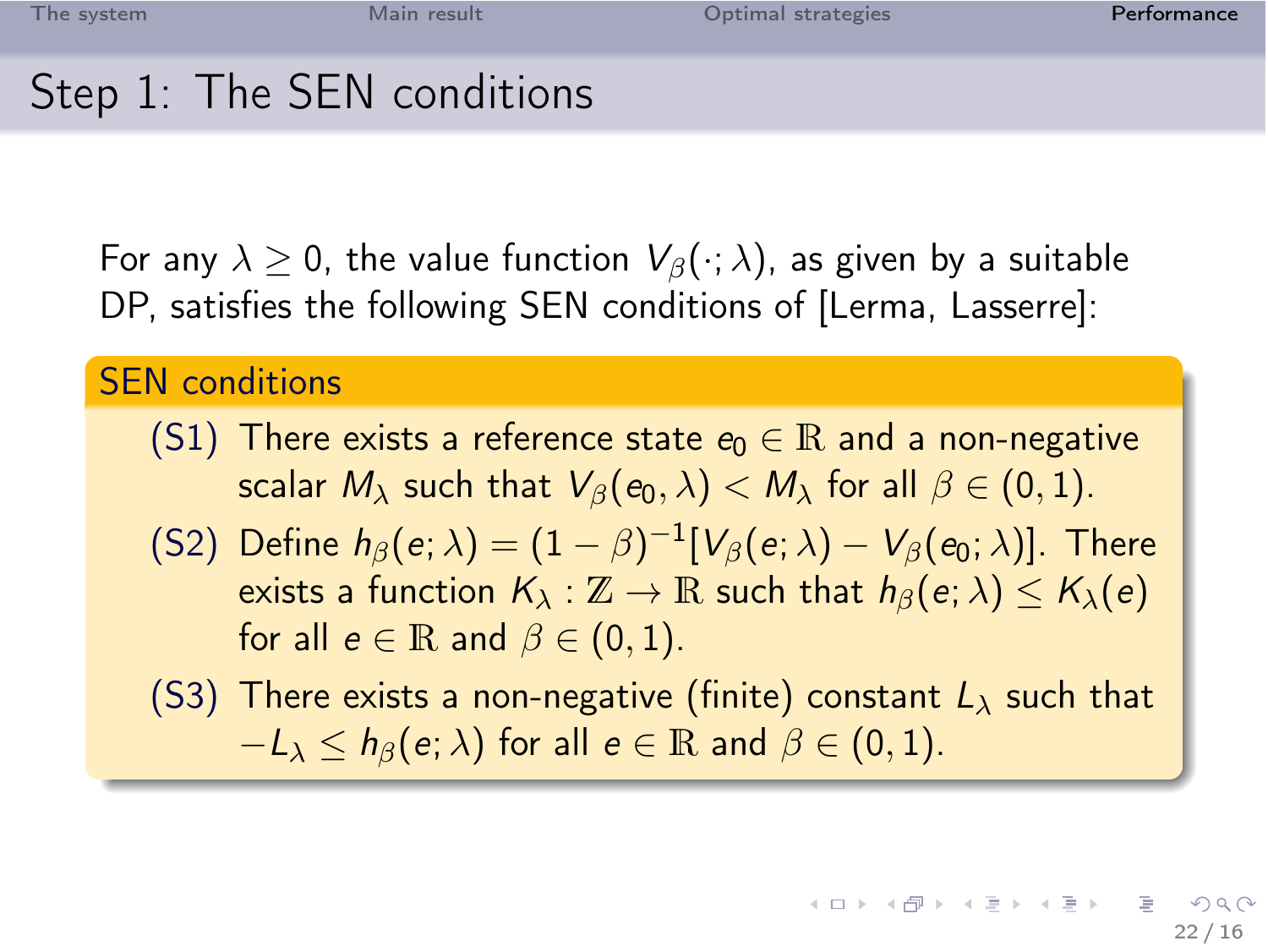## Step 2: Performance of threshold based strategies

### Cost until first transmission: solution of FIE

Let  $\tau^{(k)}$  be the stopping time when the Gauss-Markov process starting at state 0 at time  $t = 0$  enters the set  $\{e \in \mathbb{R} : |e| > \}$ . Expected distortion incurred until stopping and expected stopping time under  $f^{(k)}$  are solutions of Fredholm integral equations of second kind.

$$
L^{(k)}(e) = e^{2} + \int_{-k}^{k} \phi(w - e)L^{(k)}(w)dw,
$$
  

$$
M^{(k)}(e) = 1 + \int_{-k}^{k} \phi(w - e)M^{(k)}(w)dw.
$$

Note that we have dropped the subscript 1 for ease of notation.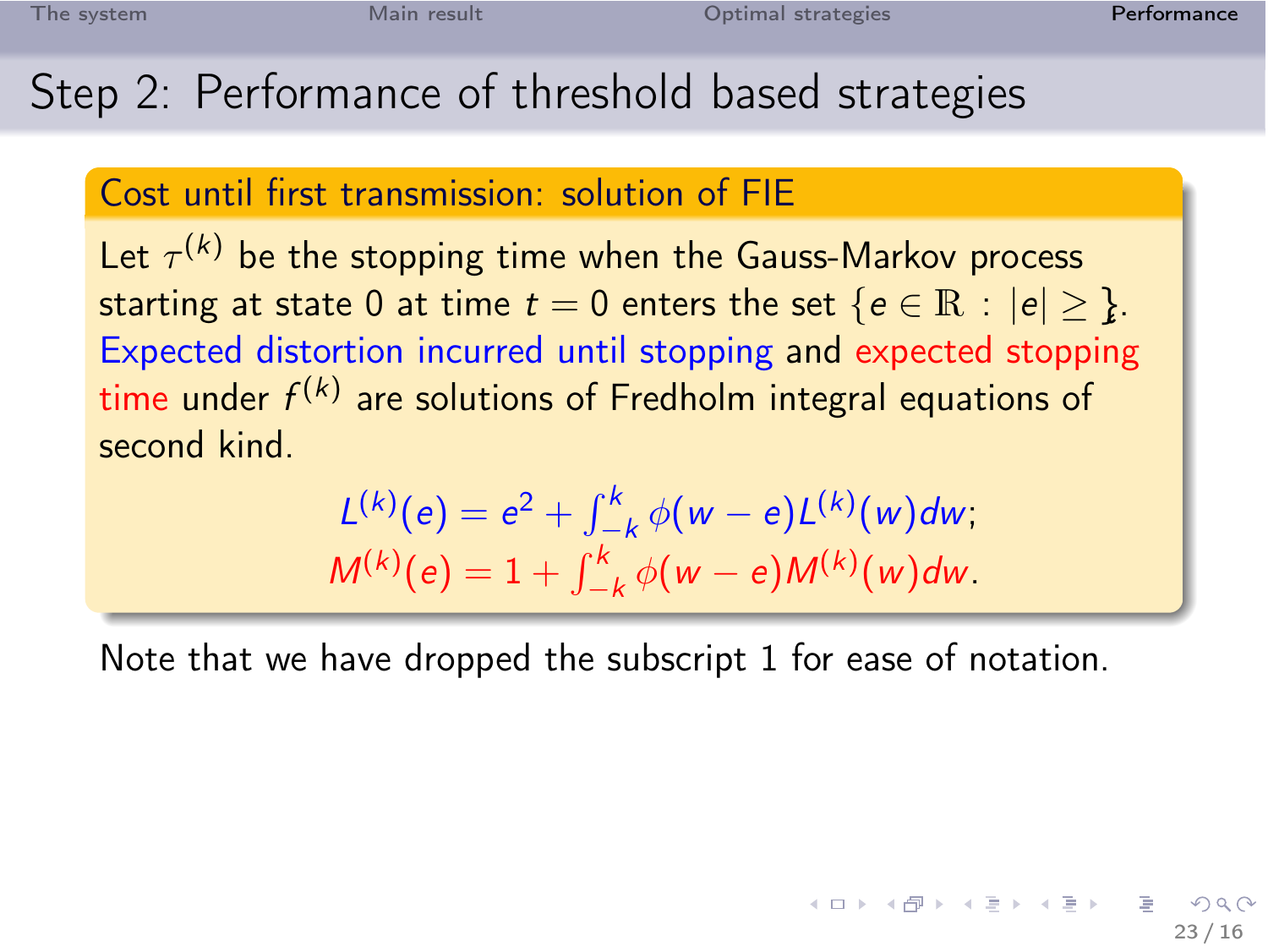### Step 2: Performance of threshold based strategies

### Solutions to FIE

Let  $\mathcal{C}^{(k)}$  denote the space of bounded functions from  $[-k,k]$ to  $\mathbb R$ . Define the operator  $\mathcal{B}^{(k)}: \mathcal{C}^{(k)} \to \mathcal{C}^{(k)}$  as follows. For any  $v \in C^{(k)}$ ,

$$
[\mathcal{B}^{(k)}v](e)=\int_{-k}^{k}\phi(w-e)v(w)dw.
$$

- The operator  $\mathcal{B}^{(k)}$  is a contraction
- Hence, FIE has a unique bounded solution  $L^{(k)}$  and  $M^{(k)}$ .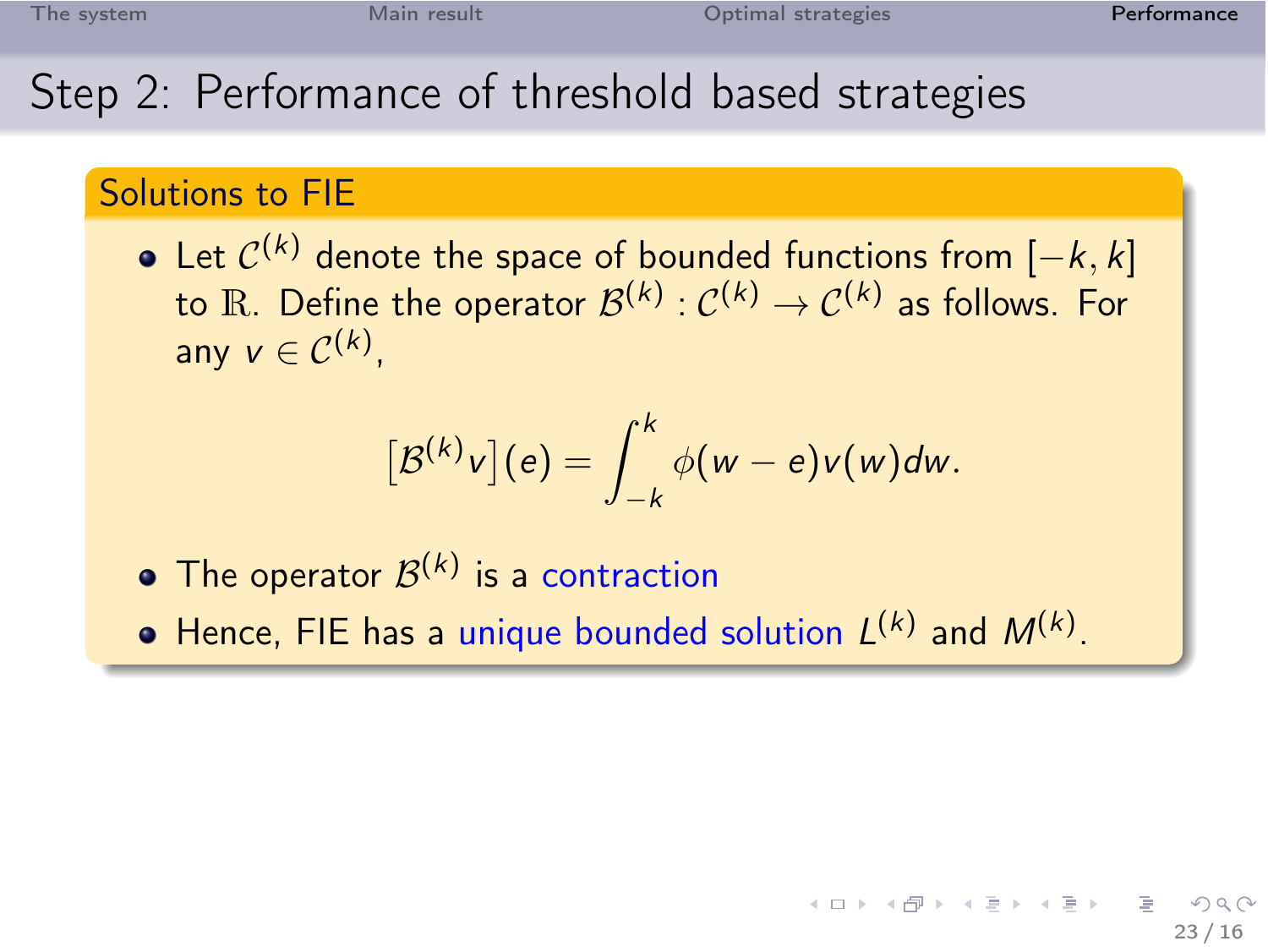23 / 16

э

 $2Q$ 

メロト メ部 トメ ミトメ ミト

### Step 2: Performance of threshold based strategies

Renewal relationship  
\n
$$
D^{(k)}(0) = \frac{L^{(k)}(0)}{M^{(k)}(0)}, \quad N^{(k)}(0) = \frac{1}{M^{(k)}(0)}
$$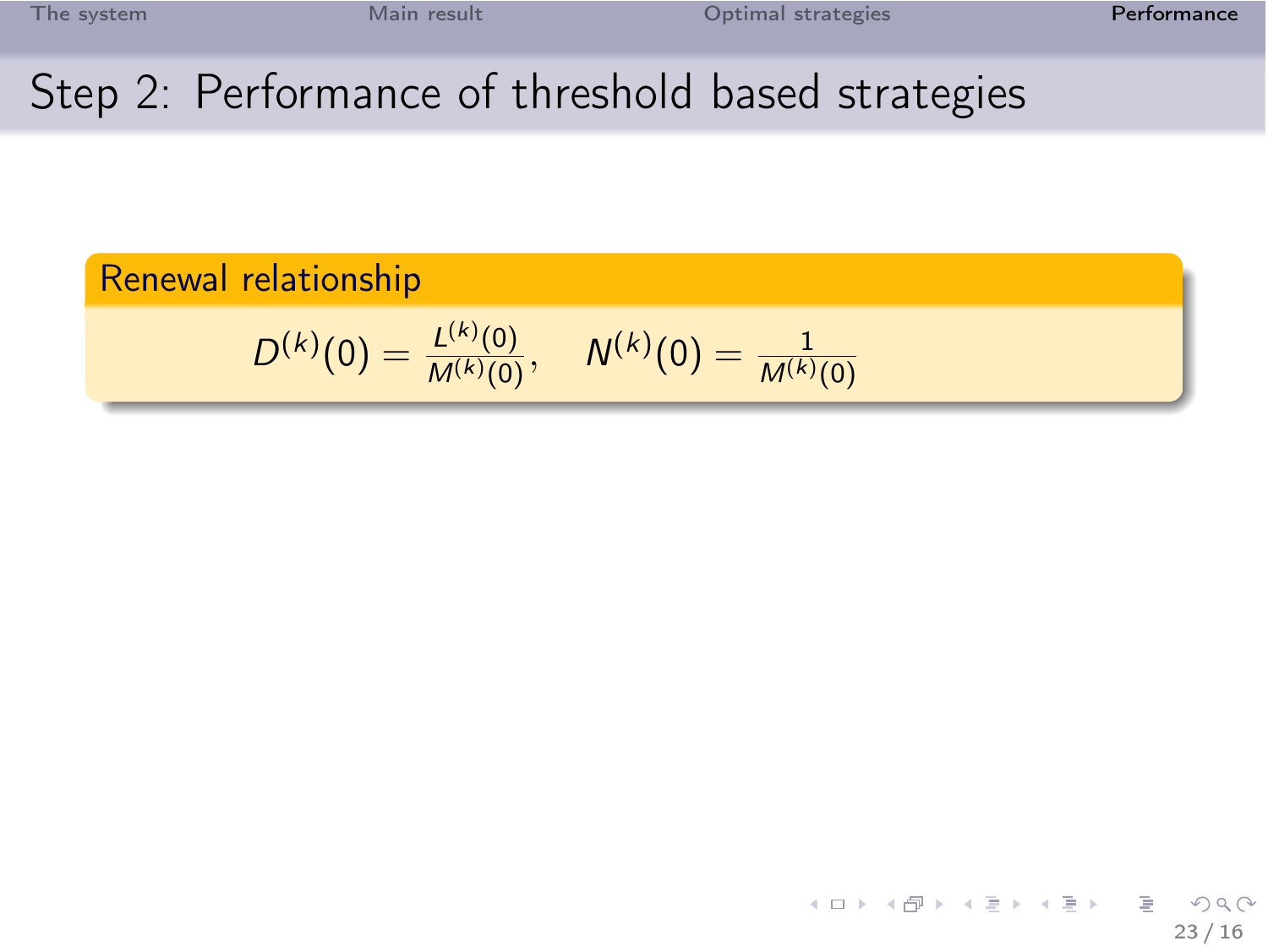### Step 2: Performance of threshold based strategies

#### Renewal relationship

$$
D^{(k)}(0) = \frac{L^{(k)}(0)}{M^{(k)}(0)}, \quad N^{(k)}(0) = \frac{1}{M^{(k)}(0)}
$$

#### **Properties**

- $L^{(k)}$  and  $M^{(k)}$  are continuous, differentiable and monotonically increasing in k.
- $D^{(k)}(0)$  and  $N^{(k)}(0)$  are continuous and differentiable in k. Furthermore,  $N^{(k)}(0)$  is strictly decreasing in k.
- $D^{(k)}(0)$  is increasing in k.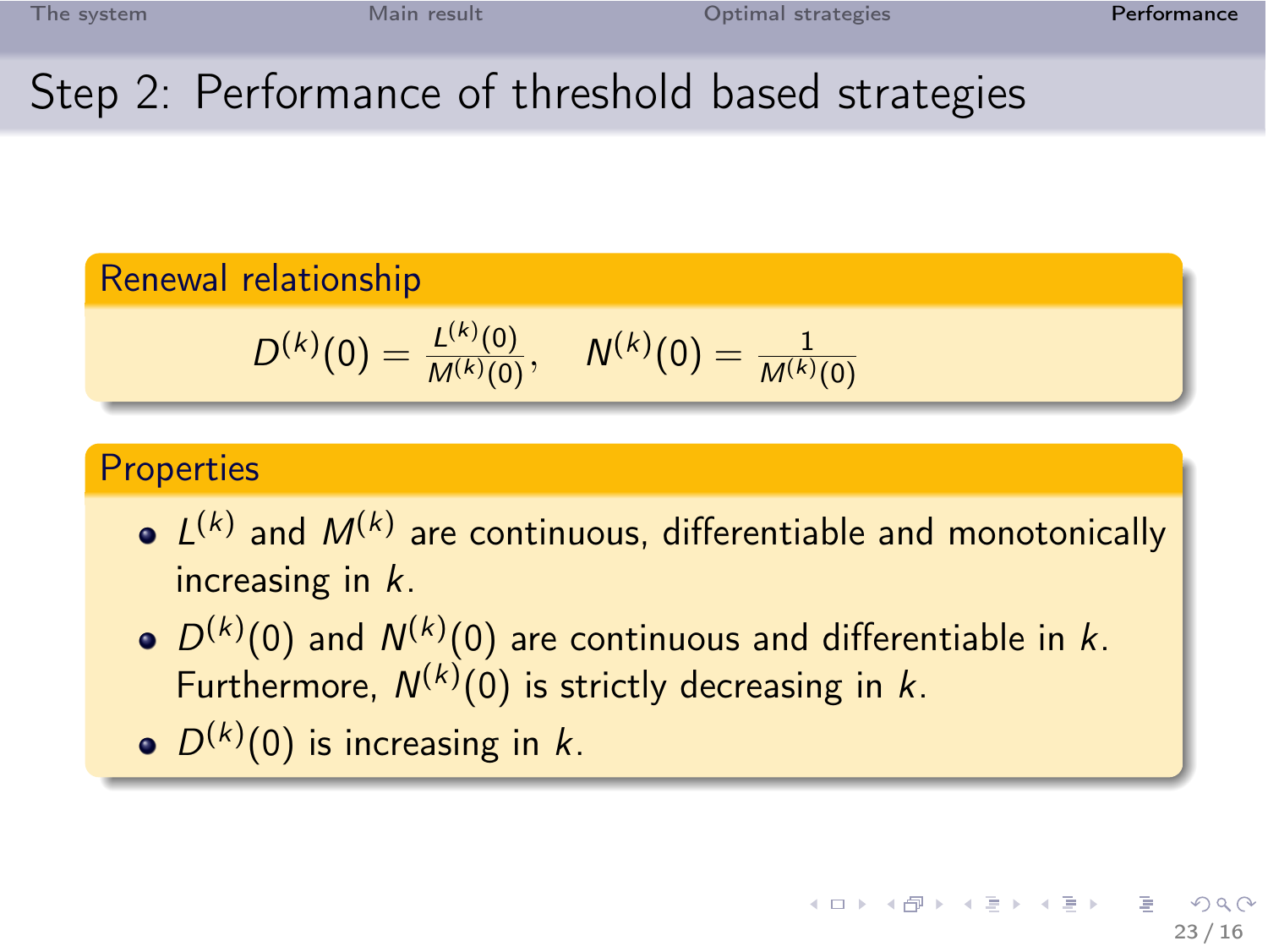|  | The system |  |  |  |
|--|------------|--|--|--|
|  |            |  |  |  |

# Step 3: Identify critical Lagrange multipliers

<span id="page-51-0"></span>

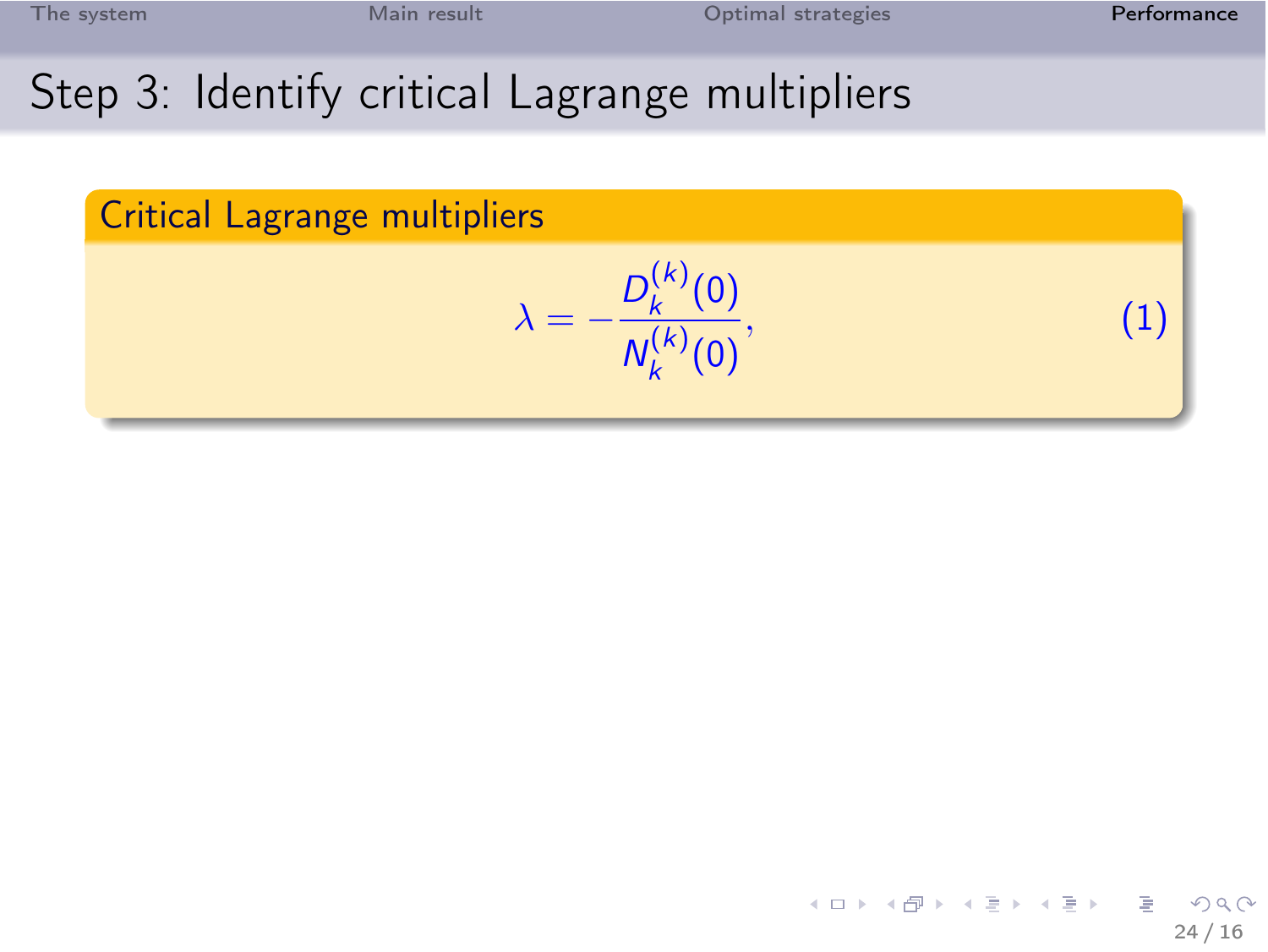| The system |  |  |  |  |  |
|------------|--|--|--|--|--|
|            |  |  |  |  |  |

# Step 3: Identify critical Lagrange multipliers

Critical Lagrange multipliers

$$
\lambda = -\frac{D_k^{(k)}(0)}{N_k^{(k)}(0)},\tag{1}
$$

Optimal transmission startegy

 $(f^{(k)}, g^{\ast})$  is  $\lambda^{(k)}$ -optimal for Lagrange relaxation. Furthermore, for any  $k>0$ , there exists a  $\lambda=\lambda^{(k)}\geq 0$  that satisfies [\(1\)](#page-51-0).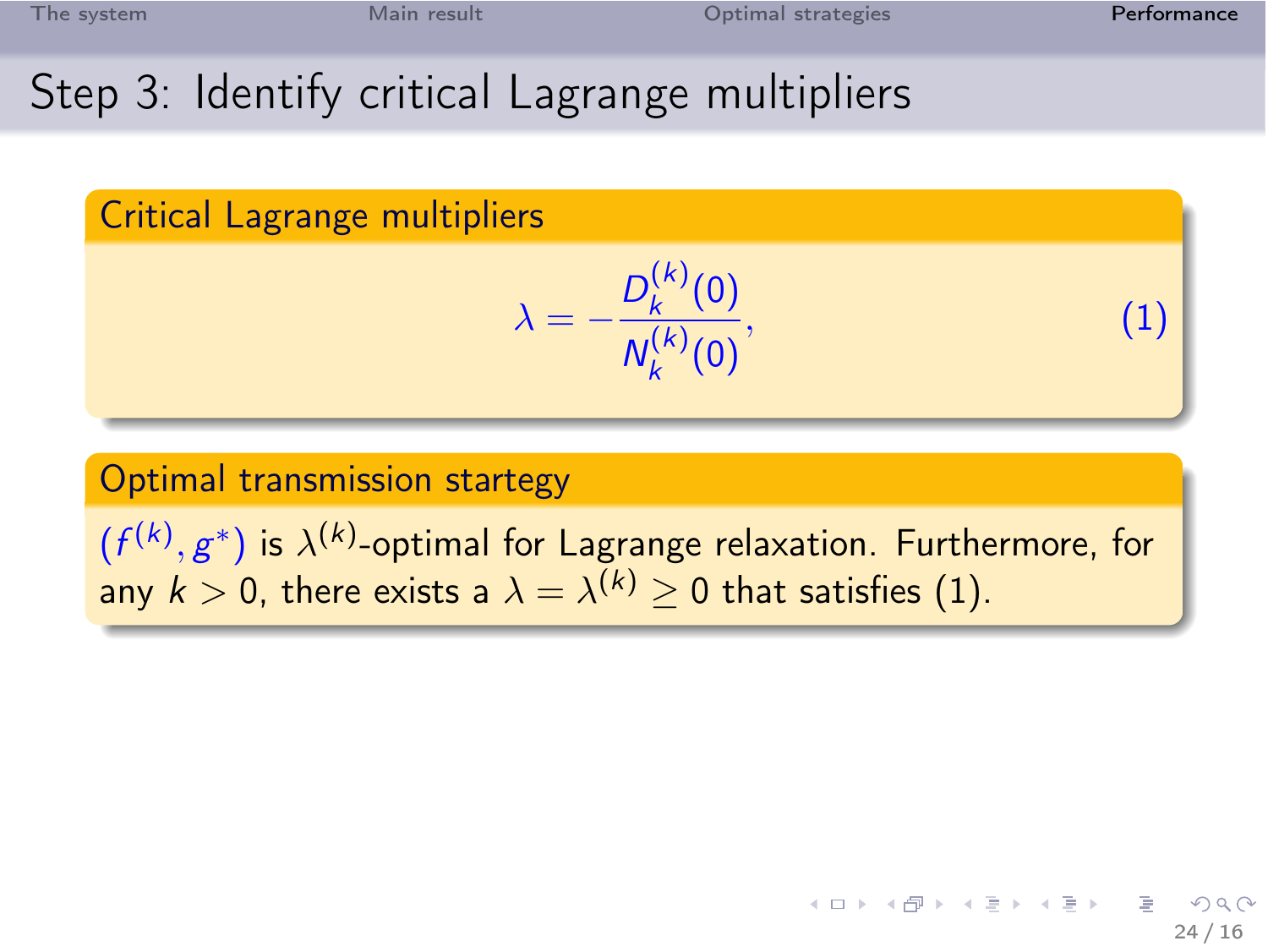|  | The system |  |  |  |
|--|------------|--|--|--|
|  |            |  |  |  |
|  |            |  |  |  |

# Step 3: Identify critical Lagrange multipliers

Critical Lagrange multipliers

$$
\lambda = -\frac{D_k^{(k)}(0)}{N_k^{(k)}(0)},\tag{1}
$$

#### Optimal transmission startegy

 $(f^{(k)}, g^{\ast})$  is  $\lambda^{(k)}$ -optimal for Lagrange relaxation. Furthermore, for any  $k>0$ , there exists a  $\lambda=\lambda^{(k)}\geq 0$  that satisfies [\(1\)](#page-51-0).

### Proof

- The choice of  $\lambda$  implies that  $\mathcal{C}_k^{(k)}$  $\binom{(\kappa)}{k}(0;\lambda)=0.$  Hence strategy  $(f^{(k)}, g^*)$  is  $\lambda$ -optimal.
- $\lambda^{(k)} \geq 0$ , by the properties of  $D^{(k)}(0)$  and  $N^{(k)}(0)$ .

 $\Omega$ 24 / 16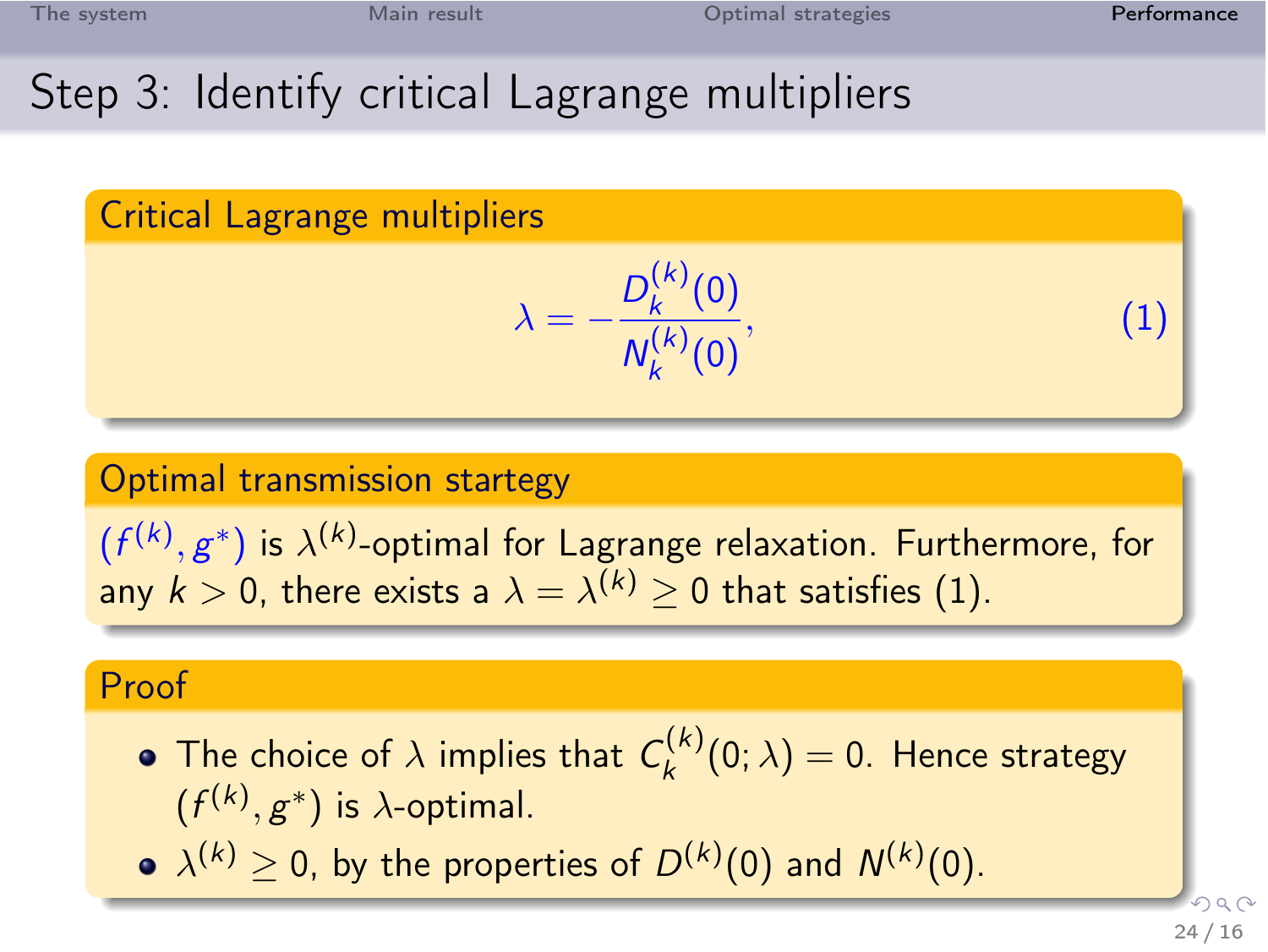|  | The svstem |  |  |  |
|--|------------|--|--|--|
|  |            |  |  |  |

# Step 4: The constrained setup

A strategy  $(f^{\circ}, g^{\circ})$  is optimal for a constrained optimization problem, if

Sufficient conditions for optimality [Sennott, 1999]

(C1)  $N(f^{\circ}, g^{\circ}) = \alpha$ ,

(C2) There exists a Lagrange multiplier  $\lambda^{\circ} \geq 0$  such that  $(f^{\circ}, g^{\circ})$  is optimal for  $C(f, g; \lambda^{\circ})$ .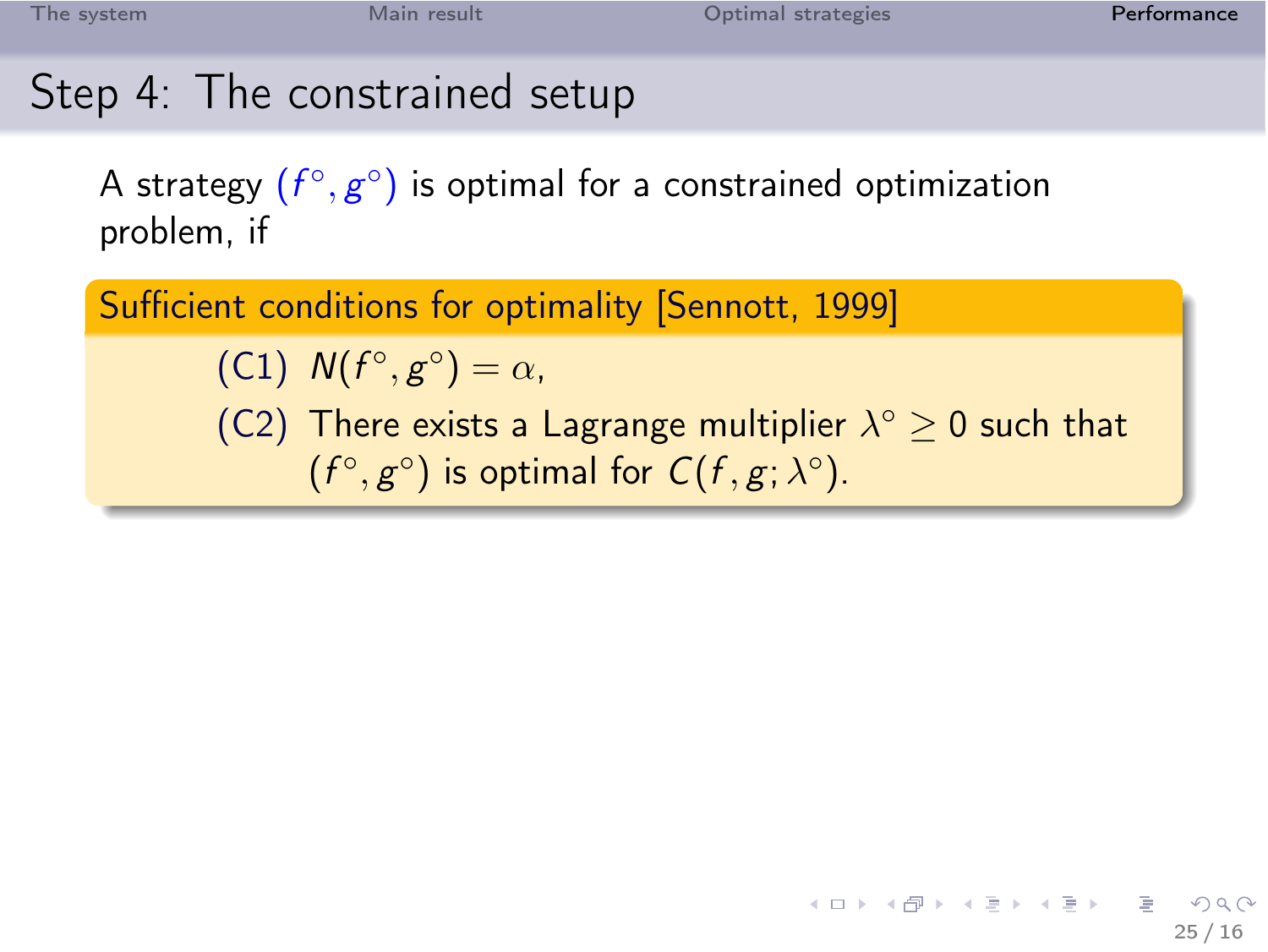| The system | Main result                   | Optimal strategies | Performance |
|------------|-------------------------------|--------------------|-------------|
|            | Step 4: The constrained setup |                    |             |

For  $\alpha\in(0,1)$ , let  $k^*(\alpha)$  be such that  $\mathcal{N}^{(k^*(\alpha))}=\alpha.$  Find  $k^*(\alpha)$  for a given  $\alpha$ ;

Optimal deterministic strategy  $f^* = f^{(k^*(\alpha))}$ .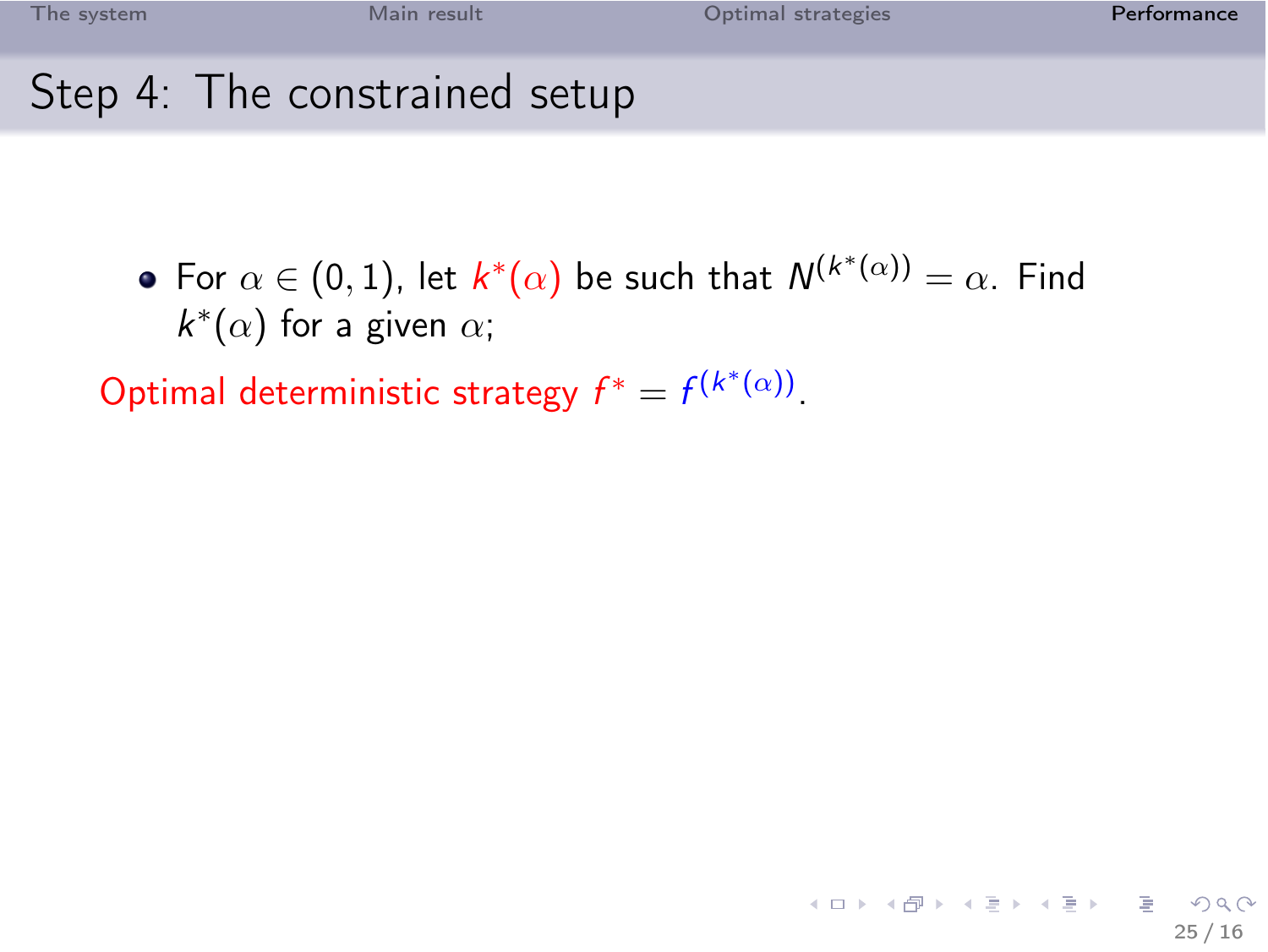| The system | Main result                   | Optimal strategies | Performance |
|------------|-------------------------------|--------------------|-------------|
|            | Step 4: The constrained setup |                    |             |

For  $\alpha\in(0,1)$ , let  $k^*(\alpha)$  be such that  $\mathcal{N}^{(k^*(\alpha))}=\alpha.$  Find  $k^*(\alpha)$  for a given  $\alpha$ ;

Optimal deterministic strategy  $f^* = f^{(k^*(\alpha))}$ .

#### Proof

- (C1) is satisfied by  $f^{\circ} = f^{(k^*(\alpha))}$  and  $g^{\circ} = g^*$ .
- For  $k^*(\alpha)$ , we can find a  $\lambda$  satisfying [\(1\)](#page-51-0). Hence we have that  $(f^{(k^*(\alpha))}, g^*)$  is optimal for  $C(f, g; \lambda)$ .
- Thus,  $(f^{(k^*(\alpha))}, g^*)$  satisfies (C2).
- $D^*(\alpha) := D(f^{(k^*(\alpha))}, g^*) = D^{(k^*(\alpha))}(0)$